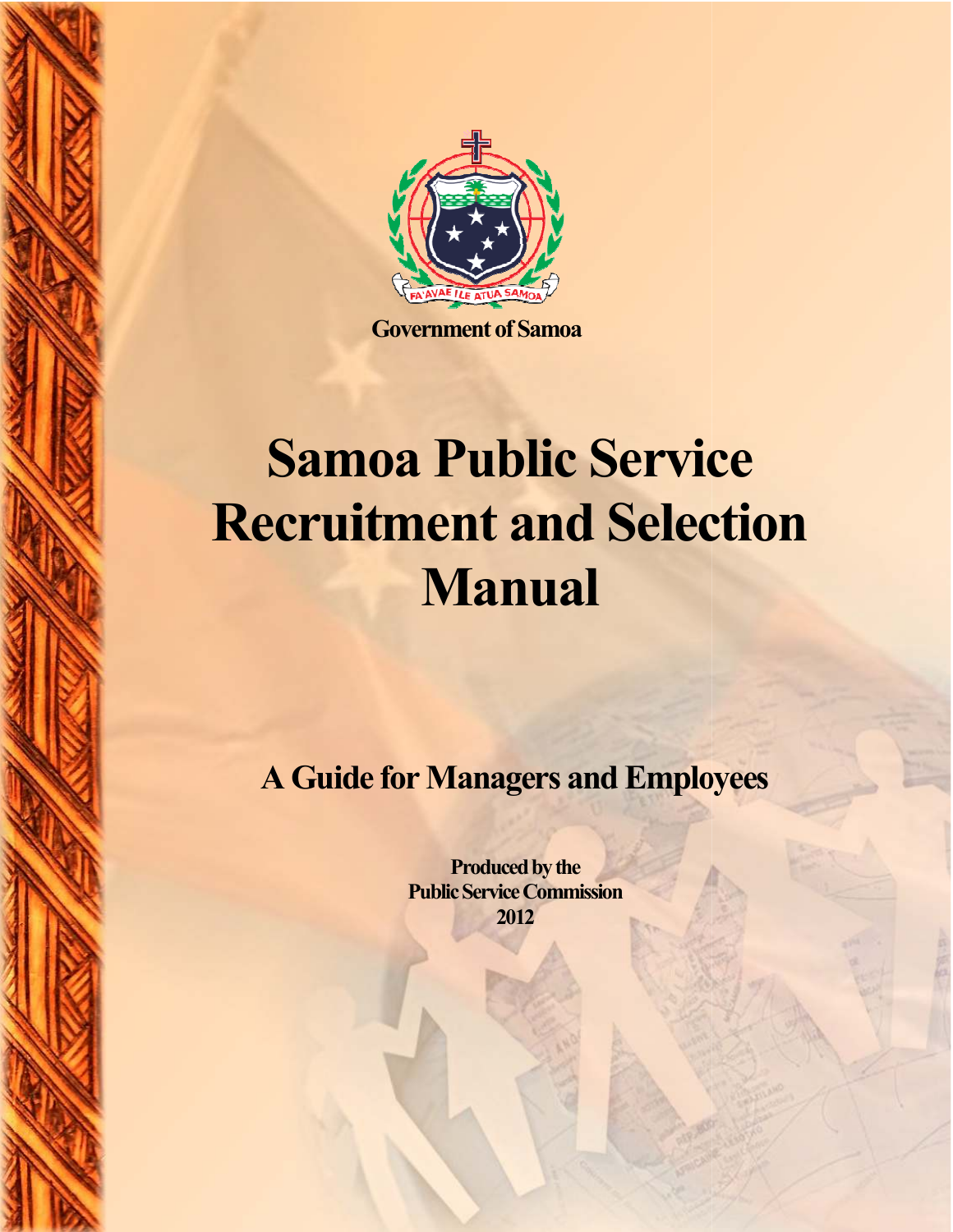The purpose of this manual is to provide a clear guide for the recruitment, selection and appointment of officers in the Samoa Public Service.

Recruiting is one of the most important activities a hiring manager and HR personnel have to undertake due to the significant investment in the recruitment and selection process. Hiring decisions directly impact on Ministries' ability to achieve its outputs and outcomes in an effective and efficient way and have a lasting impact on Public Services capability and performance. Those involved in the recruitment, selection and appointment of new employees will leave a lasting impression on a candidate's view of the Public Service whether they are successful or unsuccessful. The fundamental principles of selection based on merit and ensuring procedural fairness must be adhered to at all times.

For further information regarding recruitment and selection of permanent officers in the Samoa Public Service, the first point of contact should be the Ministry's Human Resource Coordinator.

Chairman Public Service Commission

\_\_\_\_\_\_\_\_\_\_\_\_\_\_\_\_\_\_\_\_\_\_\_\_\_\_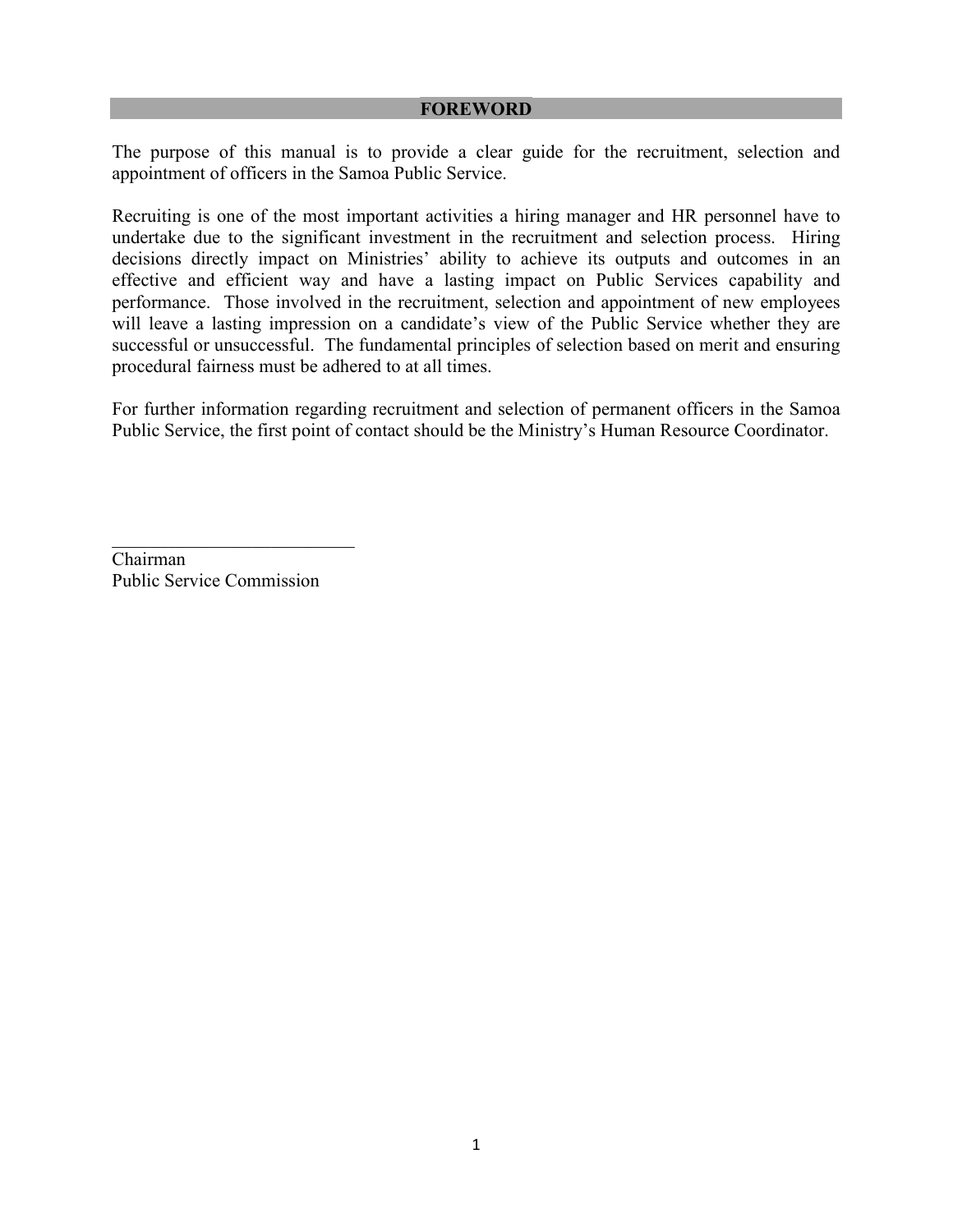# **TABLE OF CONTENTS**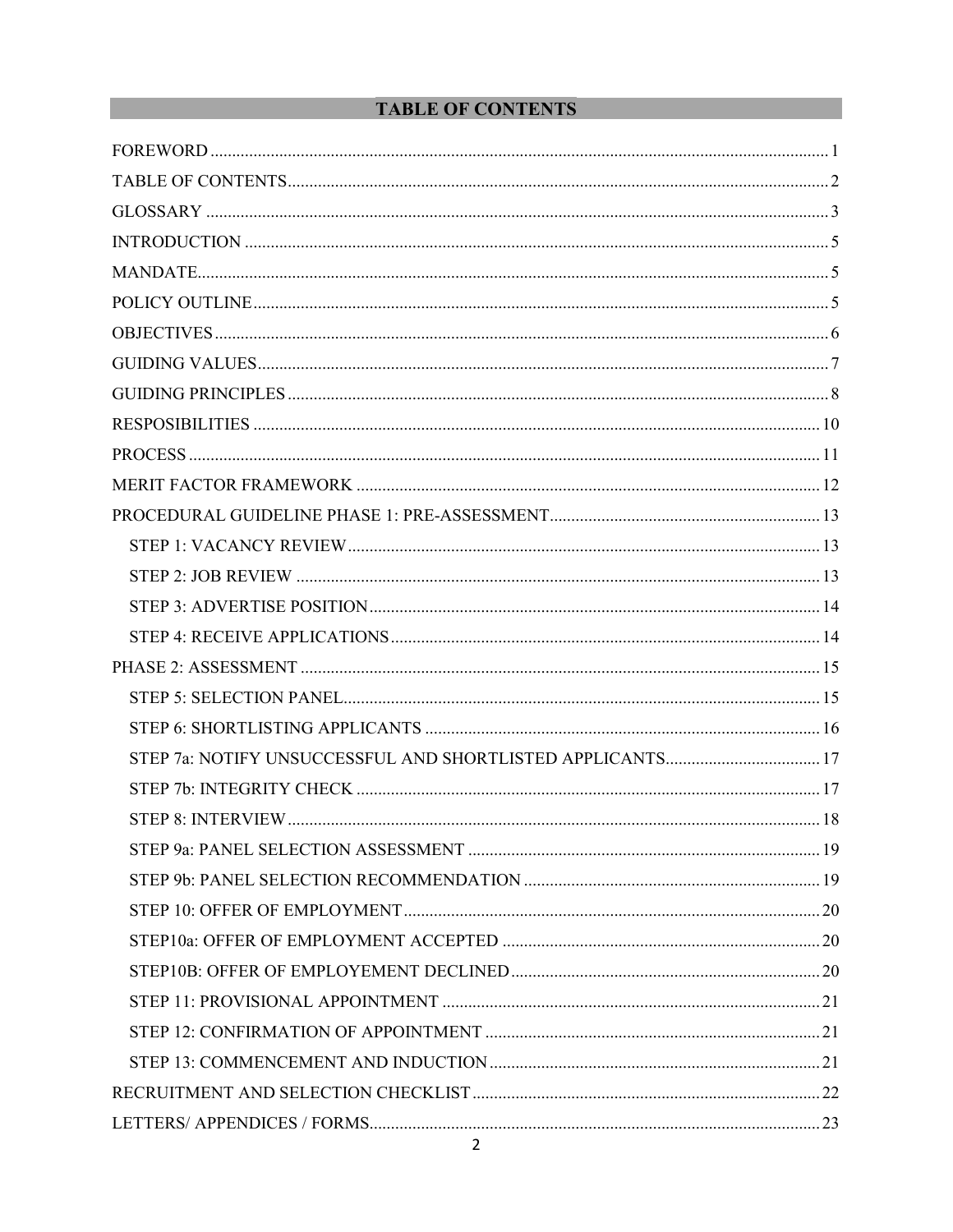# **GLOSSARY**

|                              | <b>Definition</b>                                                                               |
|------------------------------|-------------------------------------------------------------------------------------------------|
| The "Act"                    | Samoa Public Service Act 2004                                                                   |
| <b>Appeals</b>               | Refers to appeals lodged against provisional appointments to                                    |
|                              | permanent positions.                                                                            |
| <b>Chief Executive</b>       | The Chief Executive Officer of a Ministry; that is the 'Head of a                               |
| <b>Officer</b>               | Ministry' or 'Head of a Constitutional Authority'                                               |
| <b>Code of Conduct</b>       | The Code of Conduct in Section 19 of the Public Service Act 2004                                |
| <b>Commission</b>            | Public Service Commission constituted under Article 84 of the                                   |
|                              | Constitution.                                                                                   |
| <b>Conflict of Interest</b>  | A conflict of interest exists where an employee's private interests,                            |
|                              | both financial and personal, could conflict with their official duties                          |
|                              | such that an independent observer might reasonably question whether                             |
|                              | the professional actions or decisions of that person are influenced by                          |
|                              | their own interests.                                                                            |
| <b>Contract Employee</b>     | An employee appointed by the Commission in accordance with                                      |
|                              | section 30 and 31 of the Public Service Act 2004.                                               |
| Comparative                  | A collective assessment by the three panelists. To find out how                                 |
| <b>Assessment</b>            | similar or different the assessment of each applicant by each Panel.                            |
| <b>Crime</b>                 | Means an offence for which anyone can be punished under the                                     |
|                              | Crimes Ordinance 1961.                                                                          |
| <b>Discrimination</b>        | Any action which specifically excludes reduces opportunity or gives                             |
|                              | preference to a person or persons on the basis of personal                                      |
|                              | characteristics irrelevant to the situation e.g. marital status, ethnic                         |
|                              | origin, social affiliations, sexual orientation, religious denomination,                        |
|                              | physical impairment.                                                                            |
|                              | It can be direct (overt) for example when an actual policy or practice                          |
|                              | is discriminatory or indirect (covert) for example when a policy or                             |
|                              | practice appears to be non discriminatory but may actually be so                                |
|                              | when in operation.                                                                              |
| <b>Employee</b>              | Means a person employed in a Ministry but does not include a Chief<br><b>Executive Officer.</b> |
| <b>Human Resource</b>        | An officer who coordinates the process of acquiring and managing                                |
| <b>Coordinator (HRC)</b>     | the employees of an organisation.                                                               |
| Human resource               | The process of acquiring and managing the employees of an                                       |
| management (HRM)             | organisation.                                                                                   |
| <b>Individual Assessment</b> | The Assessment of applicants against selection criteria by the                                  |
|                              | individual panelist.                                                                            |
| <b>Job Analysis</b>          | It is the process of collecting facts about a job and analysing them to                         |
|                              | decide the purpose, nature and functions of a job and what duties and                           |
|                              | responsibilities are involved.                                                                  |
| <b>Job</b> description       | A written document detailing the key responsibilities, duties,                                  |
|                              | reporting relationship, competencies, and accountability of a position.                         |
| Line manager                 | The person who the position reports to and whom is responsible for                              |
|                              | managing the recruitment, selection and appointment process. This is                            |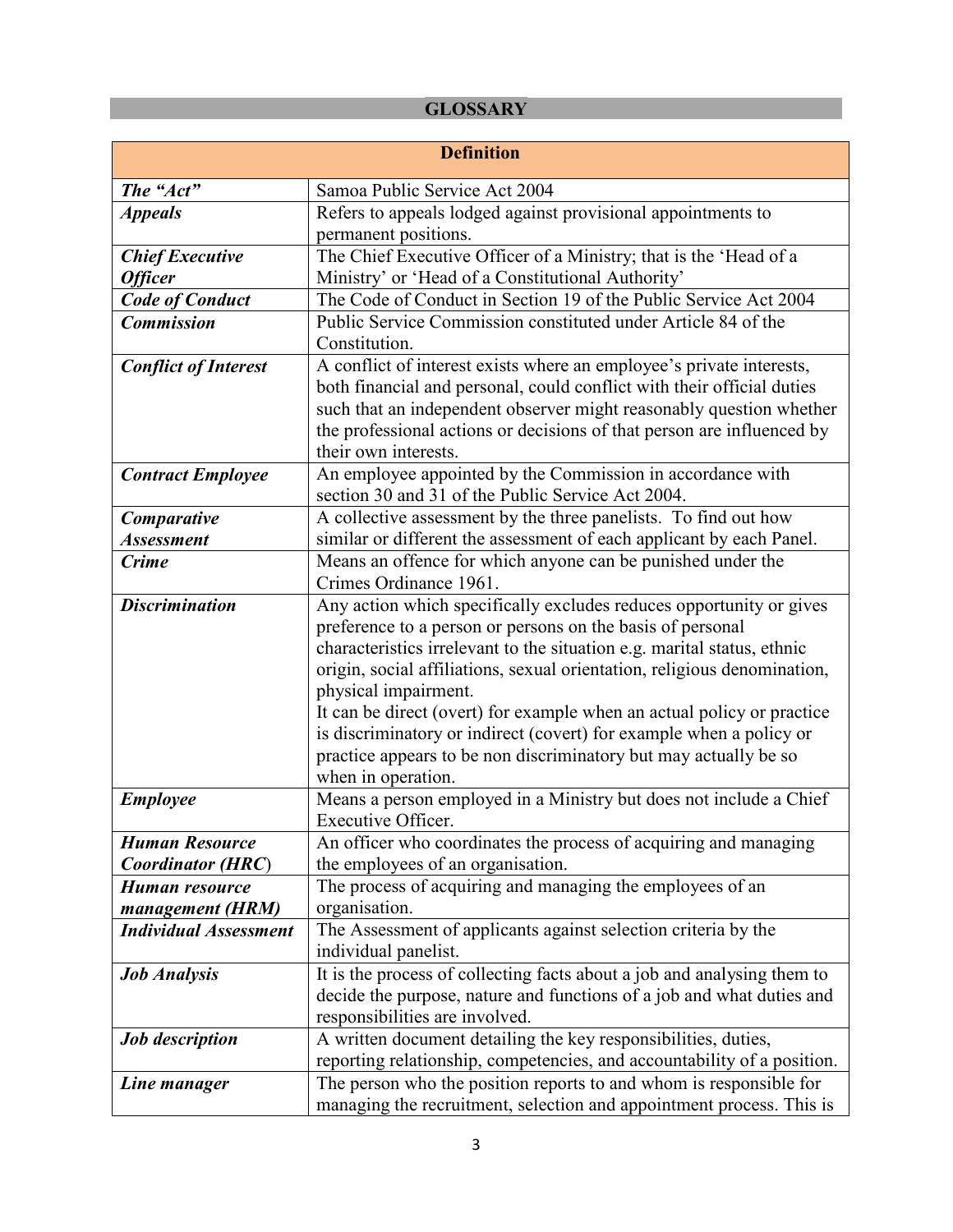|                                           | generally the 'reporting person' identified in the job description.                                                                                                                                                                                                                                                                                                                                                                                         |
|-------------------------------------------|-------------------------------------------------------------------------------------------------------------------------------------------------------------------------------------------------------------------------------------------------------------------------------------------------------------------------------------------------------------------------------------------------------------------------------------------------------------|
| <b>Merit</b>                              | Section 36 of the Act provides that the merit of a person in relation to<br>a position must be assessed on the basis of:<br>(a) the skills and abilities;<br>(b) educational qualifications;<br>(c) experience and past work performance; and<br>(d) personal attributes;<br>of the person that are relevant to the selection criteria for the position.                                                                                                    |
| <b>Offence</b>                            | Means any act of omission for which anyone can be punished under<br>the Crimes Ordinance 1961 or any other enactment.                                                                                                                                                                                                                                                                                                                                       |
| <b>Officer</b>                            | Means an employee who is not a) Contract Employee b) Temporary<br>Employee.                                                                                                                                                                                                                                                                                                                                                                                 |
| <b>Principles of</b><br><b>Employment</b> | Section 18 of the Act, establishes a philosophical framework for<br>human resource management in the public sector. While the<br>principles in this section are expressed in general terms, they do<br>provide employees with an outline of their obligations and rights.<br>They also constitute a set of standards against which we can measure<br>new policies and procedures, and other initiatives at the Ministry<br>level or on a sector-wide basis. |
| <b>Probation</b>                          | The first six of an officer's appointment during which time their<br>appointment can be confirmed or terminated at any stage in writing<br>by the CEO.                                                                                                                                                                                                                                                                                                      |
| <b>Procedural Fairness</b>                | The concept of procedural fairness has two fundamental principles:<br>A person directly affected by an impending decision must be<br>afforded a fair hearing prior to that decision being made;<br>The decision maker needs to act without bias in exercising<br>his/her responsibilities.                                                                                                                                                                  |
| <b>Qualifications</b>                     | The required level of formal education or experience, including<br>recognition by or registration with a professional organisation, that a<br>person must possess to enable them to be employed at a particular<br>classification or designation level.                                                                                                                                                                                                     |
| <b>Regulations</b>                        | <b>Public Service Regulations 2008</b>                                                                                                                                                                                                                                                                                                                                                                                                                      |
| <b>Selection Criteria</b>                 | A crucial component of the JD and the basis for shortlisting,<br>interview questioning, assessment, selection report and feedback.<br>The selection criteria must reflect the skills and abilities, educational<br>qualifications, experience and knowledge, and personal attributes<br>required to undertake the duties and responsibilities of a position.                                                                                                |
|                                           | <b>Acronyms</b>                                                                                                                                                                                                                                                                                                                                                                                                                                             |
| <b>ACEO</b>                               | <b>Assistant Chief Executive Officer</b>                                                                                                                                                                                                                                                                                                                                                                                                                    |
| <b>CEO</b>                                | <b>Chief Executive Officer</b>                                                                                                                                                                                                                                                                                                                                                                                                                              |
| GoS                                       | Government of Samoa                                                                                                                                                                                                                                                                                                                                                                                                                                         |
| <b>HRC</b>                                | Human Resources Coordinator                                                                                                                                                                                                                                                                                                                                                                                                                                 |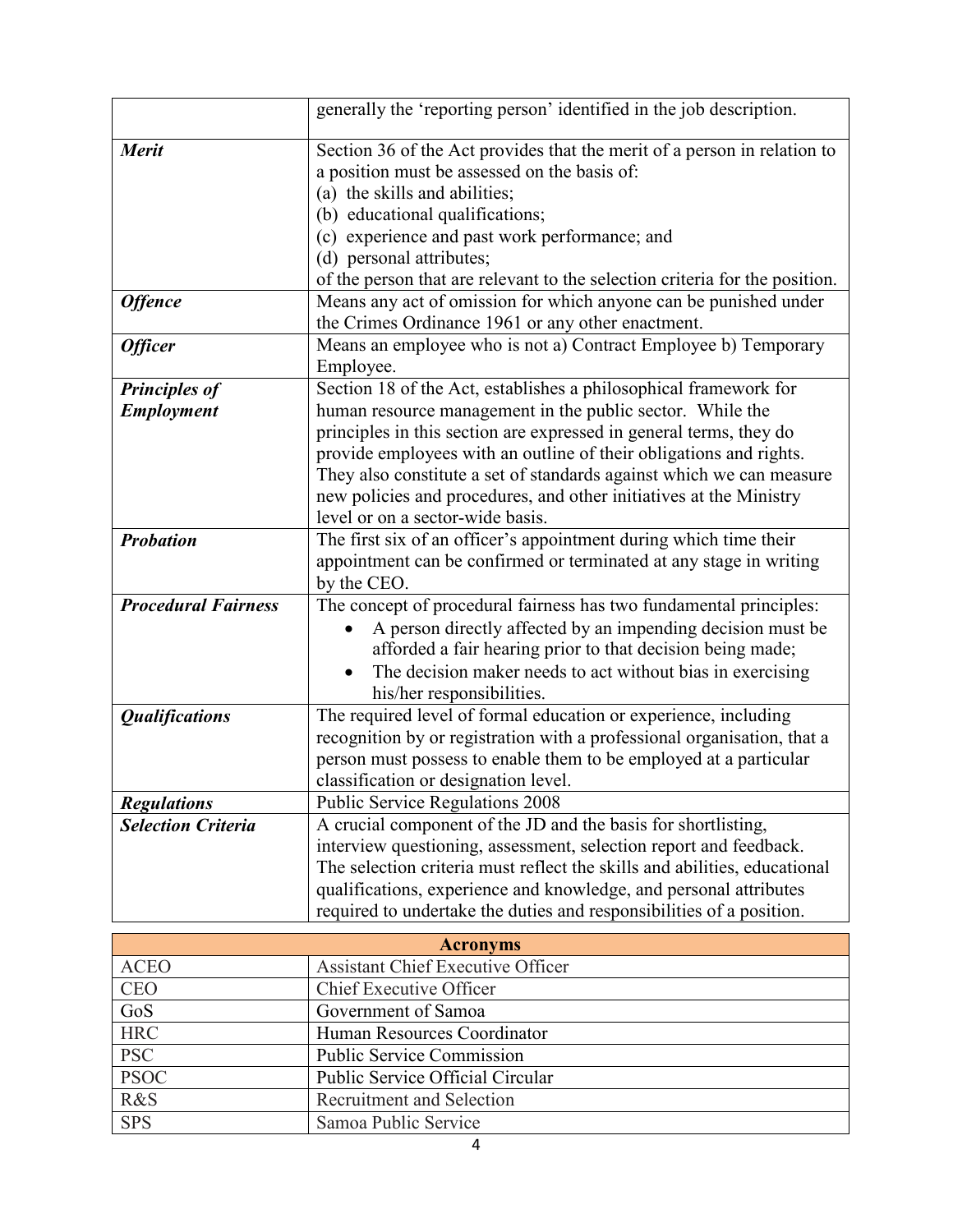#### **INTRODUCTION**

The aim of this manual is to outline the policy, process and procedural guidelines for line managers and Human Resource (HR) personnel to recruit, select and appoint the best, most competent person based on merit and that the recruitment, selection and appointment (R&S) processes are carried out in a fair, transparent, consistent and professional manner. However, management discretion and judgment will need to be exercised at certain times during the R&S process.

The key phases of the R&S process are:

- **1. Pre-Assessment:** reviewing and advertising of the vacant position
- **2. Assessment:** receiving, short-listing and interviewing of potential applicants
- **3. Post-Assessment:** appointing the best person based on the outcome of the assessment

#### **MANDATE**

The legislative mandate for the recruitment, selection and appointment of employees within the SPS are governed by the:

- Constitution of Samoa,
- Public Service Act 2004,
- Public Service Regulations 2008,
- Applicable common law principles where they are not contrary to legislation.

#### **POLICY OUTLINE**

The Samoa Public Service (SPS) has a commitment to deliver effective and efficient services to the Public. The aim of the policy is to ensure that the best, most competent person is selected in the position where they can make a positive contribution to the values and goals of the Ministry. Secondly, to ensure that recruitment, selection and appointment processes are fair, transparent and consistent.

The R&S process is to generate eligible applicants with the necessary skills, expertise and qualifications to apply for employment, perform at a high level and demonstrate commitment to deliver organisational objectives. In return employers are responsible for the wellbeing, development and retention of its employees.

Sections 18(a), (f), (g), (i) and 36 of the Public Service Act stipulates the importance of instigating a system that appoints and promote person(s) based on merit. Merit is defined in Part V of the Act as 'the merit of a person in relation to a position must be assessed on the basis of:

- *(a) skills and abilities;*
- *(b) educational qualifications;*
- *(c) experience and past work performance; and*
- *(d) personal attributes*

*of that person that are relevant to the selection criteria for any position in the Service".*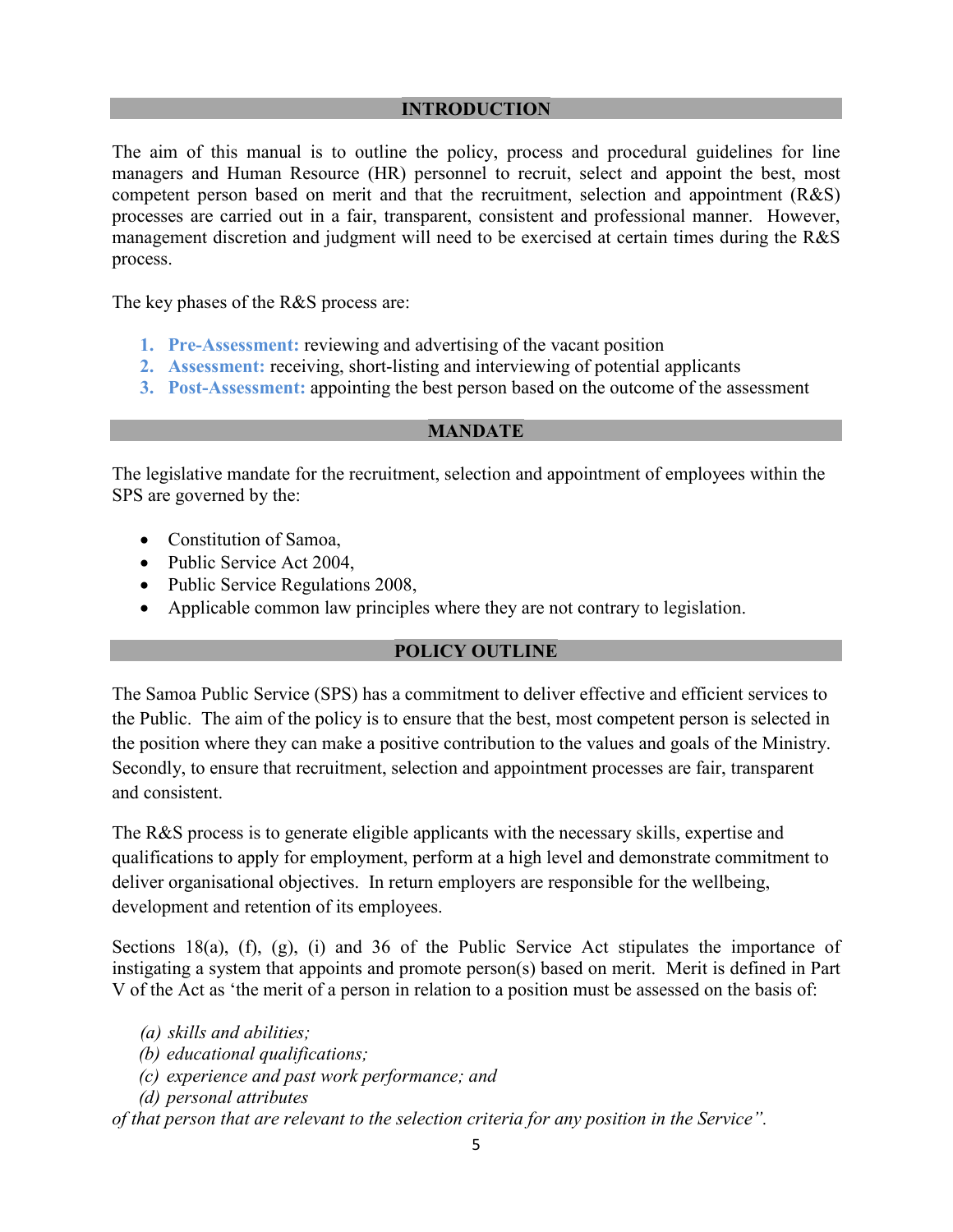If the recruitment, selection and appointment process is not done effectively then there will be extensive implications for the Ministry in the long term.

Proper implementation of the process will avoid unnecessary costs such as time, staff turnover, poor performance, low productivity and dissatisfied customers.

#### **OBJECTIVES**

The key objectives of the R&S are:

- 1. To have in place a well managed process that employs the right people to the right jobs,
- 2. Ensure the R&S process is conducted in a fair, transparent, consistent and professional manner.
- 3. To provide a merit based process that comply with Samoa Public Service policies and legislations,
- 4. Encourage a seamless process of leading, managing and developing of employees.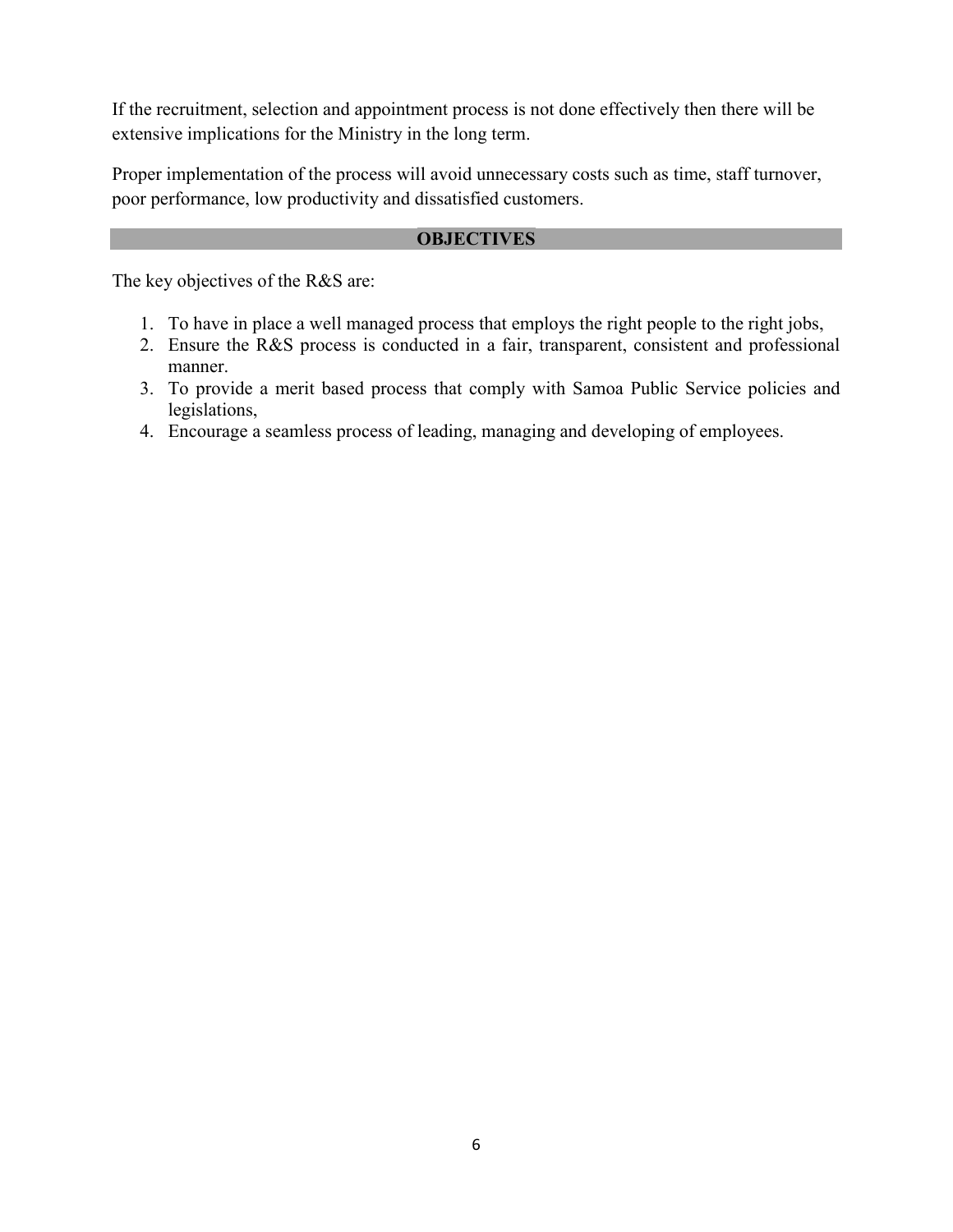# **GUIDING VALUES**

| <b>Values</b>                                            | <b>Definition</b>                                                                                                 | Application in the R&S                                                                                                                                                                                                                                                                                                                           |
|----------------------------------------------------------|-------------------------------------------------------------------------------------------------------------------|--------------------------------------------------------------------------------------------------------------------------------------------------------------------------------------------------------------------------------------------------------------------------------------------------------------------------------------------------|
| <b>Honesty</b><br>s.17(a)                                | Acting honestly, being<br>п<br>truthful and abiding by<br>the laws of Samoa.                                      | panel members assess applications with the<br>$\blacksquare$<br>utmost integrity<br>truthful information is documented in job<br>п<br>application Form, JD etc                                                                                                                                                                                   |
| Impartiality<br>s.17(b)                                  | Providing impartial<br>п<br>advise, acting without<br>fear or favour, and<br>making decisions on<br>their merits. | employment decisions are based on merit<br>п<br>assessment of applicants must be consistent<br>Е<br>and objective<br>advertising, selection and appointing<br>Е<br>decisions are made fairly, and not on<br>unlawful discriminatory grounds                                                                                                      |
| <b>Service</b><br>s.17(c)                                | Serving the people well,<br>п<br>through faithful service<br>to the Government.                                   | serving the Government of the day and<br>Ξ<br>dedicated to serving the people of Samoa<br>ensure applicants are provided with the<br>Е<br>correct and complete application pack<br>respond to applicants on status of their<br>Е<br>applications accordingly                                                                                     |
| <b>Respect</b><br>s.17(d)                                | Treating the people, the<br>п<br>Government and<br>colleagues with courtesy<br>and respect.                       | Applicants are treated with courtesy and<br>$\blacksquare$<br>respect<br>does not mean giving any person special<br>Е<br>treatment or favours because of their social<br>status                                                                                                                                                                  |
| Transparency<br>s.17(e)                                  | Taking actions and<br>Ξ<br>making decisions in an<br>open way.                                                    | decisions that have an impact on society as<br>$\blacksquare$<br>a whole are openly made and employees<br>are accountable for their actions<br>consistent use of interview and assessment<br>п<br>methods etc<br>disclosure of conflict of interest etc<br>п<br>panel must come to a consensus when<br>п<br>agreeing on the successful applicant |
| <b>Accountability</b><br>s.17(f)                         | Being able to explain the<br>Е<br>reason for actions taken,<br>and taking responsibility<br>for those actions.    | Panel members can explain the reasons for<br>$\blacksquare$<br>their actions and decisions<br>Applicants understand the duties and<br>responsibilities for the position they are<br>applying to.                                                                                                                                                 |
| <b>Efficiency and</b><br><b>Effectiveness</b><br>s.17(g) | Achieving good results<br>п<br>for Samoa in an<br>economical.                                                     | getting good selection decisions to achieve<br>Π<br>Ministry's objectives as set out in<br>Corporate and Management Plans<br>the process is cost and time sufficient<br>п<br>whilst maintaining procedural fairness                                                                                                                              |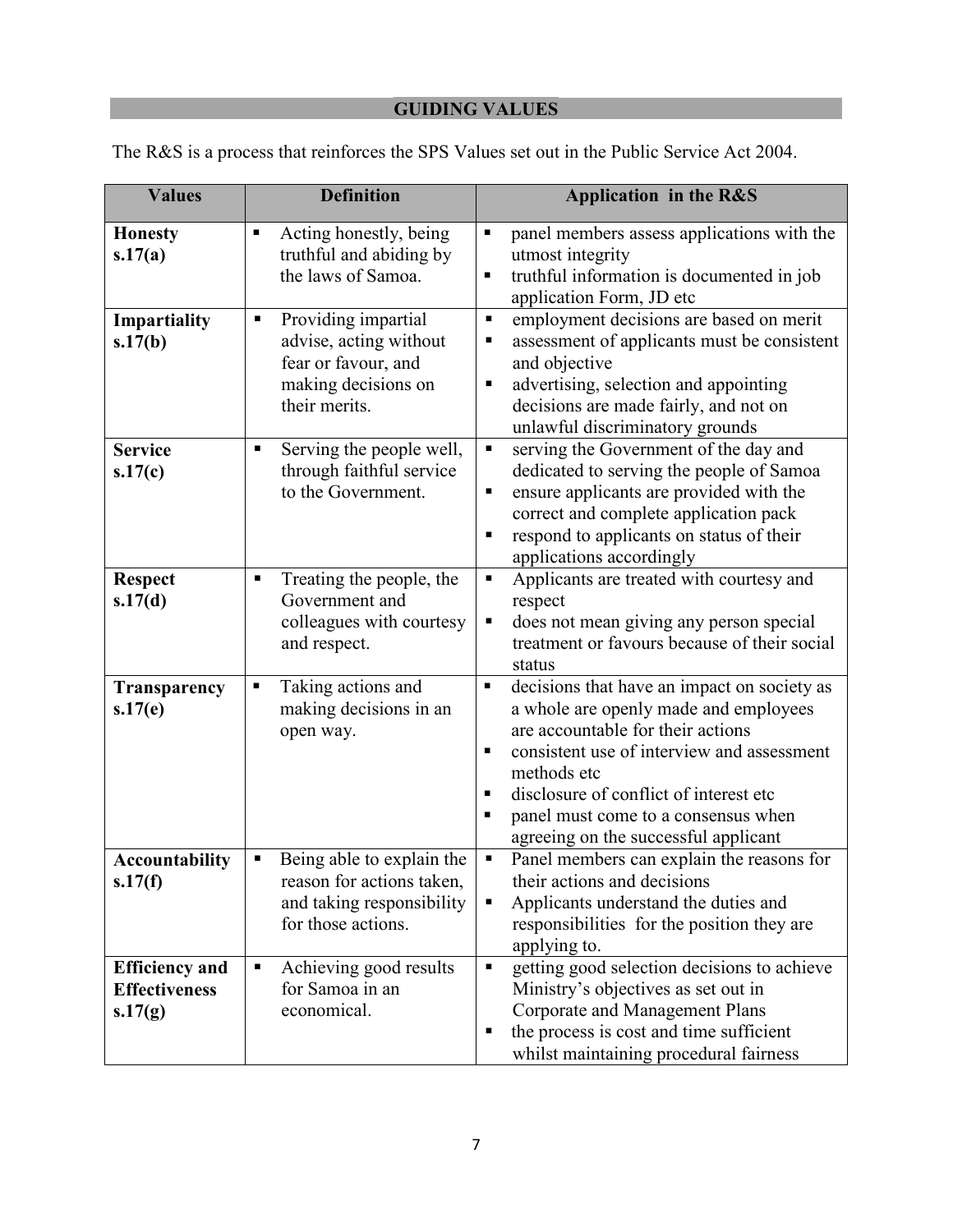## **GUIDING PRINCIPLES**

The recruiting Ministry is required to act as a good employer in carrying out people management functions. To fulfill this obligation the following principles under section 18 of the Public Service Act 2004 should be followed.

| <b>Principles</b>                                                             | <b>Definition</b>                                                                                                                                                                                                                                                                            | Application in the R&S                                                                                                                                                                                                                                                                                                                                                                         |
|-------------------------------------------------------------------------------|----------------------------------------------------------------------------------------------------------------------------------------------------------------------------------------------------------------------------------------------------------------------------------------------|------------------------------------------------------------------------------------------------------------------------------------------------------------------------------------------------------------------------------------------------------------------------------------------------------------------------------------------------------------------------------------------------|
| <b>Merit</b><br>s.36 and $s.18(a)$                                            | Appointments and<br>٠<br>promotions must be made<br>on merit.                                                                                                                                                                                                                                | Merit is defined in Part V of the Act as<br>٠<br>"the merit of a person in relation to a<br>position must be assessed on the basis of:<br>(a) skills and abilities;<br>(b) educational qualifications;<br>experience and past work<br>(c)<br>performance; and<br>(d) personal attributes<br>of that person that are relevant to the<br>selection criteria for any position in the<br>Service". |
| <b>Fairness</b><br>s.18(b)                                                    | Decisions on<br>$\blacksquare$<br>employment matters must<br>be made fairly and<br>properly.                                                                                                                                                                                                 | the interview panel should comprise of an<br>٠<br>independent member, Line Manager and<br>the Ministry's HRC/HR personnel<br>the panel should consist of representation<br>п<br>of both genders<br>compliance with the principle of natural<br>п<br>justice or procedural fairness<br>employment decisions are based on merit<br>п<br>and on the outcome of a comparative<br>assessment        |
| Grievance<br>System $s.18(c)$                                                 | Employees must have<br>П<br>access to a simple and<br>fair grievance system.                                                                                                                                                                                                                 | accessible grievance system<br>Ξ<br>accessible appeal process (s. 49 of the<br>п<br>Public Service Act 2004)                                                                                                                                                                                                                                                                                   |
| <b>Employment</b><br><b>Terms</b> and<br><b>Conditions</b><br>$s.18(e)$ & (i) | Employees must receive<br>п<br>reasonable remuneration<br>and reasonable terms and<br>conditions of<br>employment.<br>There must be only as<br>п<br>many employees working<br>in the public service as<br>necessary for the public<br>service to function<br>efficiently and<br>effectively. | the salary grade is determined based on<br>Ξ<br>the JCS process and approved by the<br>Commission<br>Ensure there is approval for the position<br>п                                                                                                                                                                                                                                            |
| Equal<br><b>Employment</b><br>s.18(f) $\&$ (g)                                | There must be equal<br>$\blacksquare$<br>employment opportunity<br>in the public service.<br>Eligible persons must                                                                                                                                                                           | vacant positions are to advertised allowing<br>٠<br>qualified and potential applicants to<br>compete for the position                                                                                                                                                                                                                                                                          |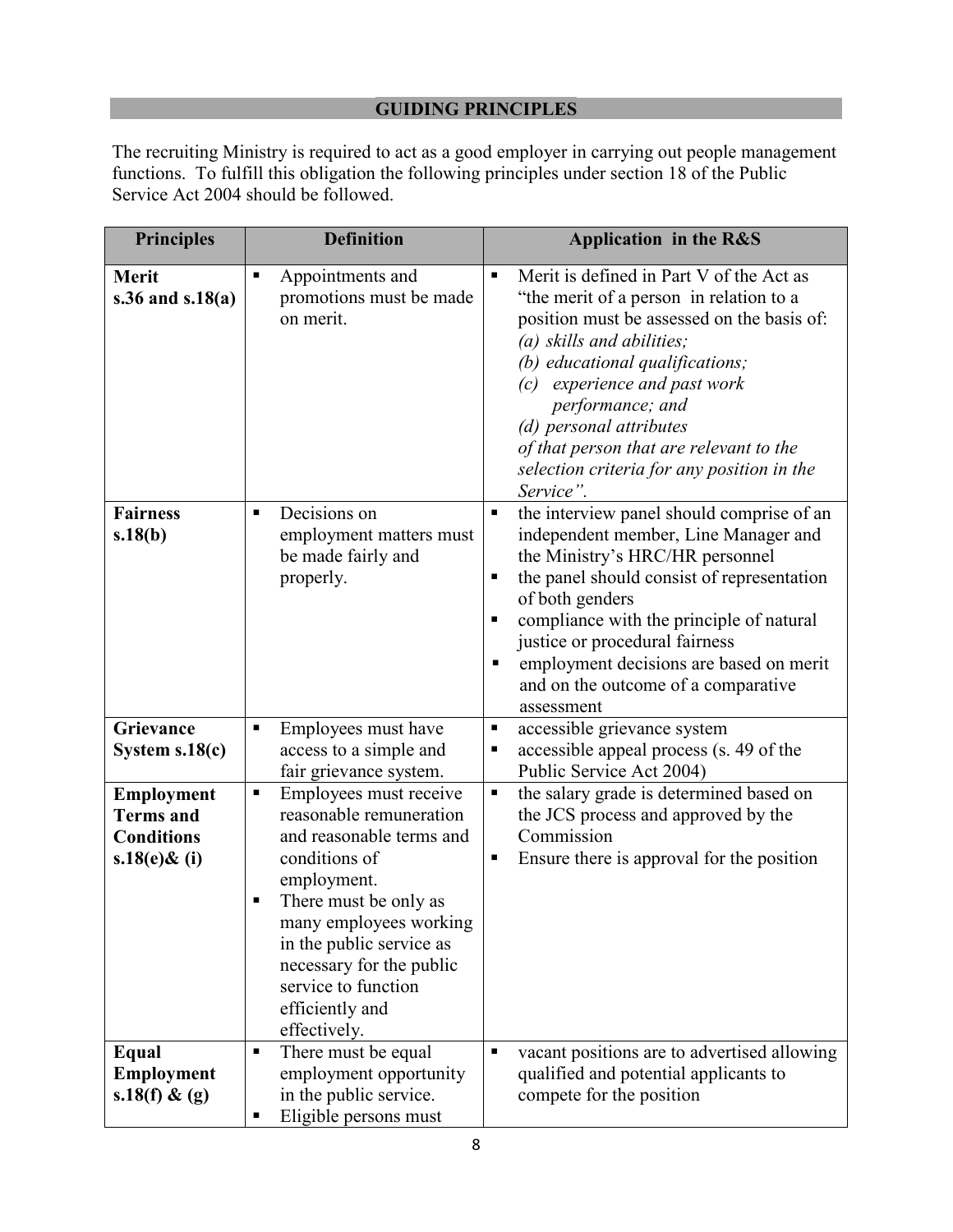|                 | have a reasonable<br>opportunity to apply for<br>employment in the public<br>service. |                                                                                                                                                                                                                                 |
|-----------------|---------------------------------------------------------------------------------------|---------------------------------------------------------------------------------------------------------------------------------------------------------------------------------------------------------------------------------|
| Confidentiality | Security and privacy of<br>٠<br>information from<br>applicants must be<br>maintained  | Ensure to protect the security and privacy<br>п<br>of applicants and the information<br>contained in their application.<br>Ensure the integrity consent form is signed<br>to allow the panel to undertake an<br>integrity check |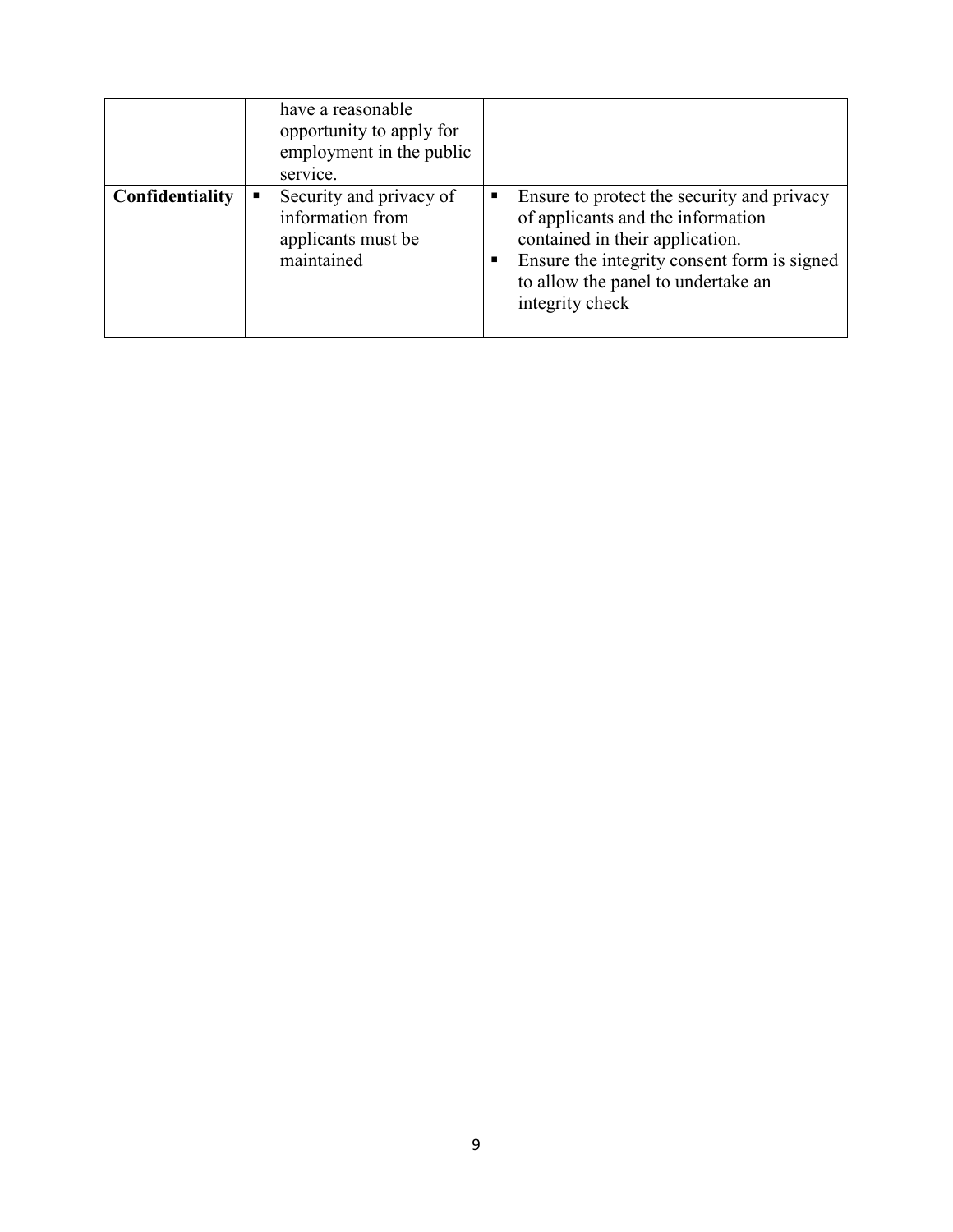## **RESPOSIBILITIES**

| Who?                                       | <b>Responsibilities</b>                                                                                             |
|--------------------------------------------|---------------------------------------------------------------------------------------------------------------------|
| <b>CEO</b>                                 | Has the authority for approving vacancy advertising and                                                             |
|                                            | recommendation to appoint or not appoint.                                                                           |
|                                            | Ensure recruitment process undertaken meets legislative, policy<br>٠                                                |
|                                            | direction and guidance as evidence by the report that recommends                                                    |
|                                            | to appoint or not to appoint.                                                                                       |
|                                            | Appointed authority to sign 'Offer of Employment'.                                                                  |
| Line                                       | Review the Job Description<br>$\bullet$                                                                             |
| Manager/Chairperson                        | Establish agreed selection criteria<br>$\bullet$                                                                    |
| (to which position<br>reports to)          | Chair selection panel for interviews<br>$\bullet$                                                                   |
|                                            | Conduct integrity checks<br>$\bullet$                                                                               |
|                                            | Write recommendation report to CEO<br>$\bullet$                                                                     |
|                                            | Ensure interview methods and process is fair and consistent<br>$\bullet$                                            |
| Human Resource                             | Manage and administer vacancy advertising<br>$\bullet$                                                              |
| Coordinator                                | Provide support and guidance to Line Manager on all aspects of<br>$\bullet$                                         |
| (HRC)/HR personnel                         | the R&S process when required                                                                                       |
|                                            | Collate applications received before forwarding to Line Manager<br>٠                                                |
|                                            | Assist the Line Manager with convening of panel for short-listing<br>and interview                                  |
|                                            | Administer correspondence where appropriate for relevant steps of<br>٠<br>the R&S process                           |
|                                            | Provide necessary letters for position to successful applicant<br>٠                                                 |
|                                            | Notify unsuccessful applicants<br>$\bullet$                                                                         |
|                                            | Advise PSC on provisional appointment for notification on PSOC<br>$-$ Form 5                                        |
| <b>Panel Members</b>                       | Participate in the short-listing of applicants and sign the Form 3<br>$\bullet$                                     |
|                                            | Participate in the interviewing of applicants and sign the Form 4<br>$\bullet$                                      |
|                                            | Sign the selection outcome report Form 5<br>$\bullet$                                                               |
|                                            | Assist with undertaking the Integrity Check                                                                         |
| Office of the Public<br>Service Commission | In receipt of Form 1 - Advertise the vacant position on the Public<br>$\bullet$<br>Service Official Circular (PSOC) |
|                                            | Check the Selection Criteria and advise Ministries accordingly                                                      |
|                                            | In receipt of Form 5 - Advertise provisional appointment on the                                                     |
|                                            | <b>PSOC</b>                                                                                                         |
|                                            | In the absent of notice of appeals confirm appointment on the<br><b>PSOC</b>                                        |
|                                            | Undertake preliminary assessment and mediation for appeals and                                                      |
|                                            | grievance received relating to the R&S process                                                                      |

#### *Note:*

*There will be variations around the responsibilities of people involved in the recruitment, selection and appointment depending on delegations, resources and organisation structure. Discretion and common sense should be applied.*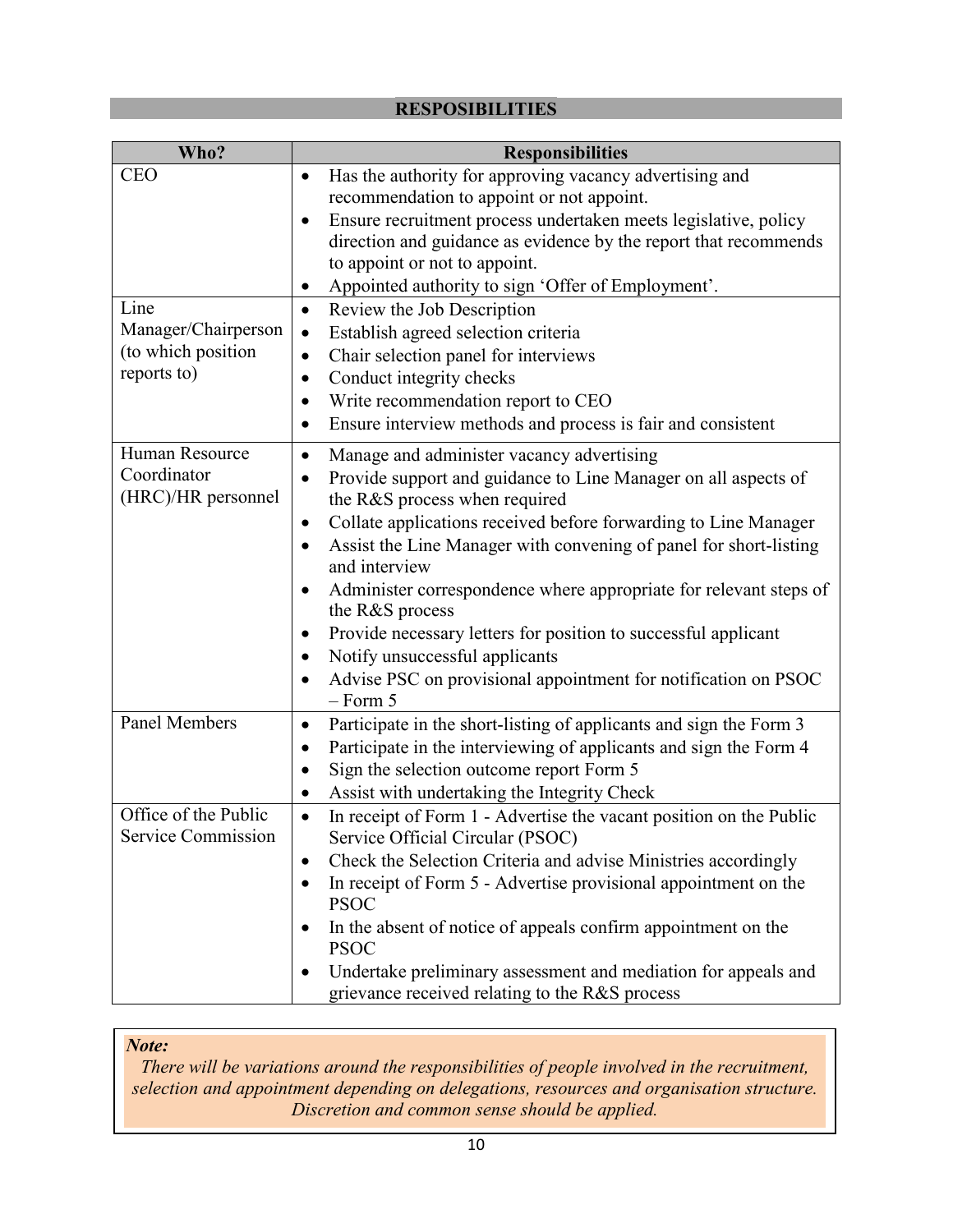#### **PROCESS**

#### **RECRUITMENT AND SELECTION PROCESS FLOWCHART**

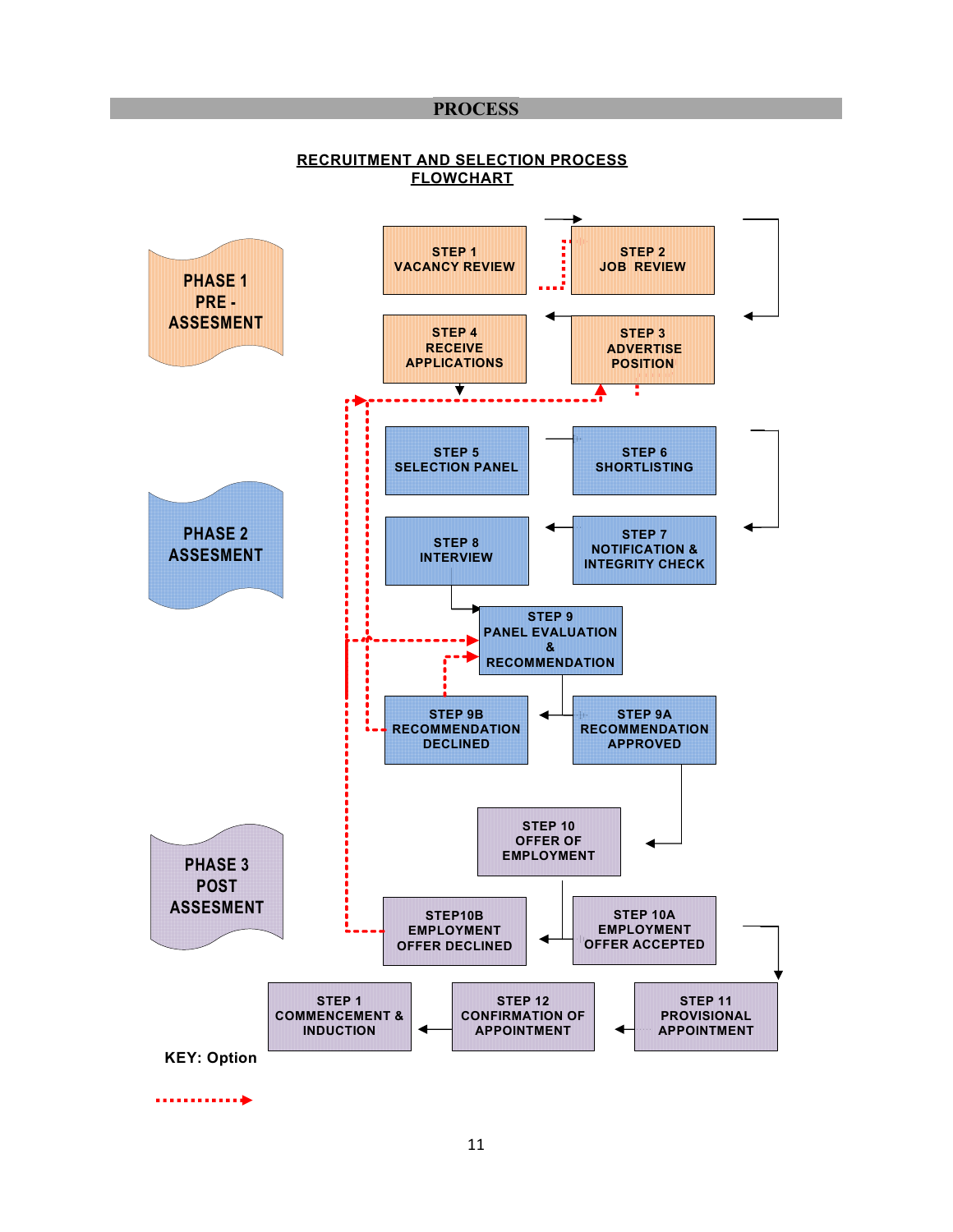#### **MERIT FACTOR FRAMEWORK**

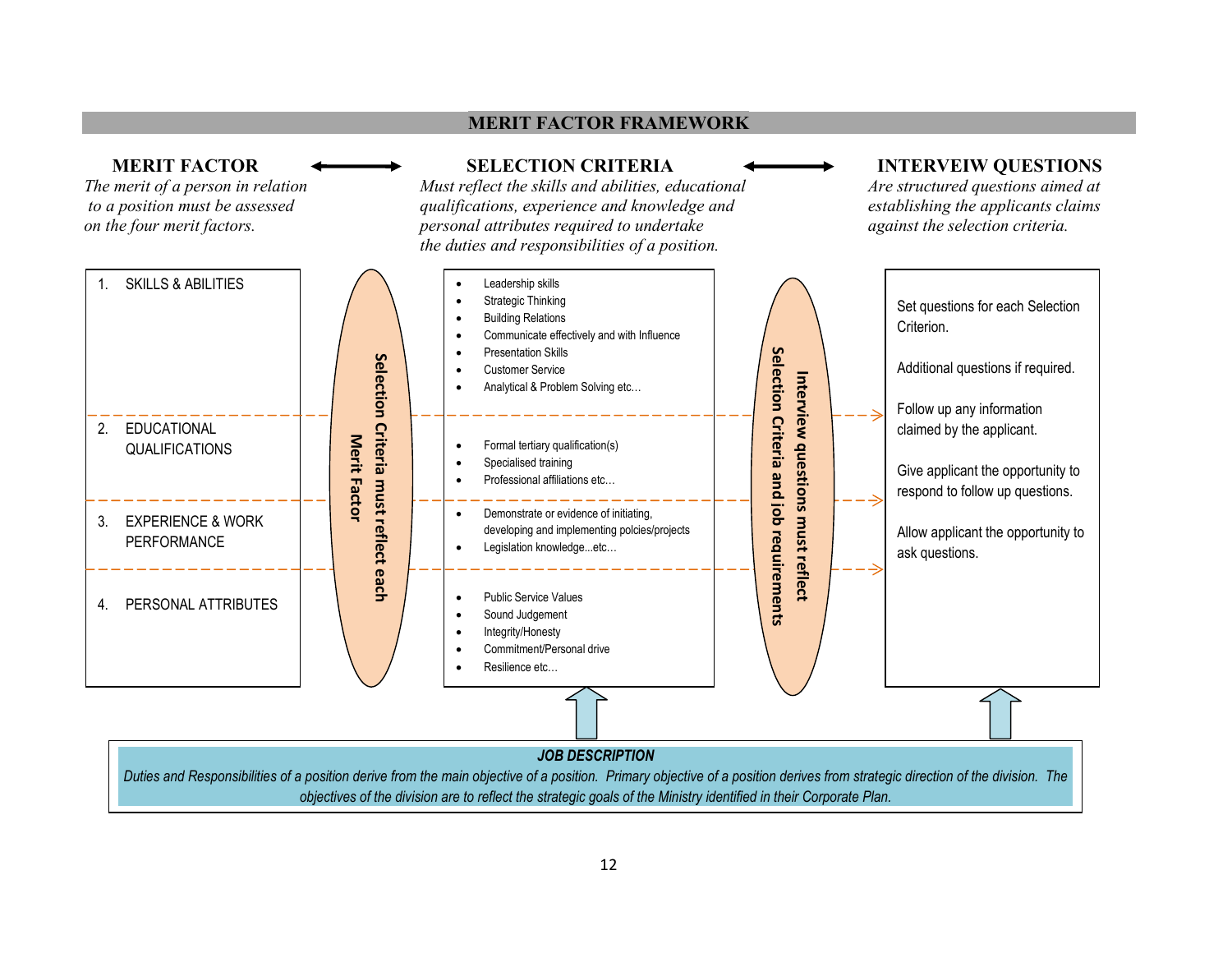#### **PROCEDURAL GUIDELINE PHASE 1: PRE-ASSESSMENT**

#### **STEP 1: VACANCY REVIEW**

- i. The Line Manager with the assistance of the Human Resource Coordinator (HRC) should assess and conduct a job analysis to determine there is a need for an existing or a new position to reflect any changes that may have occurred and future needs of the Ministry. *(appendix 1 –Job Analysis)*
- ii. Confirm there is funding for the position and check whether the position exists under the Ministry's approved organisational structure before the recruitment and selection process can commence.
- iii. As a result of the vacancy review, the Line Manager with the endorsement of the CEO determines whether there needs to be a change in classification, salary or structure in which the approval of the Commission must be sought.

#### **STEP 2: JOB REVIEW**

- i. A job description (JD) should be developed (if not available), updated and documented in an appropriate format. *(appendix 2 –Job Description)*
- ii. The responsibility for reviewing and finalising of the JD and selection criteria lies with the Line Manager with the assistance of the HRC.
- iii. The formulation of selection criteria must be linked to the four (4) merit factors.
	- They include:
	- (1) skills and abilities,
	- (2) educational qualifications,
	- (3) experience and past work performance, and
	- (4) personal attributes required to perform duties of the position.
	- *(appendix 3 Developing Selection Criteria)*
- iv. The selection criteria are allocated a mark adding all up to 100 marks. Selection criteria should be linked to the relevant merit factor and reflect the job requirements. Questions asked during interview should cover each selection criterion. *(refer Merit Framework)*
- v. Identify what criterion is essential and desirable. A person is required to demonstrate that he/she satisfies all essential criteria to perform the duties of that particular position.

#### *Note:*

*The job description reflects the key responsibilities of a job. Jobs usually evolve in response to changes in the work environment. A vacancy is an opportunity to reassess the required skills, knowledge and criteria needed for the position to meet current and future work objectives of the Ministry.* 

#### *Note:*

*The selection criteria are sourced from the competencies identified in the approved JD and adequately reflect the job requirements (skills, abilities, knowledge, experience and personal attributes).*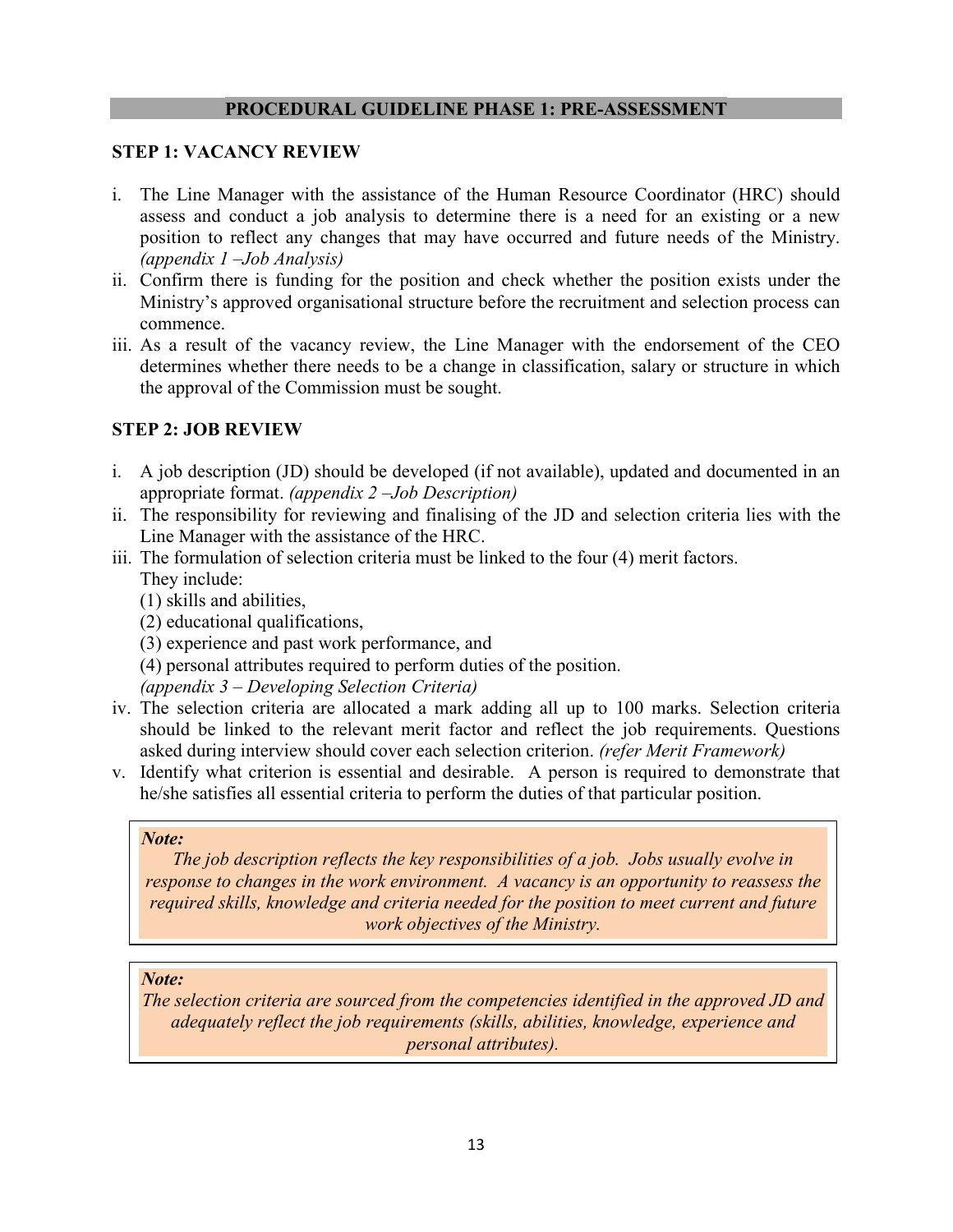## **STEP 3: ADVERTISE POSITION**

- i. Advertising must be approved by the CEO. The request to advertise form 1 must be accurately completed and signed by authorised delegation before submitting to the Office of the Public Service Commission (PSC). *(form 1 – Request to Advertise Form)*
- ii. The coordination of positions to be advertised is usually the responsibility of the Corporate Services Division.
- iii. Advertisement for permanent positions lasts for two weeks, this should give applicants sufficient time to obtain information, prepare and submit their applications.
- iv. The HRC should ensure application packs are made available for applicants to uplift. (*appendix 4 –Application Pack*)
- v. The Line Manager with the endorsement of the CEO may use other media to ensure maximum opportunity to recruit potential applicants. This is at the expense of the Ministry.

#### *Note:*

*Pursuant to Section 34 of the Public Service Act 2004, all vacant positions are to be advertised on the Public Service Official Circular (PSOC) for a maximum of two (2) weeks. There will be times when the HRM Division will make suggestions to change Selection Criteria to a position if and when appropriate.*

## **STEP 4: RECEIVE APPLICATIONS**

- i. All applications for the advertised position must be addressed and submitted to the relevant CEO of the respective Ministry by close of business on the date stated in the advertisement.
- ii. Upon receipt of applications, the Corporate Service Division is responsible for the following:
	- Receiving and acknowledging receipt of applications (refer to Applicant Statistics Form 2)
	- Compile all applications
- iii. Applications received after closing date will not be considered unless approved by the CEO.
- iv. Applicants are required to do the following:
	- Complete the application form in a true and accurate way *(failure to do so will disqualify the applicant)*
	- Attach all supporting documents such as certified copies of qualification(s), reference(s)etc*.* Refer to appendix on more information on how to complete an application.
- v. All applications received should be acknowledged as soon as it is practicable. Application Form 2 has a cut out application slip that is to be handed back or sent to applicant when the Ministry is in receipt of the complete application pack. If this is not practical advise receipt of application by letter, telephone or email.
- vi. In the event that no application or there are insufficient applications received at the close of advertisement, the Ministry may re-advertise the position and/or review the selection criteria to attract more applicants. If the position is re-advertised, go back to **Step 2.**

#### *Task 1:*

*Process control and documentation control is vital to ensure quality of process. Should a decision be considered outside this Manual it is recommended reason(s) for decision(s) made are to be documented for the purpose of M&E.*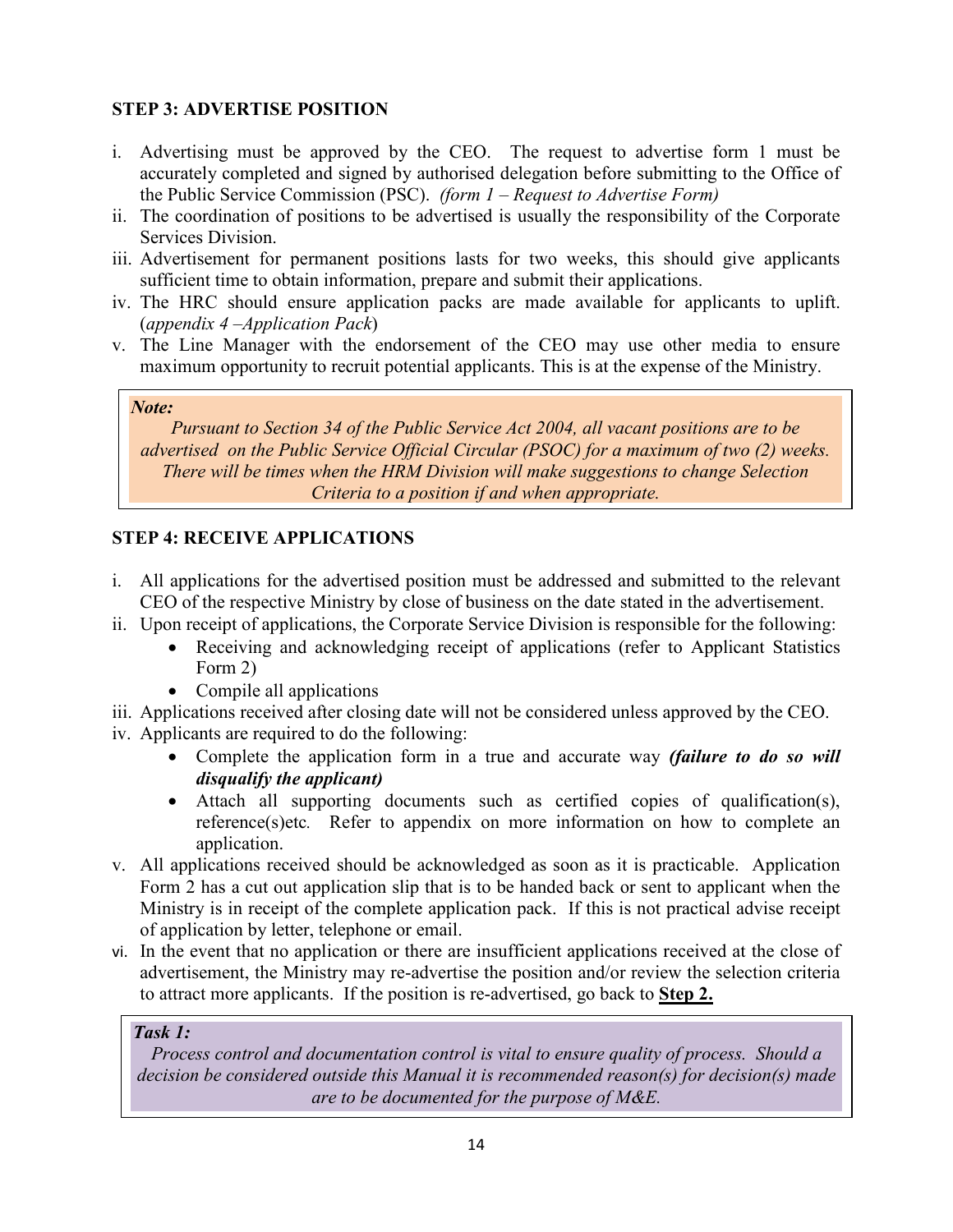#### **PHASE 2: ASSESSMENT**

#### **STEP 5: SELECTION PANEL**

- i. It is the responsibility of the Line Manager with the assistance of the HRC to convene the selection panel.
- ii. All applications should be forwarded to the Line Manager, once the Line Manger is satisfied with the pool of applicants the panel members are to be notified on the following:
	- Availability to attend the short-listing and interview process and;
	- Applicants for the vacant position
	- Identify any conflict of interest by the panel with any of the applicants
- iii. The Corporate Service Division is to prepare three (3) vacancy files for the three panel members for short-listing.
- iv. The following persons are not to be included on the panel:
	- Anyone who will report to the position and;
	- Anyone with actual or perceived conflict of interest with an applicant, for example where the panel member is a 'near relative' of an applicant.
- v. The selection panel must consist of three (3) members, the Line Manager, the HRC or HR personnel and an independent member from another Ministry or private sector. The panel should include persons who have an understanding of the position being filled.
- vi. A panel member who is a near relative to an applicant must declare his/her relationship to the Chairperson of the selection panel. The Chairperson must assess the situation and arrange for another panel member should this occur.
- vii. If the Chairperson has a near relative in the list of applicants he/she must advise the CEO and remove himself/herself from the selection panel and arrange for another Manager to sit in.
- viii. The Chairperson of the selection panel with the assistance of the HRC is to set a suitable date, time and venue to carry out the short-listing.
- ix. Upon finalising the selection panel, the HRC is responsible for ensuring that all documents are made available for each panel member. Each panel member should have a Vacancy Folder which should include:
	- Copies of applicants' Application Form 2
	- Short-listing Form for Applicants Form 3
	- Individual applicant Assessment -Form 4
	- Job Description and Selection Criteria
	- Flowchart of R&S process

#### *Note:*

*Near relative is defined in the Public Service Regulations 2009, section 39*

## *Task:*

*Reconfirm members of the panel for short-listing 3 days prior to the scheduled date and time. Prepare vacancy folders for Panel members*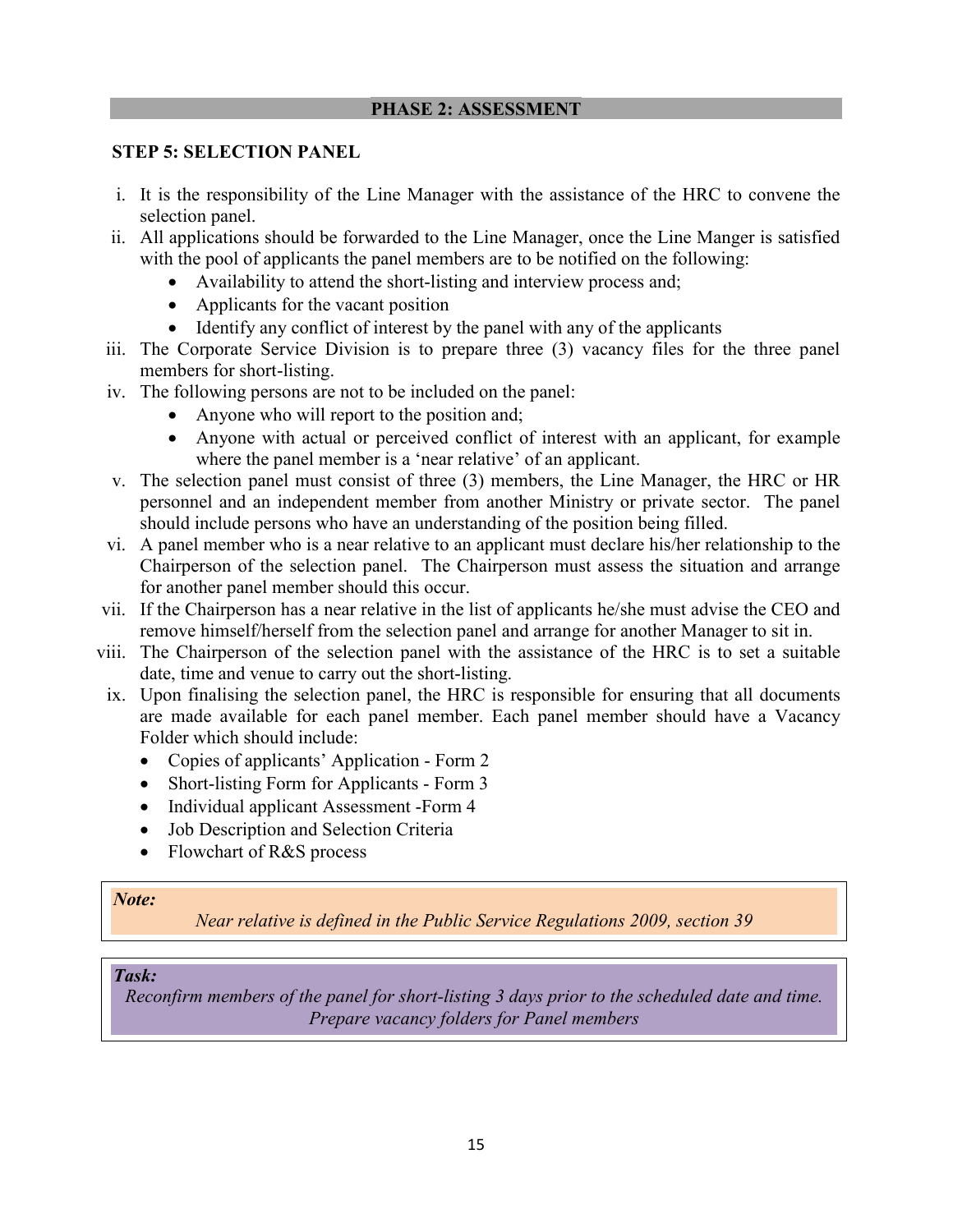## **STEP 6: SHORTLISTING APPLICANTS**

#### *Note:*

*A short-list is the process of assessing applicant's claims of eligibility to the agreed selection criteria. It is to identify applicants who satisfy all criteria and warrant further consideration.*

- i. As soon as practical, no later than 5 days after the closing date, the selection panel is to meet and discuss the applications and to shortlist the applicants using the short-listing form 3. *(form 3 - Short-listing Form 3)*
- ii. In the event the Panel cannot find a mutual time of availability, the HRC may circulate the short-listing forms for the Panel's individual assessments.
- iii. Only applicants who meet all essential selection criteria are to be shortlisted for an interview.

## **Applicant(s) who do not satisfy all essential Selection Criteria**

- i. If an applicant fails to display how they satisfy the essential criteria their application automatically becomes disqualified and should not progress. In this case, go to **Step 7 (a).**
- ii. If the panel collectively agrees that there are reasons for not proceeding with interviews, the Line Manager may seek the CEO's approval to re-advertise. If there are changes to the JD and selection criteria, go back to **Step 3. OR**
- iii. The Line Manager with the approval of the CEO to re-advertise the position, the selection criteria may be revised to attract a wider pool of applicants. In the event of changes to selection criteria, go back to **Step 2.** Generally when changes to the selection criteria or JD are made previous applicants need to re-apply.
- iv. The HRC in writing should inform and provide feedback to internal applicants who are not shortlisted preferably prior to interviews.

## **Applicant(s) who satisfy all the essential Selection Criteria**

- i. Applicants who in the opinion of the selection panel satisfy all the essential criteria are shortlisted for an interview. They must be advised verbally or in writing at least three (3) days in advance on the scheduled date for interviews. *(letter 2 – Shortlisted Applicants)*
- ii. In the event where there is only one applicant, the panel must satisfy itself that the potential applicant meets all the essential criteria for the position to enable them to conduct the interview and make a recommendation to the CEO.
- iii. Each panel member should complete and sign the Short-listing Form 3. The Chairperson must document the process used for short-listing, the results and the agreed decisions made.
- iv. Upon completion of the short-listing, the Chairperson is to arrange a suitable time and date of interviews according to the availability of panel members and number of applicants.

## *Note:*

*The panel members are encouraged where decisions outside policy need to document for records and why the decision has been made. Consistent decision making should be applied to all applicants.*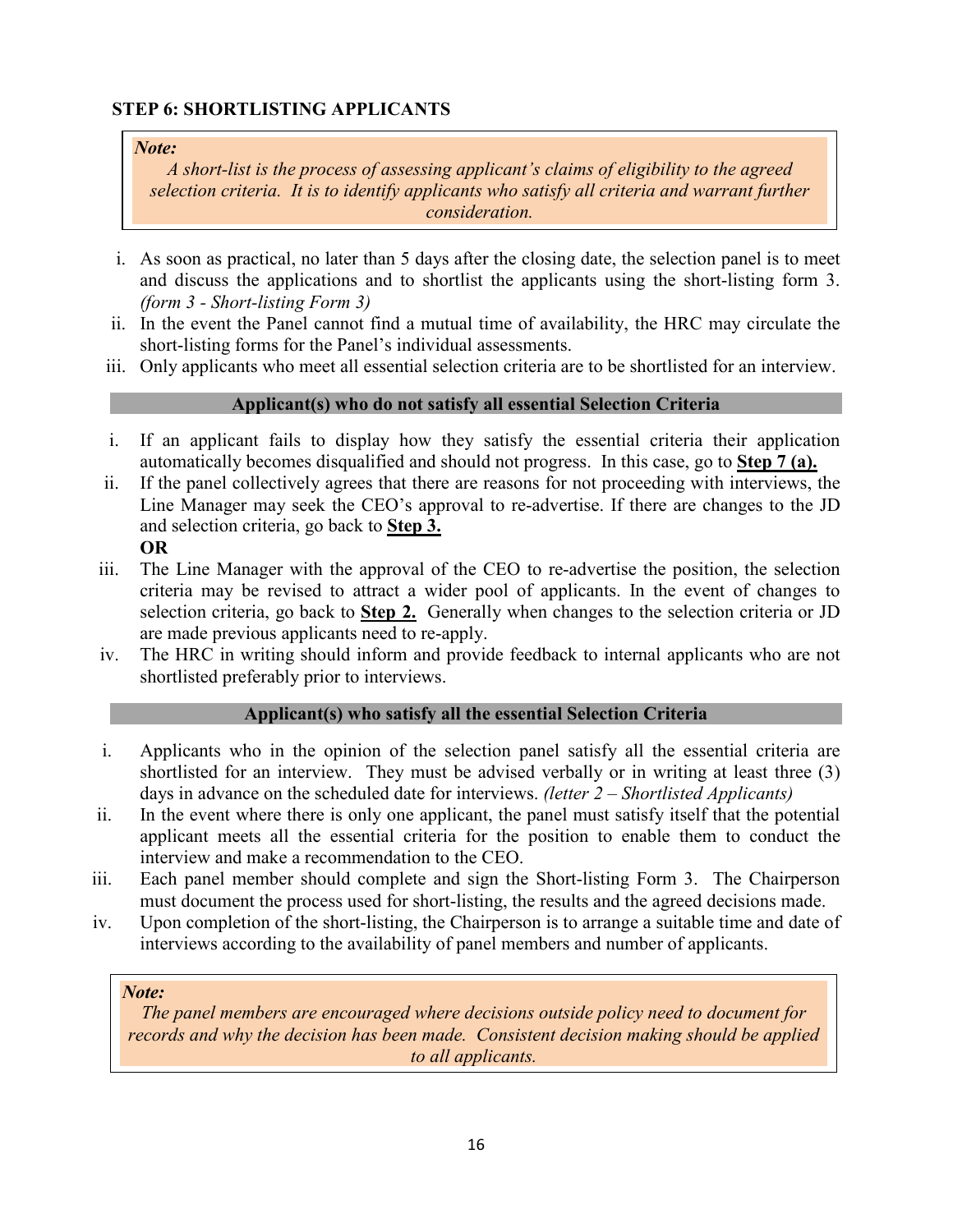## **STEP 7a: NOTIFY UNSUCCESSFUL AND SHORTLISTED APPLICANTS**

- i. Upon completion of the short-listing process, all applicants whether they are shortlisted or not must be informed within an acceptable time on the status of their applications.
- ii. All shortlisted applicants are subject to an **integrity check** prior to the interview.
- iii. Applicants who are not shortlisted must be notified through a letter advising on the outcome of the short-listing assessment. (*letter 3 – Not shortlisted Applicants*)
- iv. If feedback is appropriate or requested by the unsuccessful applicant(s) the Chairperson is to provide reasons. The Chairperson is responsible for providing feedback to internal applicants upon request.
- v. The advantages of providing early advice and reason(s) for decision is to:
	- Minimise the likelihood of an appeal or grievance and,
	- Applicants can learn what to do better next time, and develop themselves.

#### *Note:*

*Notification of unsuccessful applicants must be managed professionally and in consideration of the applicant's investment in the application process.*

## **STEP 7b: INTEGRITY CHECK**

i. To confirm information on the current work performance of the shortlisted applicants, an Integrity Check (character and criminal check) is advisable. The interview Panel is to obtain as much information to assist them in selecting the best person for the position it is useful to obtain referee reports prior to the interview. This approach requires care and discretion.

## *Note:*

*The purpose of an Integrity Check is to verify or clarify information provided by the applicants about his/her qualifications and past work history, confirm the validity of information provided in the application to help clarify an applicant's ability to meet the selection criteria and follow up any relevant areas of concern that the panel has.* 

- ii. Applicants are required as part of their applications to include three (3) referees who can be contacted to verify information provided.
- iii. The Chairperson with the assistance of the HRC should contact the referees, it is preferred that all panel members participate in undertaking referee reports to avoid misinterpretation.
- iv. However, provided that the applicant has signed the 'Declaration' Section of his/her application form, the Panel may contact any other person(s) apart from those who have been nominated as referees who would have relevant information about the applicant for the purpose of confirming information provided in the applicant's application and determining his/her merit for appointment as a Public Servant.
- v. Claims of achievements made in application or during the interview must be checked with previous and current employers. A character reference is also required to confirm and verify information contained in the applicants application form.
- vi. The applicant must be advised of any conflicting or adverse information obtained and given the opportunity to respond to the comments provided by a referee or any other person as per directive in the Interview Phase.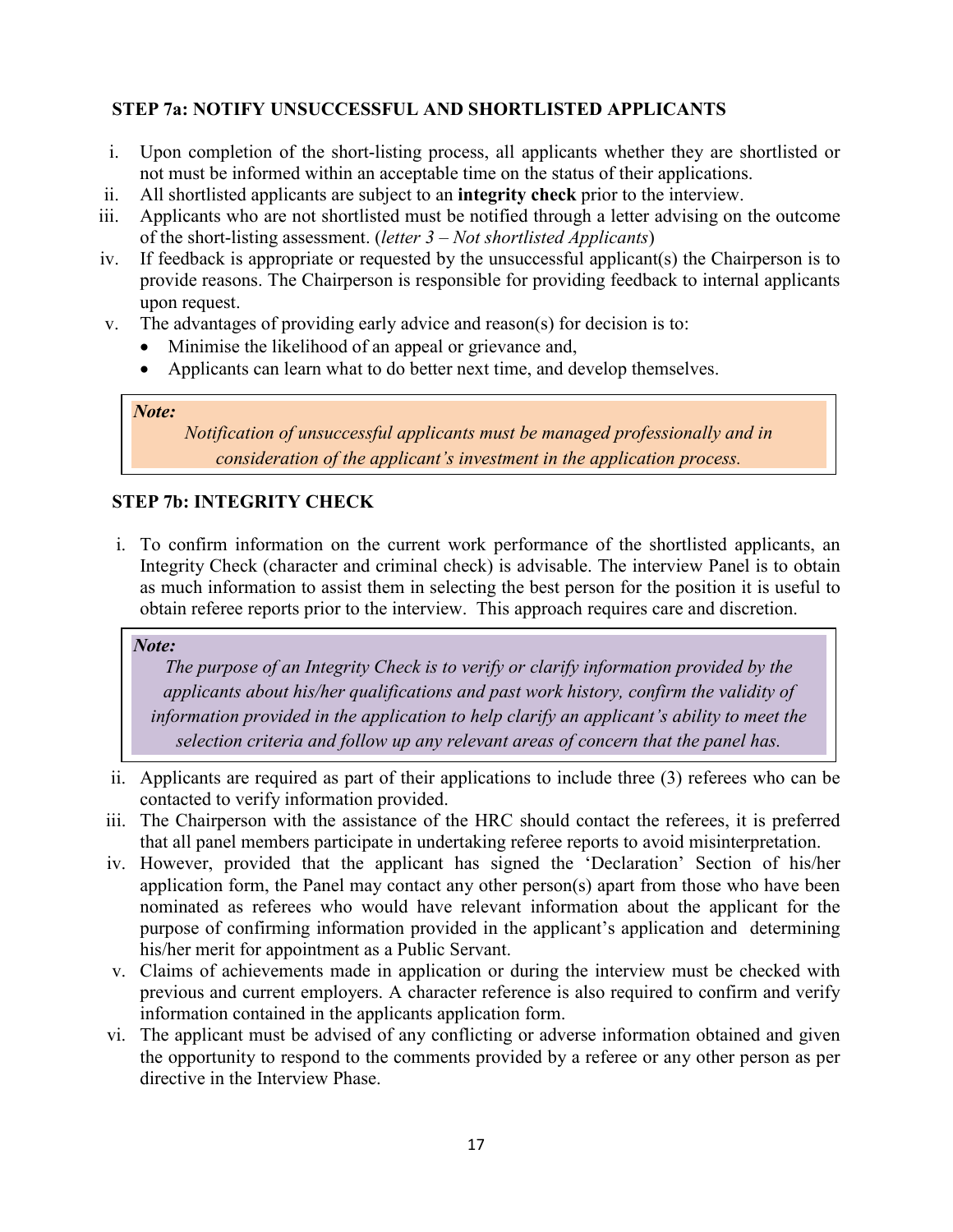## **STEP 8: INTERVIEW**

#### *"The main purpose of an interview is for the employer to gather more information about a applicant's suitability to the job being recruited to".*

- i. The interview is the last assessment phase and should be conducted by the same panel members that undertook the short-listing of applicants. This will ensure consistency and fairness in the assessment of applicants.
- ii. The HRC is required to confirm the availability of Panel Members prior to the interview date to avoid any last minute changes to the Selection Panel.
- iii. The Corporate Service Division is to ensure each of the Selection Panel must have the following documents included in the Vacancy File:
	- 1. Interview Schedule
	- 2. Copies of applicants' applications Form 2
	- 3. Short-listing Form for Applicants Form 3
	- 4. Individual Applicant Assessment Form 4
	- 5. Job Description
	- 6. List of set interview questions
	- 7. Flowchart of R&S process
	- 8. Organisational Chart of where the position sits in the organisation
- iv. Interview questions must be structured and based on selection criteria and duties of the position to ensure Panel members are able to assess applicants against each Selection Criteria.
- v. The Individual Applicant Assessment Form 4 is used during the interview to document and independently score each applicant. The evaluation at the end of the interview process will enable each panel to discuss their ratings/scoring and try to reach a consensus of a final score and ranking of the interviewee.
- vi. The final scoring and ranking is documented in the Selection Outcome Report Form 5 to provide an overview of all the applicants on the outcome of the interview.
- vii. The applicant should be given the opportunity during interview to respond to any concerning information obtained from the Integrity Check to ensure procedural fairness or natural justice is afforded to an applicant.

#### *Note:*

*The selection panel should meet prior to the interview to develop an interview strategy and to decide if other forms of assessment will be used. The interview strategy should cover the following:* 

- *Each panel members' role during the interview,*
- *Line of questioning and who will cover what area,*

*Interviews are most effective as a means of selecting the best applicant(s) when the environment created by the panel helps put the applicants at ease. Interviews are structured by:* 

- *Using the same core set of questions,*
- *Delivering questions in the same way, and*
- *Maintaining the same ordering of questions for each candidate.*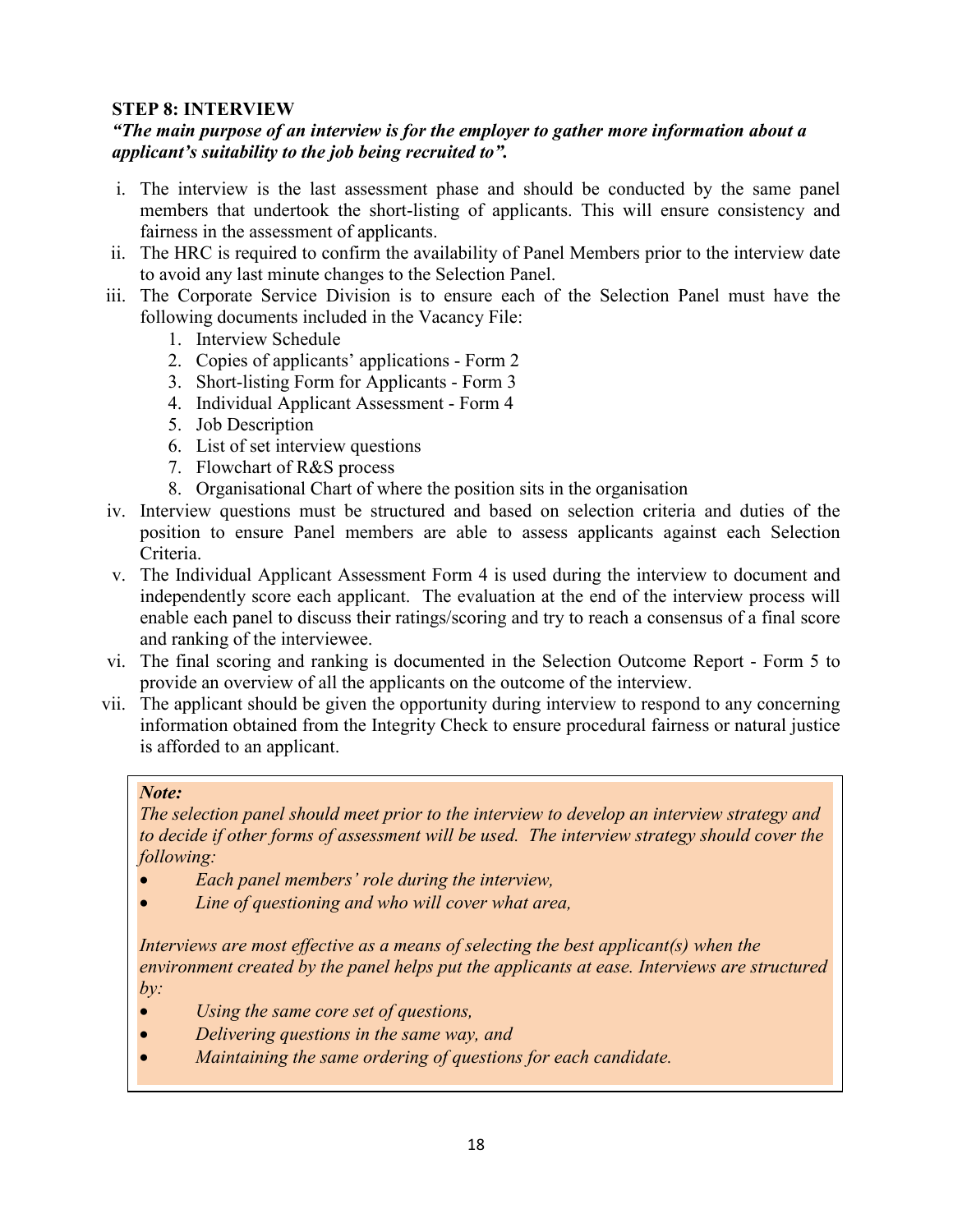## **STEP 9a: PANEL SELECTION ASSESSMENT**

## *"Compilation of all the facts from the applications, interviews, referee reports and other selection methods are assembled and assessed to determine the placement of applicants".*

- i. Once the Selection Panel completes the interview process, the Chairperson must ensure the following were carried out during the entire R&S process:
	- The assessment of applicants was carried out in a fair, objective and consistent manner.
	- All panel members' assessment, rating/scoring and ranking were objective and based on information obtained in the R&S process.
	- If there are extensive differences in opinions between panel members, it is preferable that the issues are worked through thoroughly to determine whether or not a consensus can be reached before recommendation is forwarded to the CEO.
	- The preferred applicant is based on the person with the most merit and was able to demonstrate his/her ability to satisfy the competencies and selection criteria for the vacant position.

## **STEP 9b: PANEL SELECTION RECOMMENDATION**

- i. At the conclusion of the interviews and the Panel have evaluated the R&S process and reached a consensus on the suitability and ranking of applicants, the Chairperson must write up a selection report on the outcome of the interview and is to be forwarded to the CEO for endorsement. *(appendix 8 – Compiling Selection Outcome Report)*
- ii. The CEO should thoroughly review the R&S process and documentation to determine the accuracy of the information contained in the Selection Outcome Report Form 5.
- iii. Once the CEO accepts the Panel's recommendation, he/she should proceed to approve the appointment of the successful applicant. In this case go to **Step 10.** The HRC is to ensure that the Form 5 Selection Outcome Report is submitted to PSC for publication on the PSOC.
- iv. If the CEO declines the Panel's recommendation and asks the Panel to provide justification for their decision, go back to **Step 9a.**
- v. The CEO on justifiable cause can advise to appoint the second  $(2<sup>nd</sup>)$  ranked applicant if he/she believes there is substantive proof that the process was unfairly carried out and/or the decision for the recommended applicant was not based on merit, go to **Step 10** or advise the Line Manager/HRC to re-advertise the position, then go back to **Step 3.**

#### *Note:*

*In this instance, a new Selection Panel must be arranged and previous applicants are advised to re-apply on the basis that they meet all essential Selection Criteria for the position.*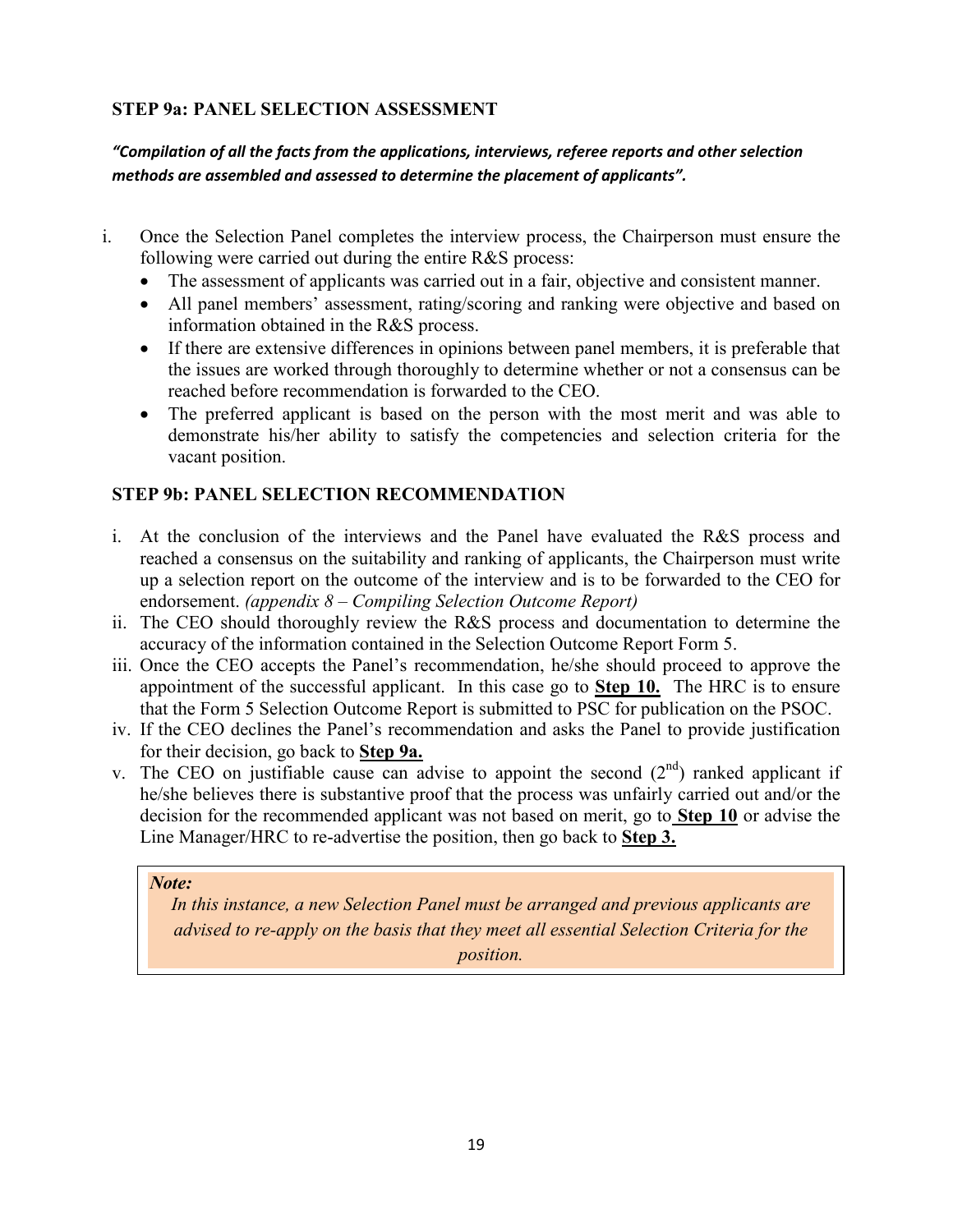#### **PHASE 3: POST - ASSESSMENT**

#### **STEP 10: OFFER OF EMPLOYMENT**

- i. Once the CEO approves the Selection Outcome Report, the Line Manager/HRC must advise the successful applicant before submitting the Selection Outcome Report to the Office of the Commission.
- ii. The HRC is to prepare the Provisional Appointment Letter (*letter 5 Provisional Appointment*) and the Offer of Employment (*letter 6 – Offer of Employment*) and ensure the successful applicant receives it.
- iii. The Offer of Employment should clearly outline the job requirements and the terms and working conditions of employment.
- iv. The successful applicant should be given five (5) working days to accept the offer by signing and returning the copy of the Offer of Employment.
- v. If the successful appointee does not respond to the Offer of Employment, the HRC is to follow up with the appointee reasons for delay in response.
- vi. If the appointee accepts the offer within five (5) working days, go to **Step 10a.**
- vii. If the appointee declines the offer, go to **Step 10b.**

#### *Note:*

*It is important that the Provisional Appointment is received by the successful applicant and that he/she understands the provisional appointment is only conditional pending the possibility of an appeal.* 

## **STEP10a: OFFER OF EMPLOYMENT ACCEPTED**

- i. Once the successful applicant has accepted and returned the Offer of Employment, the Ministry should forward the Form 5 to PSC for notification of the Provisional Appointment on the PSOC.
- ii. It is advisable that the HRC advise the unsuccessful interviewees on the status of their application before the provisional appointment is advertised in the PSOC.
- iii. A thank you letter to the Independent Panel Member for their participation should be sent out.

## **STEP10B: OFFER OF EMPLOYEMENT DECLINED**

- i. If the Offer of Employment is declined by the successful applicant, a letter acknowledging his/her decision is submitted to CEO within five (5) working days from the date the offer was issued and the HRC is to acknowledge receipt of declined letter.
- ii. In the event the recommended applicant declines the Offer of Employment the Line Manager can go back to **Step 9b. OR**
- iii. Depending on the CEO's decision the Corporate Service Division is to advise the unsuccessful interviewees, go to **Step 7a** and proceed with re-advertising of the vacant position, go to **Step 3.**
	- **OR**
- iv. The CEO may decide to appoint the second ranked applicant, in this case go to **Step 10.**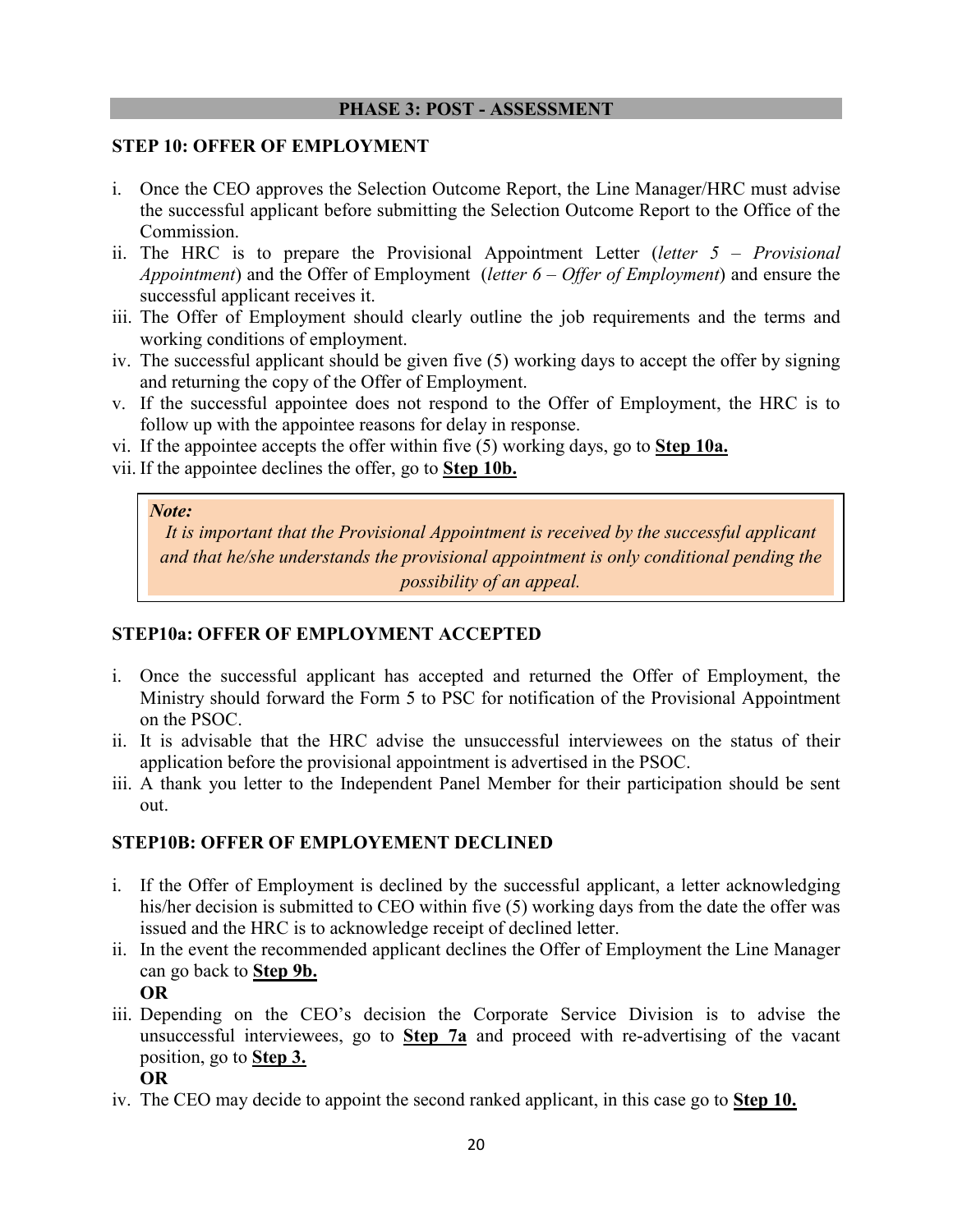## **STEP 11: PROVISIONAL APPOINTMENT**

- i. Upon receipt of form 5 Selection Outcome Report, the Human Resource Management Division, PSC will check all details before forwarding to the HRMIS Division to advertise the provisional appointment on the PSOC for a total of 14 days.
- ii. Should one of the applicants lodge an appeal against the Recruitment and Selection process, it must be done within the 14 days of the provisional appointment.
- iii. If no appeal has been lodged within the 14 days, the provisional appointment will be confirmed and notified in the PSOC accordingly.
- iv. If the appeal lodged is valid, the Ministry is to be advised and the provisional appointment remains provisional for the period, until the outcome of the appeal is confirmed.

## **STEP 12: CONFIRMATION OF APPOINTMENT**

- i. The appointment will be confirmed in the PSOC if no appeals have been lodged.
- ii. Confirmation letter of appointment is to be sent to the successful applicant
- iii. Early/Late commencement date can be negotiated between the CEO/ACEO and applicant as suitable.
- iv. The HRC is to ensure all resources are prepared before the employee commences work and undertake an induction program for the new employee.

## **STEP 13: COMMENCEMENT AND INDUCTION**

- i. The HRC and Line Manager should have completed the appropriate documentation and provided it to the Commission and Ministry of Finance for appropriate action.
- ii. The HRC should ensure the following documentation are submitted to the Commission to create an employee personal file:
	- A copy of birth certificate
	- A copy of qualification certificates
	- TY15 and:
	- Any other information the Commission requires
- iii. Induction programs should be provided to all new employees whether they are graduates or an existing employee who has been promoted or transferred.
- iv. The role of the HRC is to ensure new employees receives adequate information and induction so they are able to perform in their new job efficiently and productively and feel welcomed.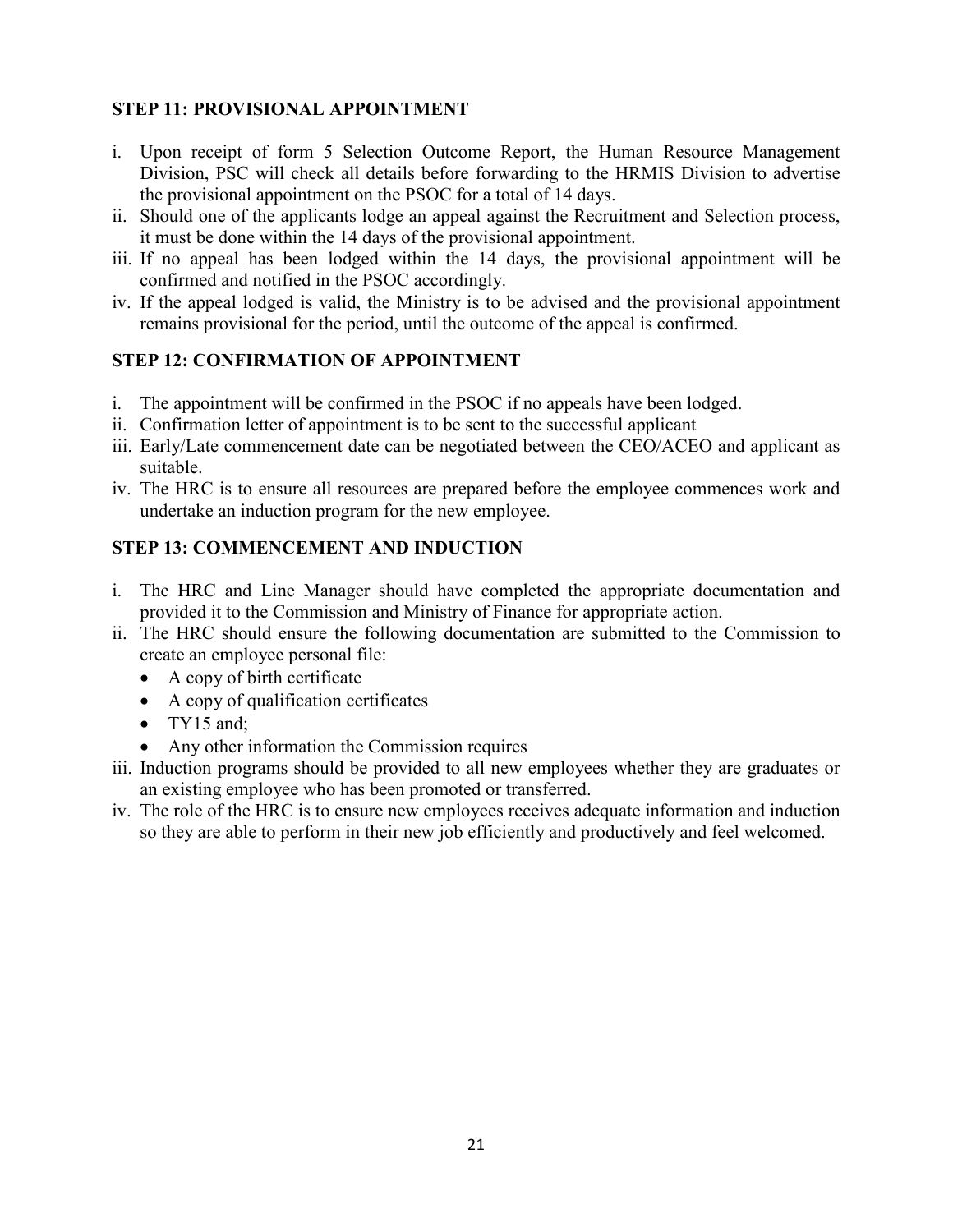|                                                         | <b>RECRUITMENT AND SELECTION CHECKLIST</b> |                  |                  |
|---------------------------------------------------------|--------------------------------------------|------------------|------------------|
|                                                         | <b>PHASE 1: PRE-ASSESSMENT</b>             |                  |                  |
| <b>Task</b>                                             | <b>Responsibility</b>                      | <b>Completed</b> | <b>Timeframe</b> |
| Vacancy Review                                          | Line                                       |                  |                  |
| - PSC approval for established                          | Manager/HRC/CEO                            |                  |                  |
| positions                                               |                                            |                  |                  |
| - MoF funding                                           |                                            |                  |                  |
| Review and update JD                                    | Line Manager                               |                  |                  |
|                                                         |                                            |                  |                  |
| Formulating Selection Criteria                          | Line Manager/HRC                           |                  |                  |
| Complete Form 1                                         | Line Manager/HRC                           |                  |                  |
| Submit Form 1 to PSC to advertise on<br><b>PSOC</b>     | HRC/PSC                                    |                  |                  |
| Prepare Application Pack                                | <b>HRC</b>                                 |                  |                  |
| Receipt of acknowledge applications                     | <b>HRC</b>                                 |                  |                  |
| sent out                                                |                                            |                  |                  |
| Collate all applications for the                        | <b>HRC</b>                                 |                  |                  |
| Manager and Panel                                       |                                            |                  |                  |
|                                                         | <b>PHASE 2: ASSESSMENT</b>                 |                  |                  |
| <b>Task</b>                                             |                                            |                  | <b>Timeframe</b> |
|                                                         | <b>Responsibility</b><br><b>HRC</b>        | <b>Completed</b> |                  |
| <b>Convene Selection Panel</b>                          |                                            |                  |                  |
| Shortlisting of applicants                              | <b>Selection Panel/HRC</b>                 |                  |                  |
| Inform Applicants of short listing                      | <b>HRC</b>                                 |                  |                  |
| outcome (unsuccessful and successful                    |                                            |                  |                  |
| applicants)                                             |                                            |                  |                  |
| <b>Conduct Integrity Check</b>                          | <b>Selection Panel</b>                     |                  |                  |
| Prepare interview questions                             | <b>Selection Panel</b>                     |                  |                  |
| <b>Conduct Interviews</b>                               | Selection Panel                            |                  |                  |
| Evaluation of applicants and making a<br>Recommendation | <b>Selection Panel</b>                     |                  |                  |
| Compile Selection Outcome Report (Form                  | Chairperson/Panel                          |                  |                  |
| 5) and signed by all Panel members                      | Members                                    |                  |                  |
|                                                         | <b>PHASE 3: POST ASSESSMENT</b>            |                  |                  |
| Task                                                    | <b>Responsibility</b>                      | <b>Completed</b> | <b>Timeframe</b> |
| Selection decision approved by CEO                      | <b>CEO</b>                                 |                  |                  |
| Offer of Employment sent out to preferred               | Line Manager and HRC                       |                  |                  |
| applicant                                               |                                            |                  |                  |
| Notify unsuccessful applicants                          | <b>HRC</b>                                 |                  |                  |
| Provisional Letter and Offer of                         | HRC to note                                |                  |                  |
| employment sent and accepted by the                     |                                            |                  |                  |
| appointee                                               |                                            |                  |                  |
| Provisional Appointment (Form 5)sent to                 | HRC/PSC                                    |                  |                  |
| PSC to advertise in PSOC                                |                                            |                  |                  |
| Confirmation of appointment advertise in                | <b>PSC</b>                                 |                  |                  |
| <b>PSOC</b>                                             |                                            |                  |                  |
| Confirmation letter to be sent to appointee             |                                            |                  |                  |
| Offer of employment declined by                         | HRC to note and CEO                        |                  |                  |
| preferred applicant and refer to CEO for                |                                            |                  |                  |
| decision                                                |                                            |                  |                  |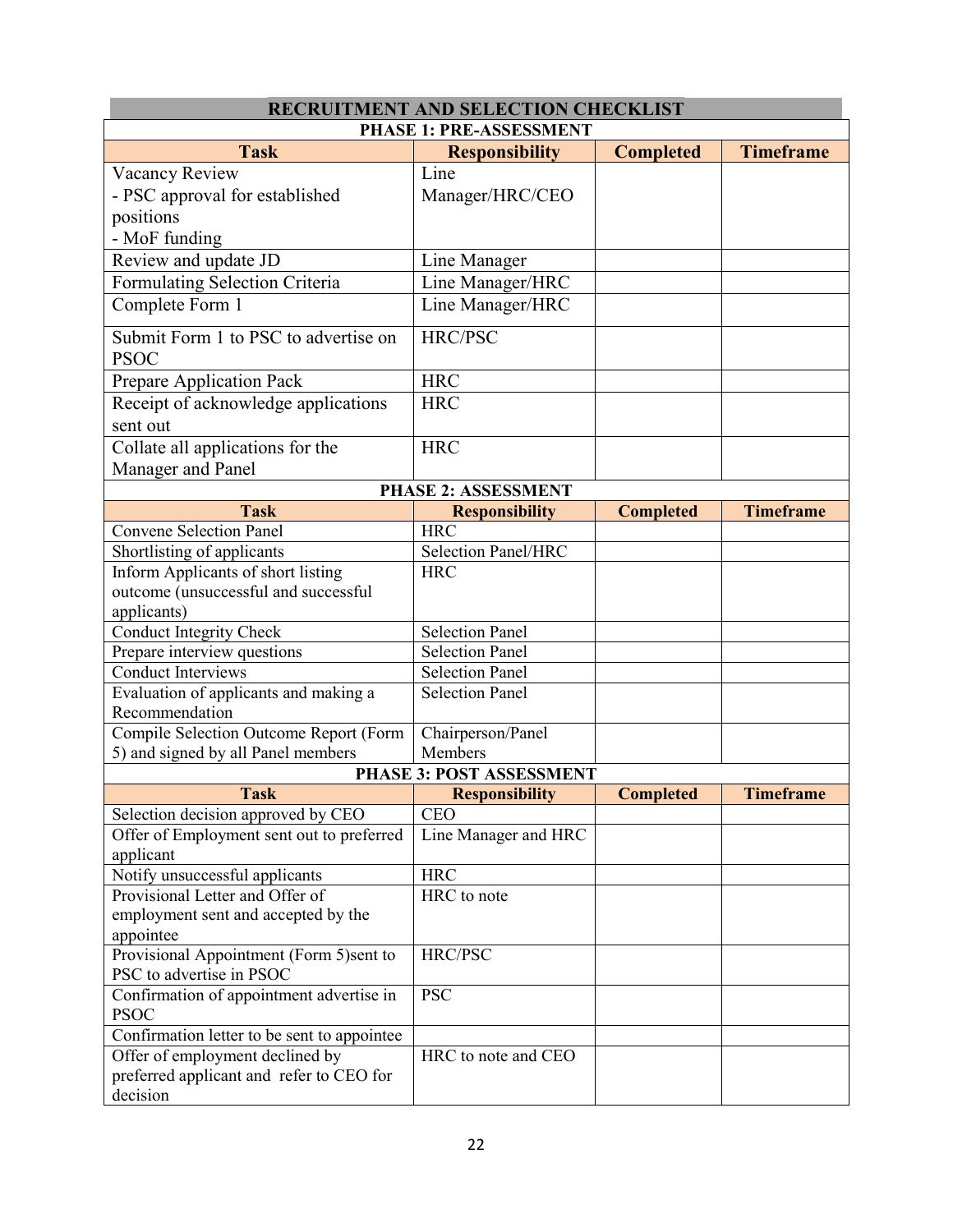#### **LETTERS/ APPENDICES / FORMS**

#### **LETTERS**

Letter 1: Receipt of Application

Letter 2: Shortlisted Applicants/Interview

Letter 3: Not Shortlisted Applicants

Letter 4: Unsuccessful Interview

Letter 5: Provisional Appointment

Letter 6: Offer of Employment

Letter 7: Confirmation Letter

#### **APPENDICES**

Appendix 1: Job Analysis Template

Appendix 2: Job Description

Appendix 3: Developing Selection Criteria

Appendix 4: Application Pack

Appendix 5: How to complete an Application Pack

Appendix 6: Cover Letter - Application Pack

Appendix 7: Individual Assessment Form 4

Appendix 8: Compiling Selection Outcome Report

#### **FORMS**

Form 1: Request to Advertise

Form 2: Application and Statistics Form

Form 3: Short-listing Form

Form 4: Individual Applicant Assessment Form

Form 5: Selection Outcome Report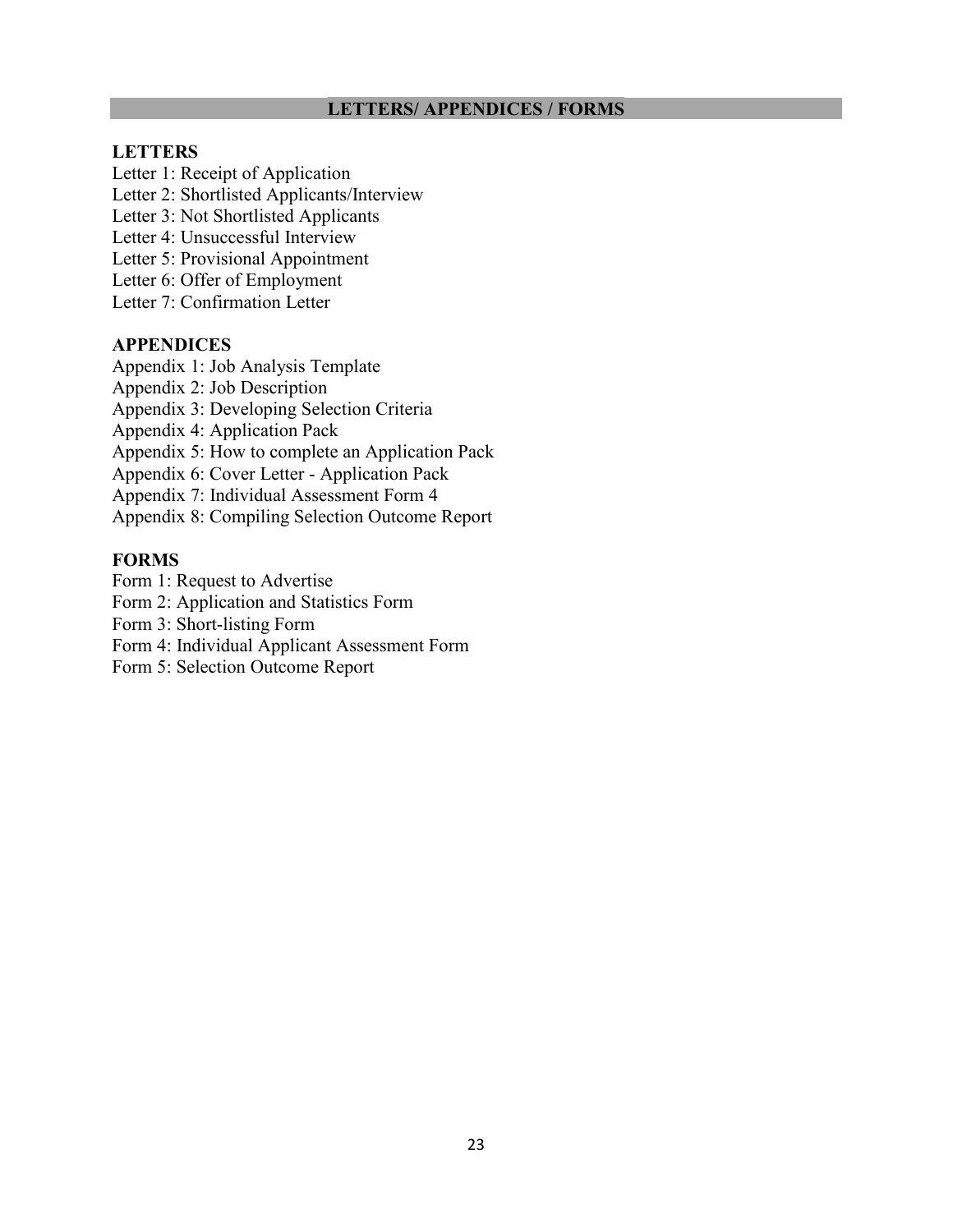## **[DATE]**

## **[INSERT NAME OF APPLICANT] [INSERT ADDRESS OF APPLICANT]**

## Dear [**INSERT NAME OF APPLICANT]**

## **RE: APPLICATION FOR THE POSITION OF [INSERT NAME OF POSITION ADVERTISE] WITHIN THE [INSERT NAME OF MINISTRY]**

The *Insert Ministry Name* acknowledges receipt of your application for the position of *ABC.*

You will be advised of the status of your application once all parties to the Selection Process have reached a decision on the following:

- Short-listed and non short-listed applicants
- Interview dates
- Panel members

Thank you,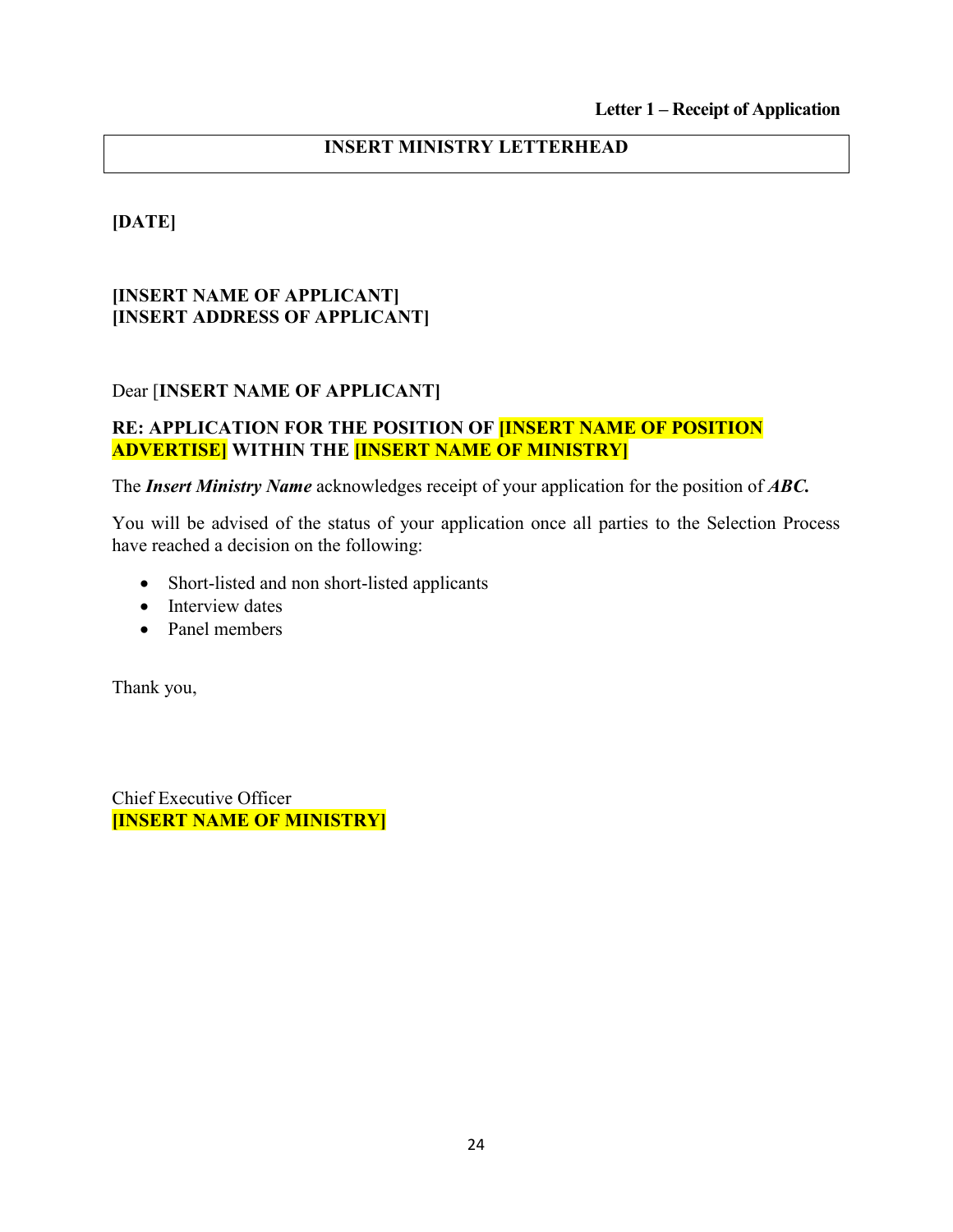## **[DATE]**

## **[INSERT NAME OF APPLICANT] [INSERT ADDRESS OF APPLICANT]**

## Dear [**INSERT NAME OF APPLICANT]**

## **RE: APPLICATION FOR THE POSITION OF [INSERT NAME OF POSITION ADVERTISE] WITHIN THE [INSERT NAME OF MINISTRY]**

The Selection Panel for the position of ABC has considered your application and after assessing the applicants on the basis of the ESSENTIAL selection criteria, wishes to advise that your application has been successful for short-listing.

Please note that your interview will take place at:

- • **[DATE OF INTERVIEW]**
- **[ALLOCATED TIME OF INTERVIEW]**
- **[VENUE FOR INTERVIEW]**
- **[PANEL MEMBERS OPTIONAL]**

Thank you for expressing your interest in the above position.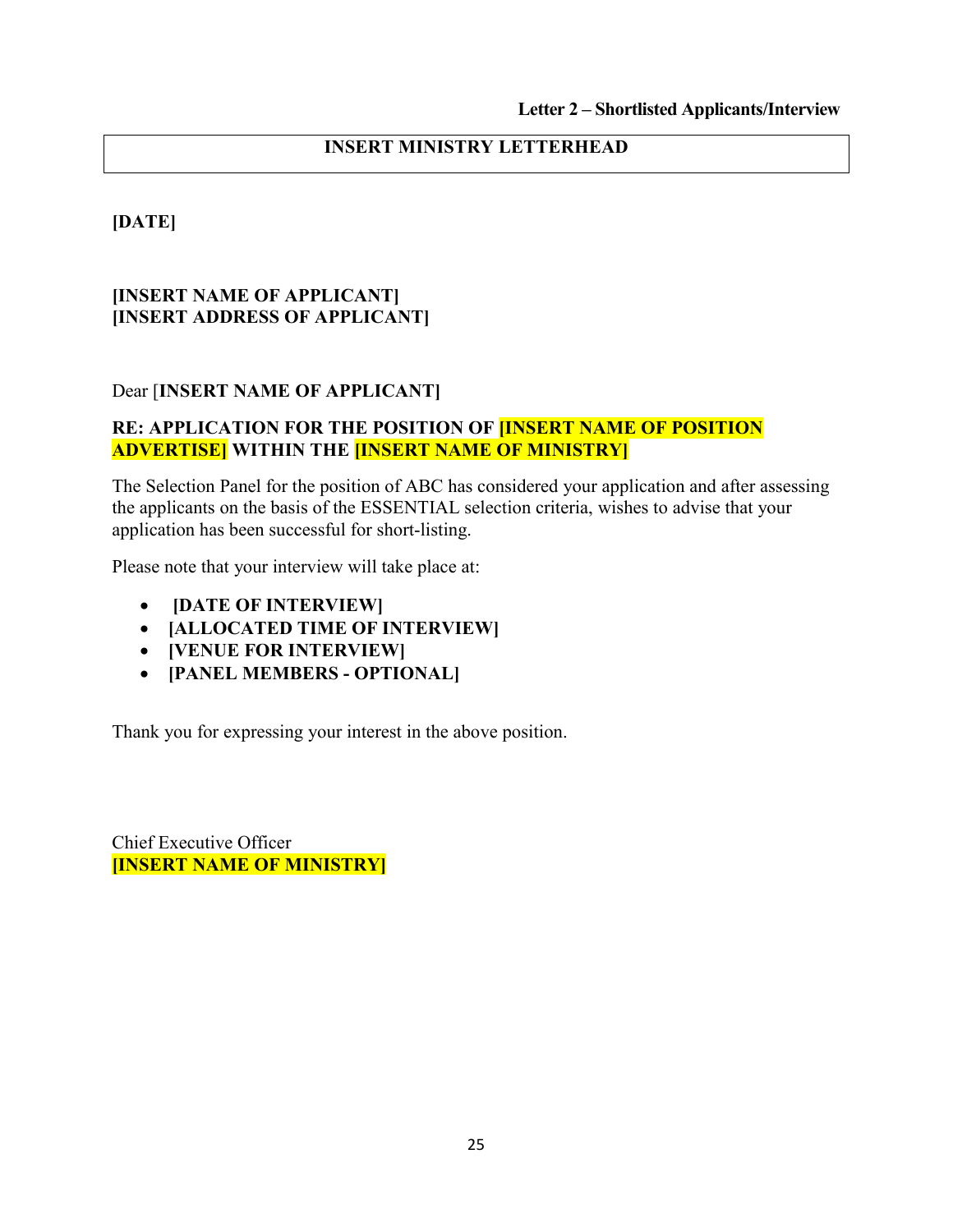## **[DATE]**

## **[INSERT NAME OF APPLICANT] [INSERT ADDRESS OF APPLICANT]**

## Dear [**INSERT NAME OF APPLICANT]**

## **RE: APPLICATION FOR THE POSITION OF [INSERT NAME OF POSITION ADVERTISE] WITHIN THE [INSERT NAME OF MINISTRY]**

Thank you for taking the time to apply for the position of *ABC* in our Ministry.

The Selection Panel has considered your application and assessed your claims against each of the selection criteria.

I wish to inform you that you have not been shortlisted for an interview as you did not meet all the essential criteria. In particular you did not meet **[Insert relevant criteria the applicant did not meet].**

Thank you for your interest in this position and I wish you the best of luck with your future endeavours.

Fa'afetai,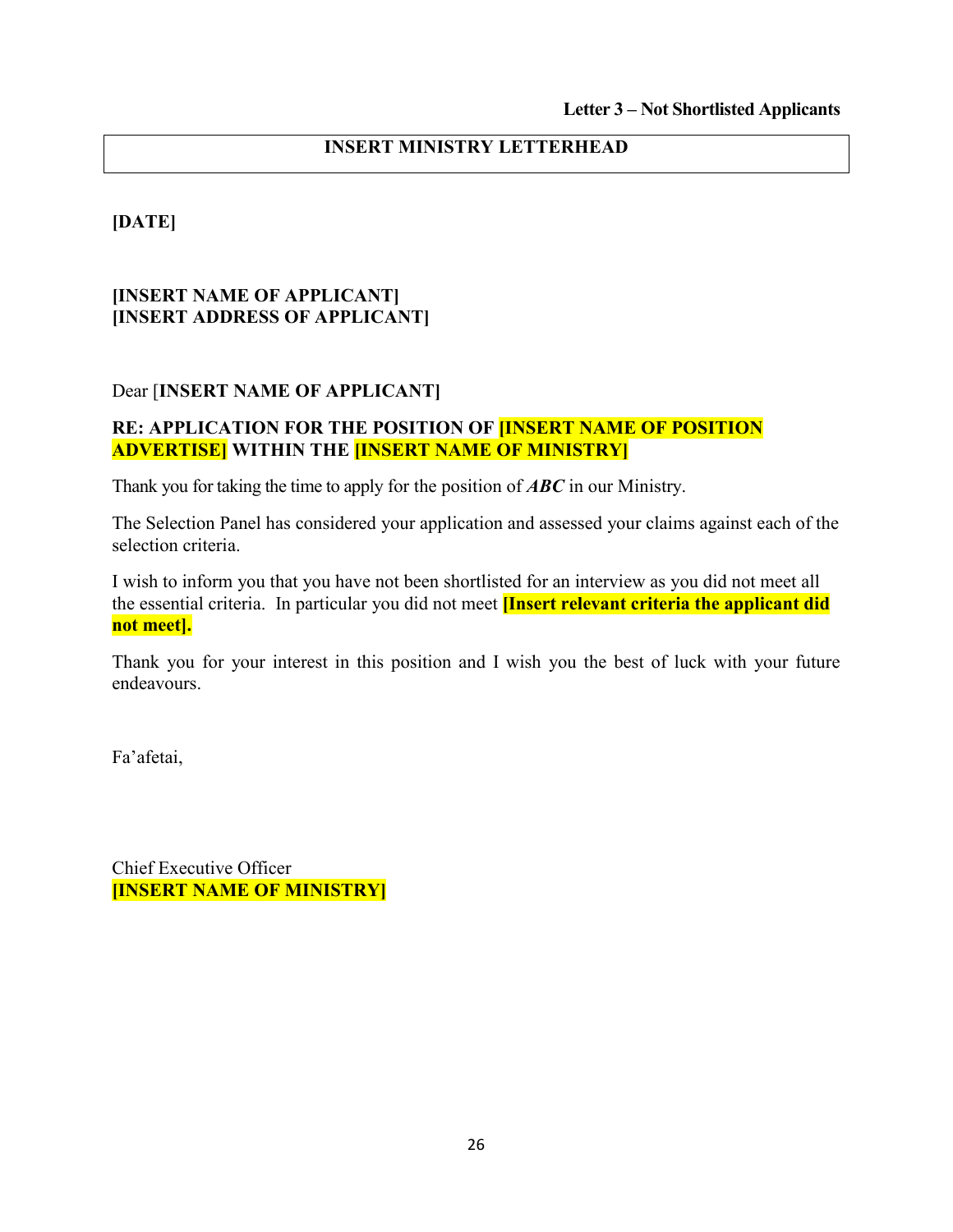## **[DATE]**

## **[INSERT NAME OF APPLICANT] [INSERT ADDRESS OF APPLICANT]**

## Dear [**INSERT NAME OF APPLICANT]**

## **RE: INTERVIEW FOR THE POSITION OF [INSERT NAME OF POSITION ADVERTISE] WITHIN THE [INSERT NAME OF MINISTRY]**

Thank you for taking the time to attend the interview for the position of **[INSERT NAME OF POSITION**] in our Ministry.

I wish to inform you that at this point in time you have been unsuccessful in obtaining the position.

You have the opportunity to receive feedback from the members of the Selection Panel. If you would like to receive feedback please contact **[INSERT NAME OF CHAIRPERSON]**, by close of business on the **[INSERT DATE]**.

Thank you for your interest in this position and I wish you the best of luck with your future endeavours.

Fa'afetai,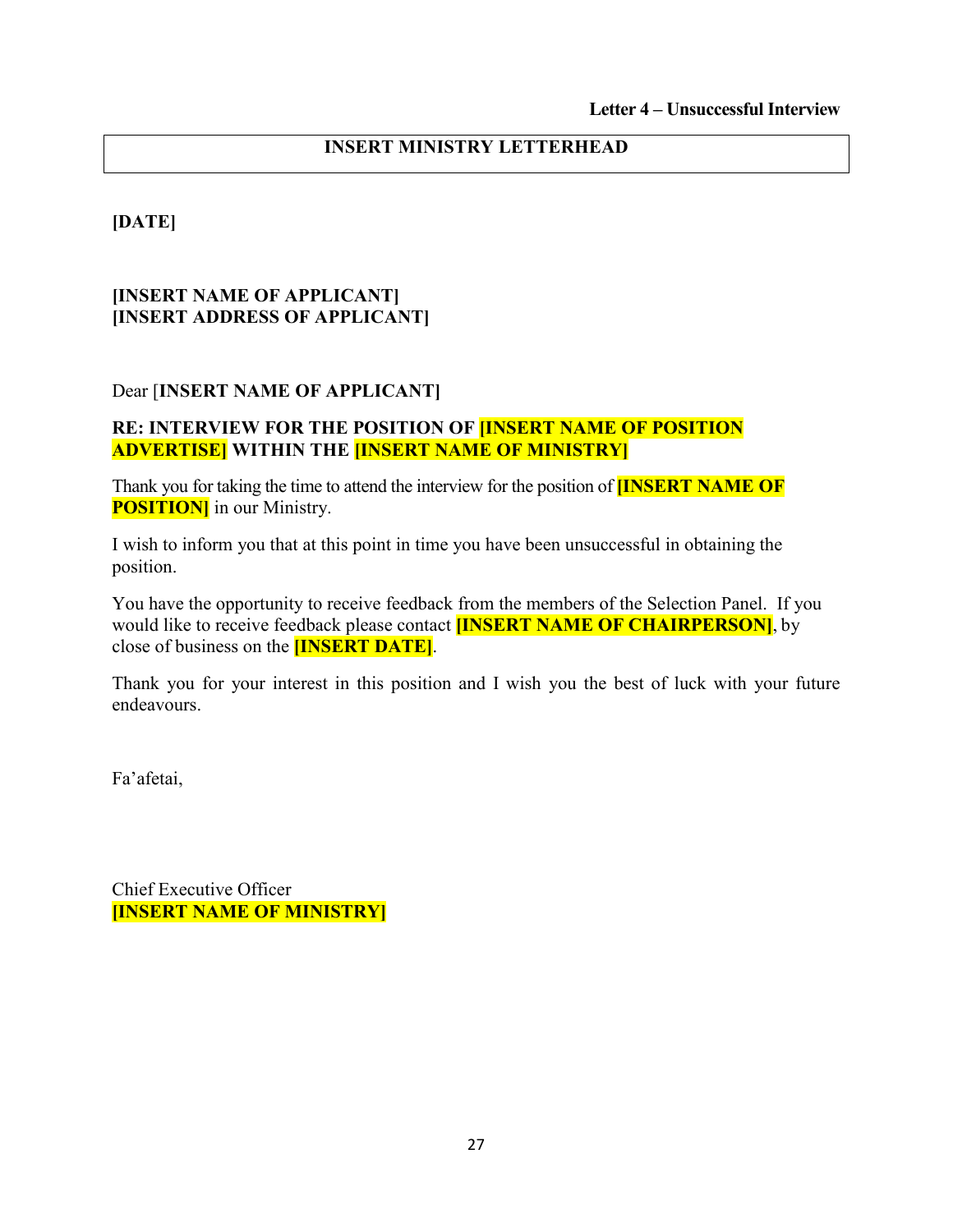## **[DATE]**

## **[INSERT NAME OF APPLICANT] [INSERT ADDRESS OF APPLICANT]**

## Dear [**INSERT NAME OF APPLICANT]**

## **RE: PROVISIONAL APPOINTMENT OF POSITION [INSERT NAME OF POSITION ADVERTISE] WITHIN THE [INSERT NAME OF MINISTRY]**

I am pleased to inform you that your application for the position of, **[INSERT NAME OF POSITION]***,* in the **[INSERT NAME OF MINISTRY]** has been successful. As with all recruitment and selection processes this appointment remains provisional until such time that it is confirmed in the Public Service Official Circular. You will receive a second letter stating your effective date of commencement.

Your appointment to the **[INSERT NAME OF MINISTRY]** will be subject to the terms set out in Offer of Employment. There are two copies of the Offer, the original and a duplicate. Once you have read the contents of the Offer of Employment and agree with the terms set out please sign both letters and return the dupilcate to **[INSERT NAME OF HRC]**, **[INSERT NAME OF MINISTRY]** by **[INSERT DATE]**, (allow 2-5 working days) and retain the other copy for your own records.

By signing and returning the Officer of Employment you are indicating your acceptance of the position. Please also attach copies of the following documentation:

- Certified copy of your qualifications (If not attached in application)
- Certified copy of your birth certificate

Fa'afetai,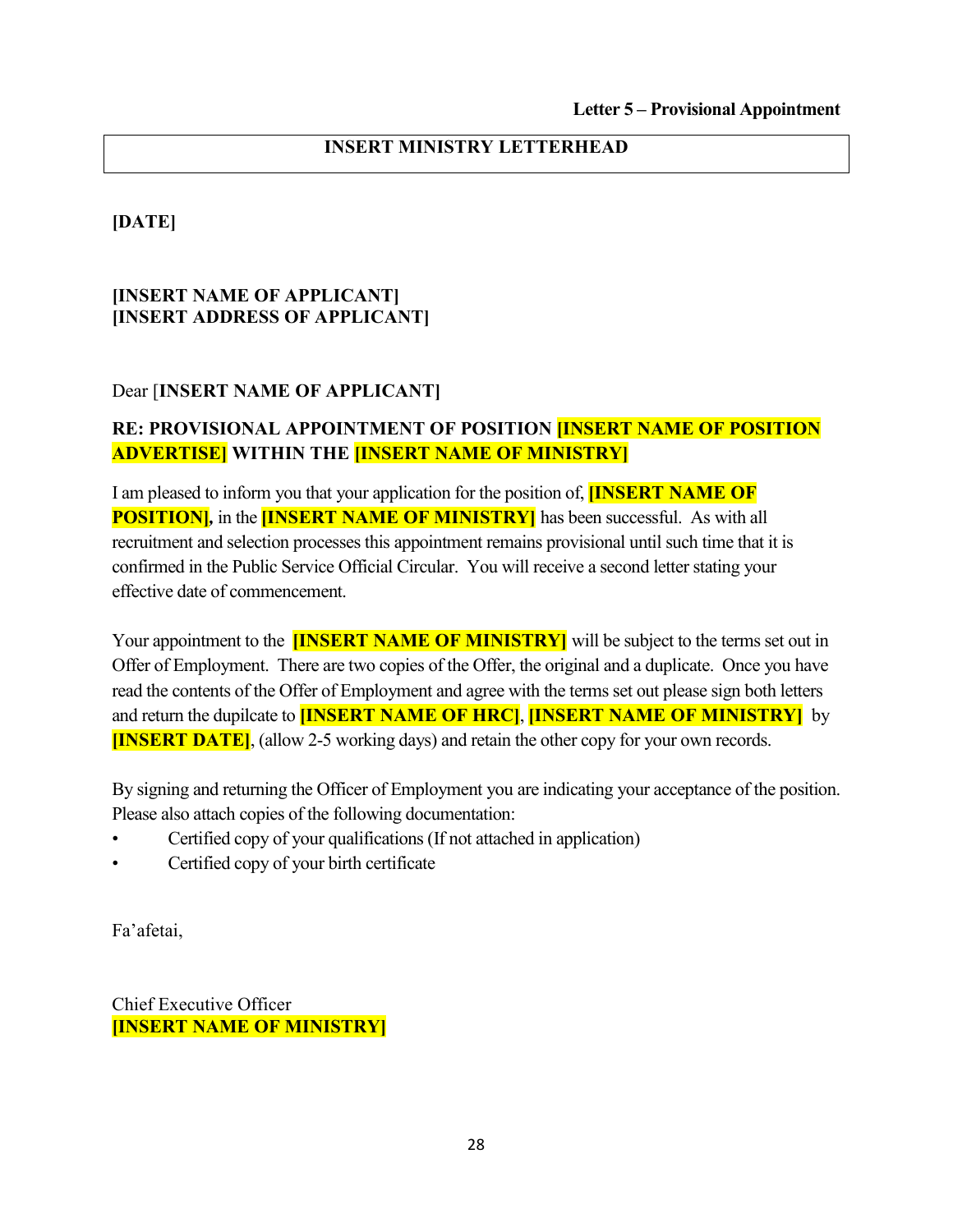#### **Letter 6 – Offer of Employment**

**I**, **[INSERT NAME OF CEO]**, exercising the powers under section 35 of the *Public Service Act*  2004, hereby appoint:

#### **Full Name of Appointee**

to be an officer in the Samoa Public Service in the position of **[INSERT NAME OF POSITION**, in the **[INSERT NAME OF MINISTRY**] on the terms and conditions set out in this document.

#### **Position Details**

1. You are appointed on a **full time or part time** basis. You will be located at **[INSERT ADDRESS**, but may be required to perform your duties at other locations. Your hours of duty will be X per week worked over X days.

#### **Duties**

- 2. Your duties on commencement are; **[EXTRACTED FROM JOB DESCRIPTION]**
	- .................
	- .................

•

## **Remuneration**

3. You will be classified at Salary Level **XYZ**, [which has a range of \$.......... to \$........... per annum]. Your salary at the commencement of employment will be at the **[pro rata this if part time role]** rate of \$**XX.XX** per annum.

#### **Termination**

4.2 Your appointment may be terminated:

- (a) by you giving two weeks notice to the **[INSERT NAME OF MINISTRY** of resignation or retirement;
- (b) by **[INSERT NAME OF MINISTRY]** in the event of
	- (i) misconduct;
	- (ii) poor performance;
	- (iii) your becoming excess to the **[INSERT NAME OF MINISTRY** staffing requirements;
	- (iv) retirement.

## **Commencement**

5. Your appointment will commence on the date stated in the letter you will receive from me confirming your appointment.

#### **Probation**

6. You will be on probation for six (6) months from your date of commencement. The CEO may extend the probation period by an additional three months. Your performance will be reviewed regularly during your probationary period. If your performance is unsatisfactory your appointment may be annulled at any time during probation.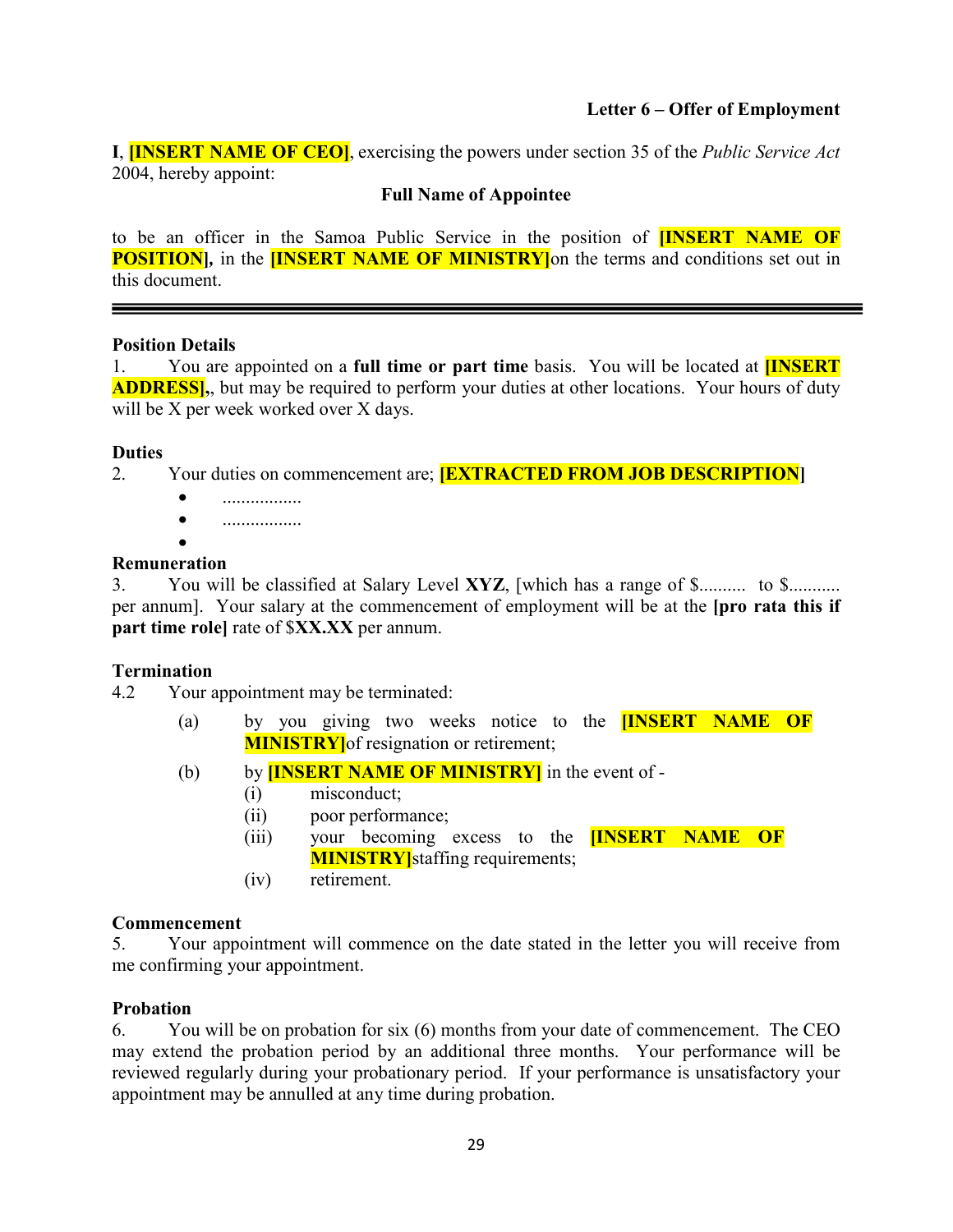#### **Obligations to the Samoa Public Service**

- 7. As an officer of the Samoa Public Service your obligations will be-
	- (a) to adhere to the Code of Conduct as outlined in Section 19 of the *Public Service Act 2004*
	- (b) to adhere to the Values as outlined in Section 17 of the *Public Service Act 2004*;

(c) to comply with all Ministry governing legislation or internal policies as amended from time to time that may exist;

(d) to comply with all laws which apply to citizens of Samoa;

(e) to follow and respect reasonable direction of the Chief Executive or of any person to whom administrative responsibility is given by the Chief Executive;

(f) to comply with the Manual of Instructions on Working Conditions and Entitlements;

(g) to the best of your ability, discharge the duties and responsibilities assigned to you with care, diligence, efficiency and impartiality;

(h) to avoid waste or extravagance in the use of Samoa Public Service resources;

(i) to adhere to confidentiality requirements of your work and not to use for your personal advantage any information gained in the course of your work;

(j) not to disclose or share information external to your Ministry without the authority of the Chief Executive Officer.

#### **Regulating Provisions**

8. Your appointment will be subject to and regulated by:

- (a) the terms and conditions contained in this document;
- (b) the Manual of Instructions on Working Conditions and Entitlements; and
- (c) Public Service Act 2004 and other relevant present or future legislation and regulations.

#### **SIGNED BY HEAD OF MINISTRY:**

**Name:**

................................. ..../.../... (date)

**Title: Chief Executive Officer**

#### **ACCEPTANCE:**

I accept the appointment to the position of **[INSERT NAME OF POSITION]***,* in the **[INSERT NAME OF MINISTRY** on the terms and conditions contained in this Details of Appointment document.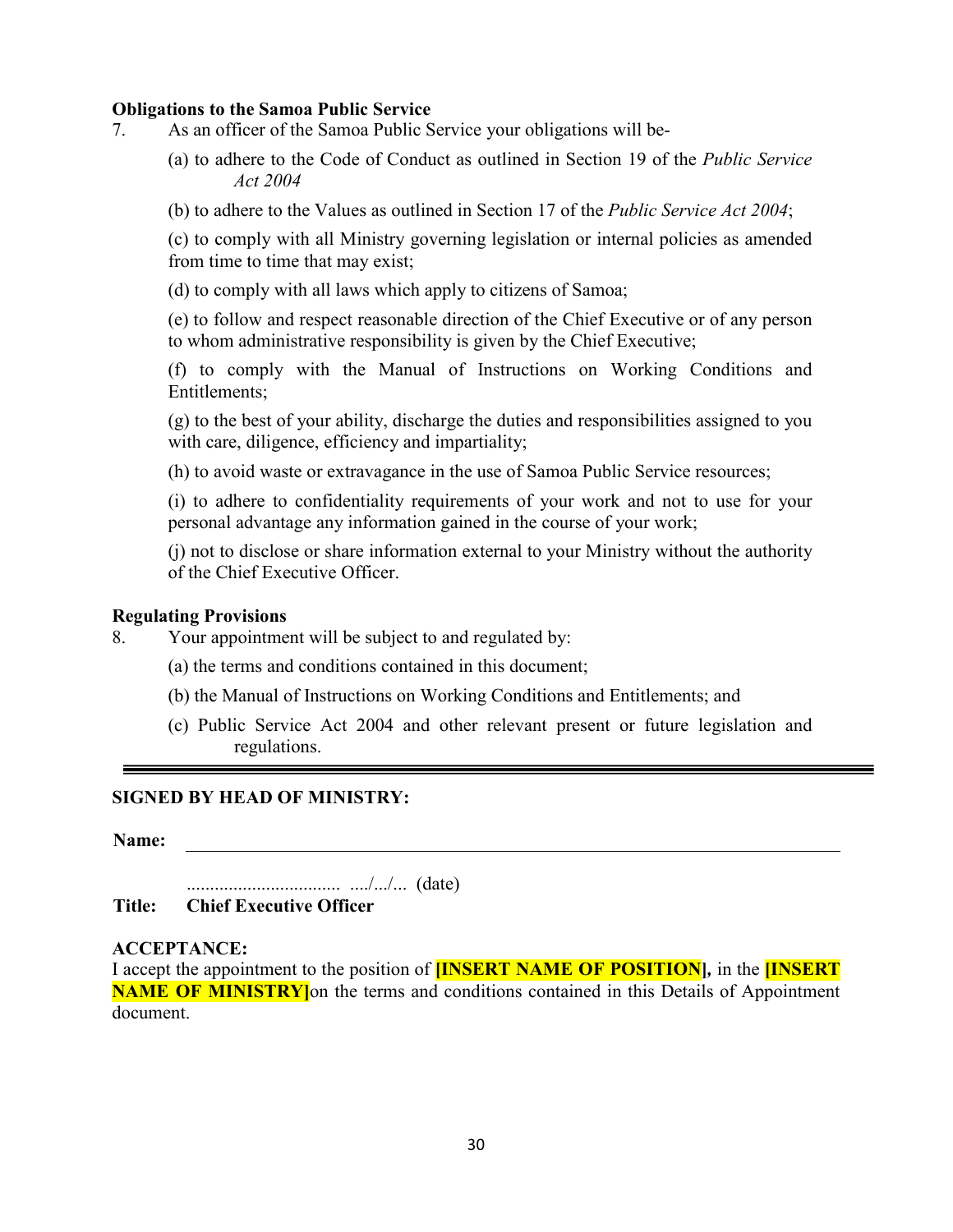#### **SIGNED BY SUCCESSFUL APPLICANT: Name:** <u> 1989 - Johann Stoff, Amerikaansk politiker (</u>

................................. ..../.../... (date)

 $\equiv$ 

**The Appointee** 

**Address:**

Ξ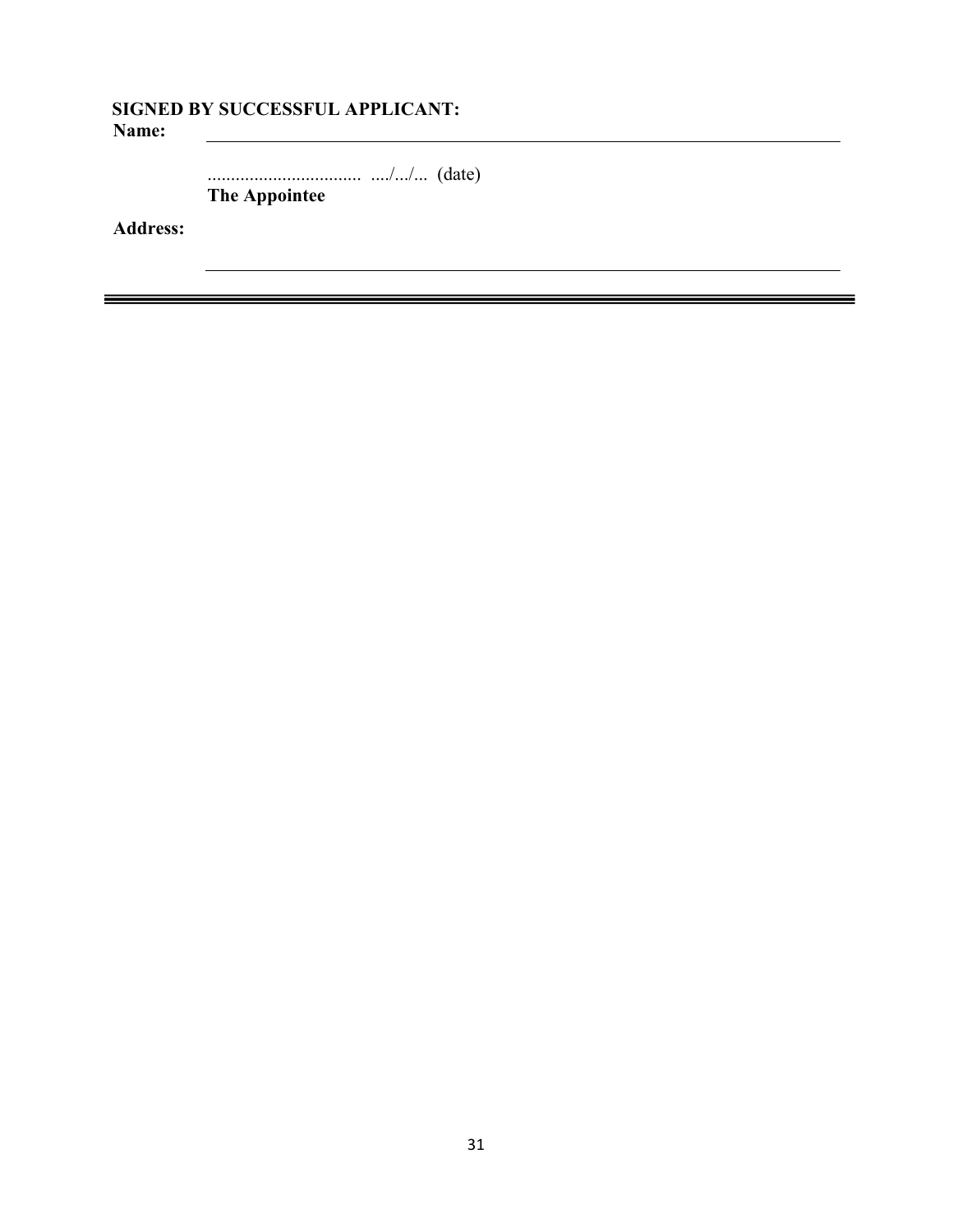**[DATE]** 

#### **[INSERT NAME OF APPLICANT] [INSERT ADDRESS OF APPLICANT]**

#### Dear [**INSERT NAME OF APPLICANT]**

## **RE: CONFIRMATION OF POSITION [INSERT NAME OF POSITION ADVERTISE] WITHIN THE [INSERT NAME OF MINISTRY]**

I am writing to inform you that your appointment has now been confirmed to the position of*,*  **[INSERT NAME OF POSITION]** in the **[INSERT NAME OF MINISTRY].**

You will commence work at the **[INSERT NAME OF MINISTRY], [INSERT ADDRESS],**  on **[INSERT DATE].** The standard hours of work at the Ministry is from 9am – 5pm with half an hour lunch break from Monday to Friday. On your commencement please report to **[INSERT NAME OF HRC].**

As indicated in the Offer of Employment that you signed you will be on probation for the first six (6) months of your appointment from **[INSERT DATE]** to **[INSERT DATE]** as per Section 40 of the *Public Service Act 2004.*

Congratulations on your appointment. I look forward to welcoming you as a new employee to the **[INSERT NAME OF MINISTRY].**

Fa'afetai,

Chief Executive Officer **[INSERT NAME OF MINISTRY]**

**It is the responsibility of the Ministry to ensure that the effective date of commencement falls after the Confirmation of Appointment appears in the Public Service Official Circular.**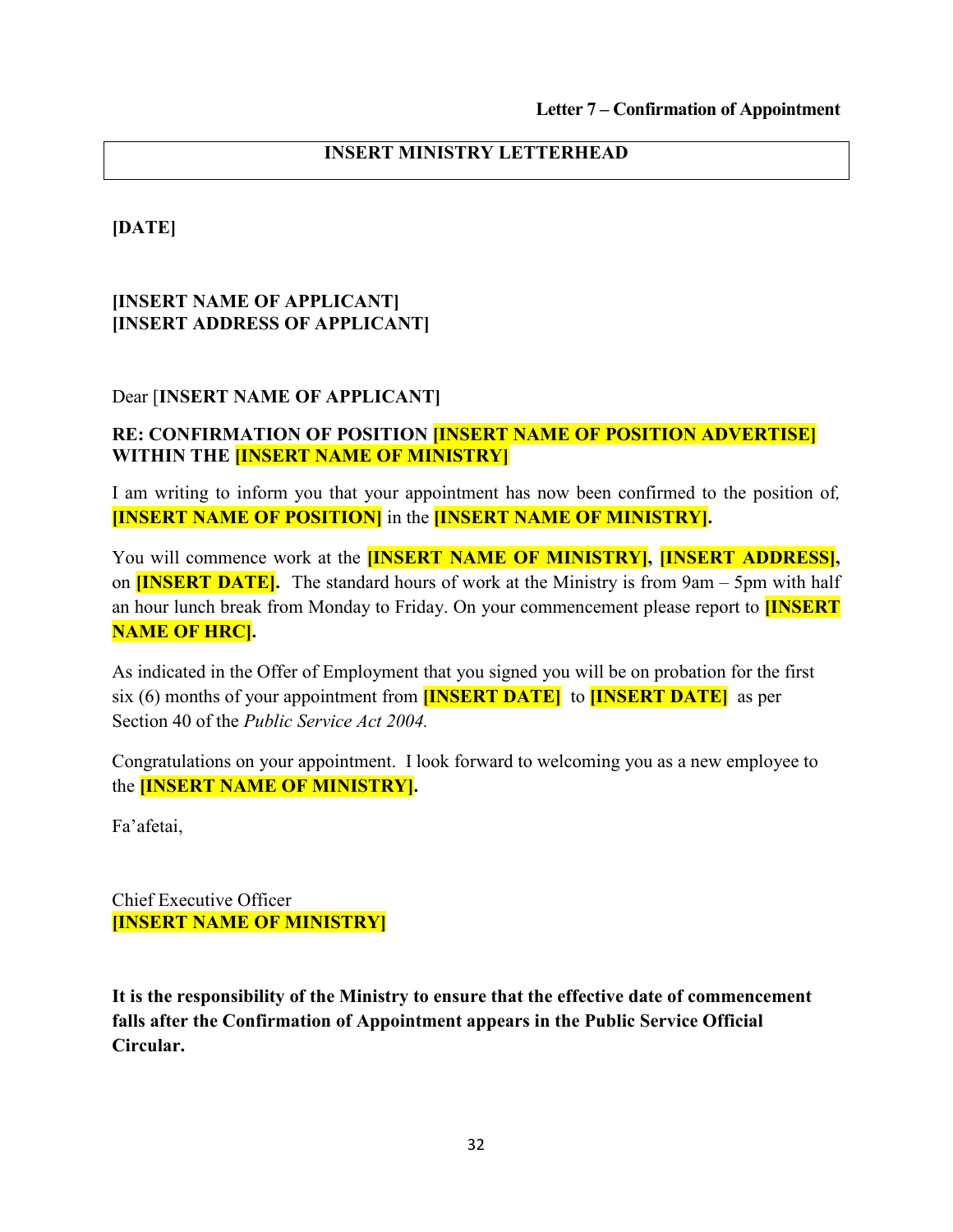# **Appendix 1: Job Analysis Template**

|                         | Title of Job:                                                |                 |                         |          |                     |              |                   |                      |
|-------------------------|--------------------------------------------------------------|-----------------|-------------------------|----------|---------------------|--------------|-------------------|----------------------|
|                         | Reporting to:                                                |                 |                         |          |                     |              | <b>Job Status</b> |                      |
|                         | Description                                                  |                 |                         |          |                     |              |                   |                      |
|                         | Nature of work                                               |                 |                         |          |                     |              |                   |                      |
|                         | Work Hours per week                                          |                 |                         |          | <b>Work Timings</b> |              |                   |                      |
|                         | Roles and Responsibilities                                   |                 | Level of Responsibility |          |                     | Deliverables |                   |                      |
| $\mathbf{1}$            |                                                              |                 |                         |          |                     |              |                   |                      |
| $\overline{2}$          |                                                              |                 |                         |          |                     |              |                   |                      |
| $\overline{\mathbf{3}}$ |                                                              |                 |                         |          |                     |              |                   |                      |
| $\overline{4}$          | Etc                                                          |                 |                         |          |                     |              |                   |                      |
|                         | Skills, Competencies and Knowledge Required for the Position |                 |                         |          |                     |              |                   |                      |
|                         | Essential                                                    | Desirable       |                         |          | Optional            |              |                   | <b>Must Not Have</b> |
| $\mathbf{1}$            |                                                              |                 |                         |          |                     |              |                   |                      |
| $\overline{2}$          |                                                              |                 |                         |          |                     |              |                   |                      |
| $\overline{\mathbf{3}}$ |                                                              |                 |                         |          |                     |              |                   |                      |
| $\overline{4}$          | $\text{Etc} \dots$                                           |                 |                         |          |                     |              |                   |                      |
|                         | Experience                                                   |                 |                         |          |                     |              |                   |                      |
|                         | Education                                                    |                 |                         |          |                     |              |                   |                      |
|                         |                                                              | Degree Required |                         | Subjects |                     |              |                   | Minimum Marks/Grade  |
|                         | <b>Basic Education</b>                                       |                 |                         |          |                     |              |                   |                      |
|                         | <b>College Degree</b>                                        |                 |                         |          |                     |              |                   |                      |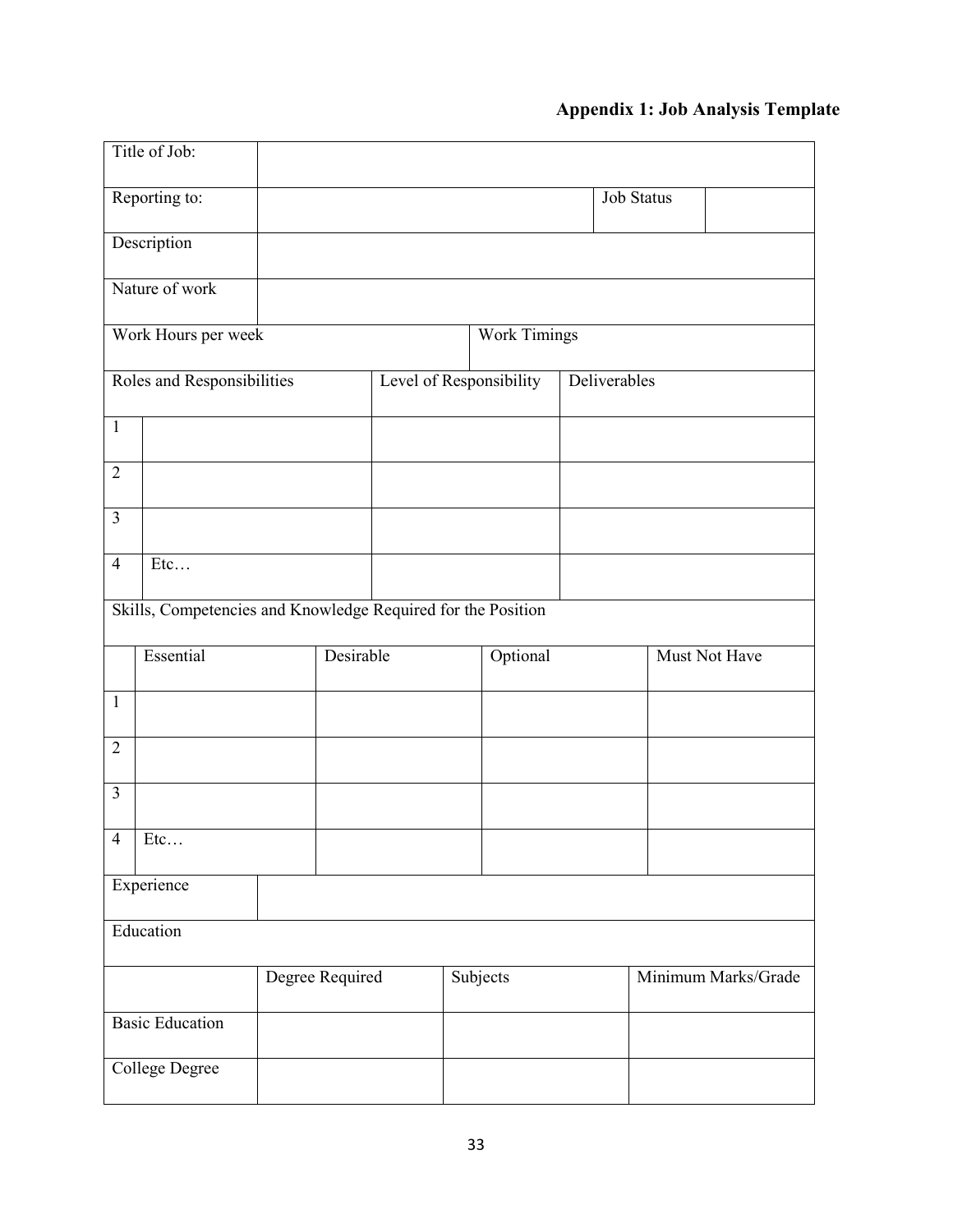| <b>Graduate Degree</b> |  |  |
|------------------------|--|--|
| PhD                    |  |  |
| Occupational           |  |  |
| Certificates           |  |  |
| Vocational             |  |  |
| Training               |  |  |
| Physical               |  |  |
| Requirements           |  |  |
| Special                |  |  |
| Problems/Hazards       |  |  |
| Other Comments         |  |  |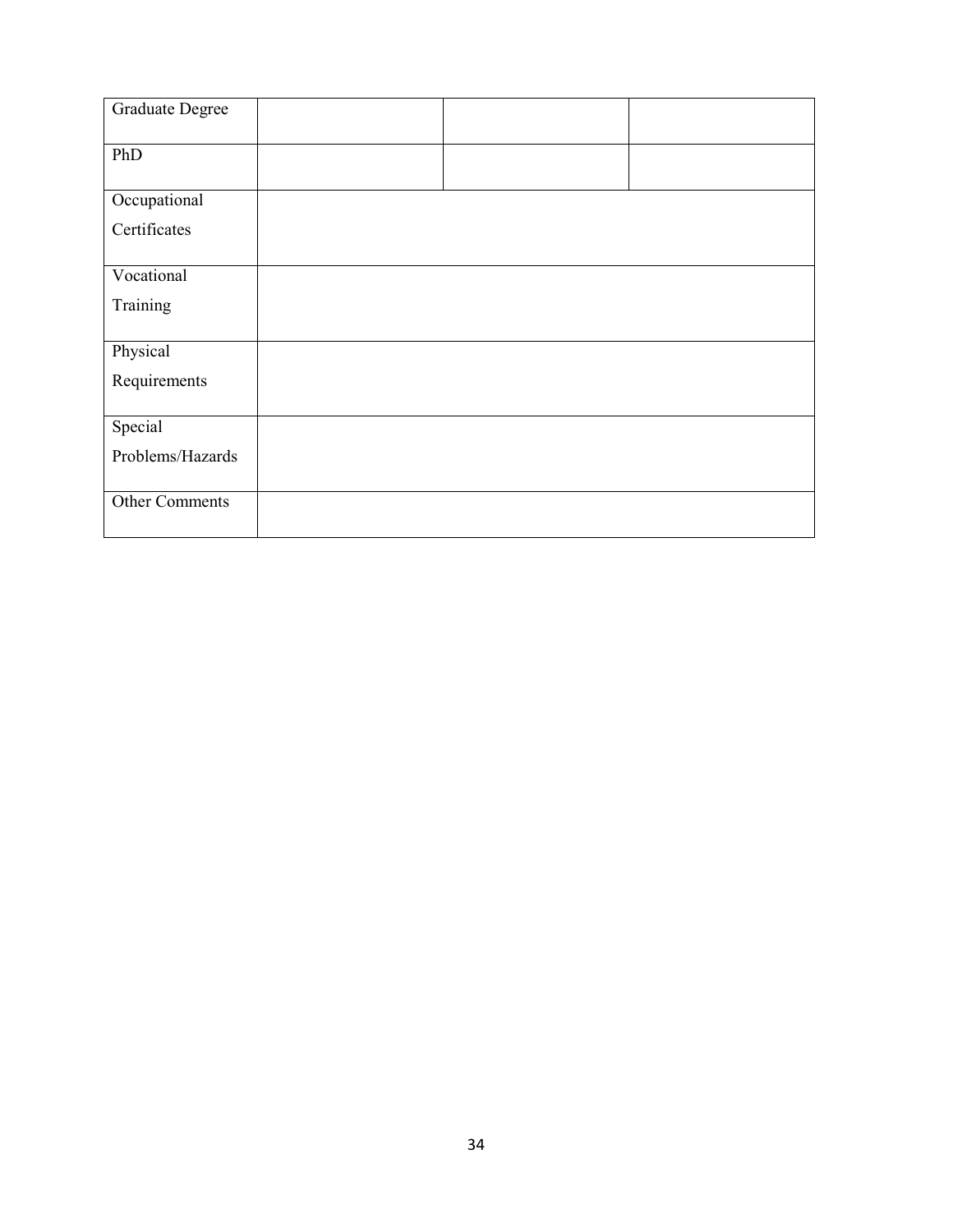#### **Appendix 2: Job Description Template**

A sound JD should include the following:

- position title
- division/section
- salary grade
- line of reporting (*who the position reports to and if applicable who reports to the position)*
- purpose of position *(brief description of overall purpose of the position)*
- key relationships *(the key people linkages both internally and externally i.e. stakeholders)*
- overview *(outline a brief summary about the core purpose of the Ministry and Division)*
- accountability scale of budget or staffing responsibility *(if applicable)*
- key responsibilities/duties *(what the job holder will be expected to do on a day to day basis)*
- selection criteria *(the key skills or personal attributes needed to fill the position)*

[Insert PSC or Organisation's Logo]

*Position Title: Division/Section: Salary Grade: Location: Date: [Enter date current JD approved]*

#### **Overview of Ministry**

*[Outline a brief summary about the core purpose of the organisation]*  More information can be found on our website at www. *[insert company's website if applicable] [Add brief summary of role of Division or Section]* 

#### **Purpose of Position**

*[Brief description of primary purpose of the position]* 

#### **Key Relationships**

*Responsible to: Responsible for: Functional relationships: Internal: [Other Line Ministries etc...] External: [Stakeholders etc...]* 

#### **Key Responsibilities**

**[Key Responsibility 1]**  • • **[Key Responsibility 2]**  • • **[Key Responsibility 3]**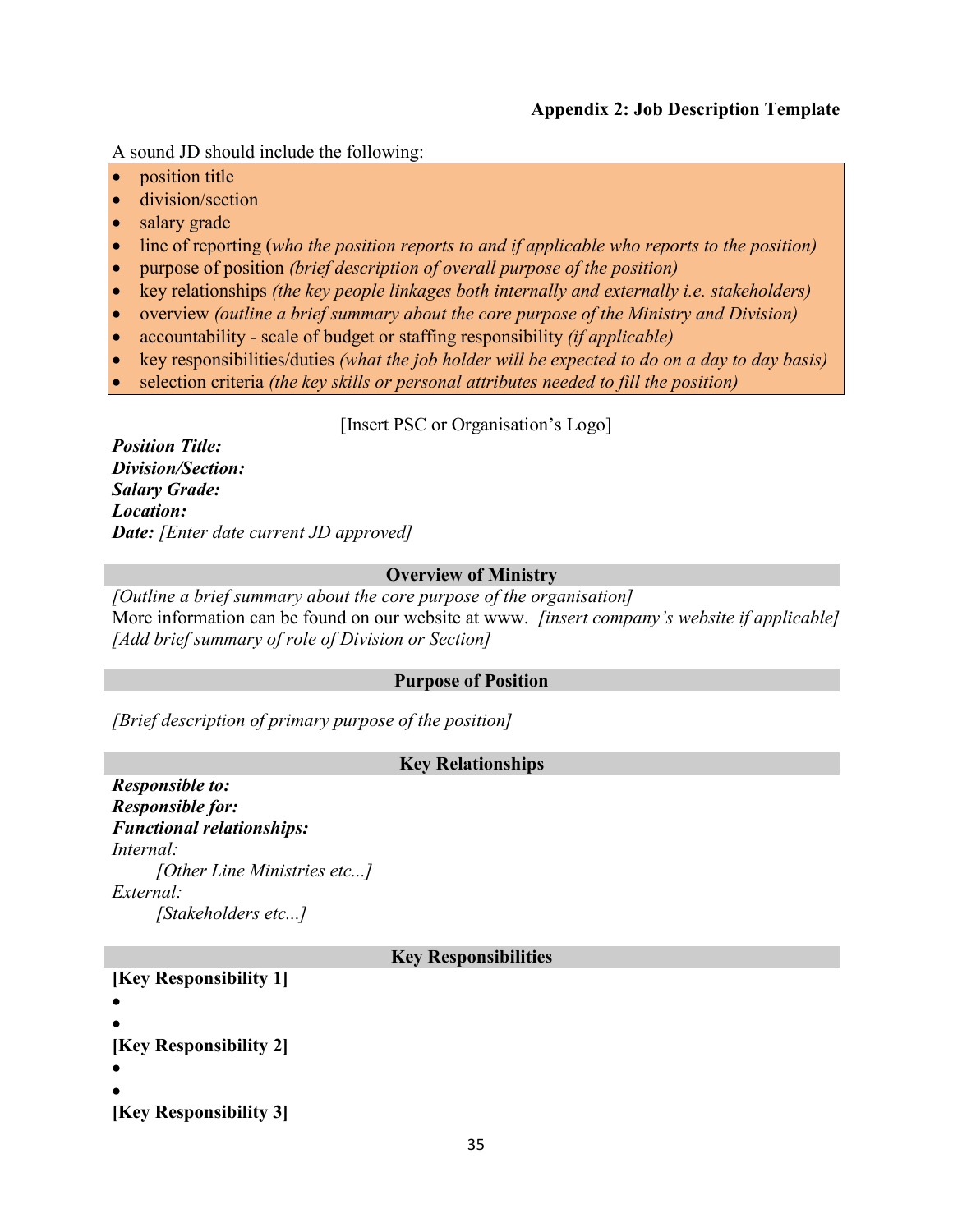*……continue as necessary (most positions will contain between four and eight key responsibilities).* 

## **Competencies/Selection Criteria**

- **1. Personal Attributes** 
	- •
	- •
- **2. Skills** 
	- •
		-
- **3. Experience and past work performance (knowledge)**
	- •
	- •
- **4. Qualification (Academic/Training)**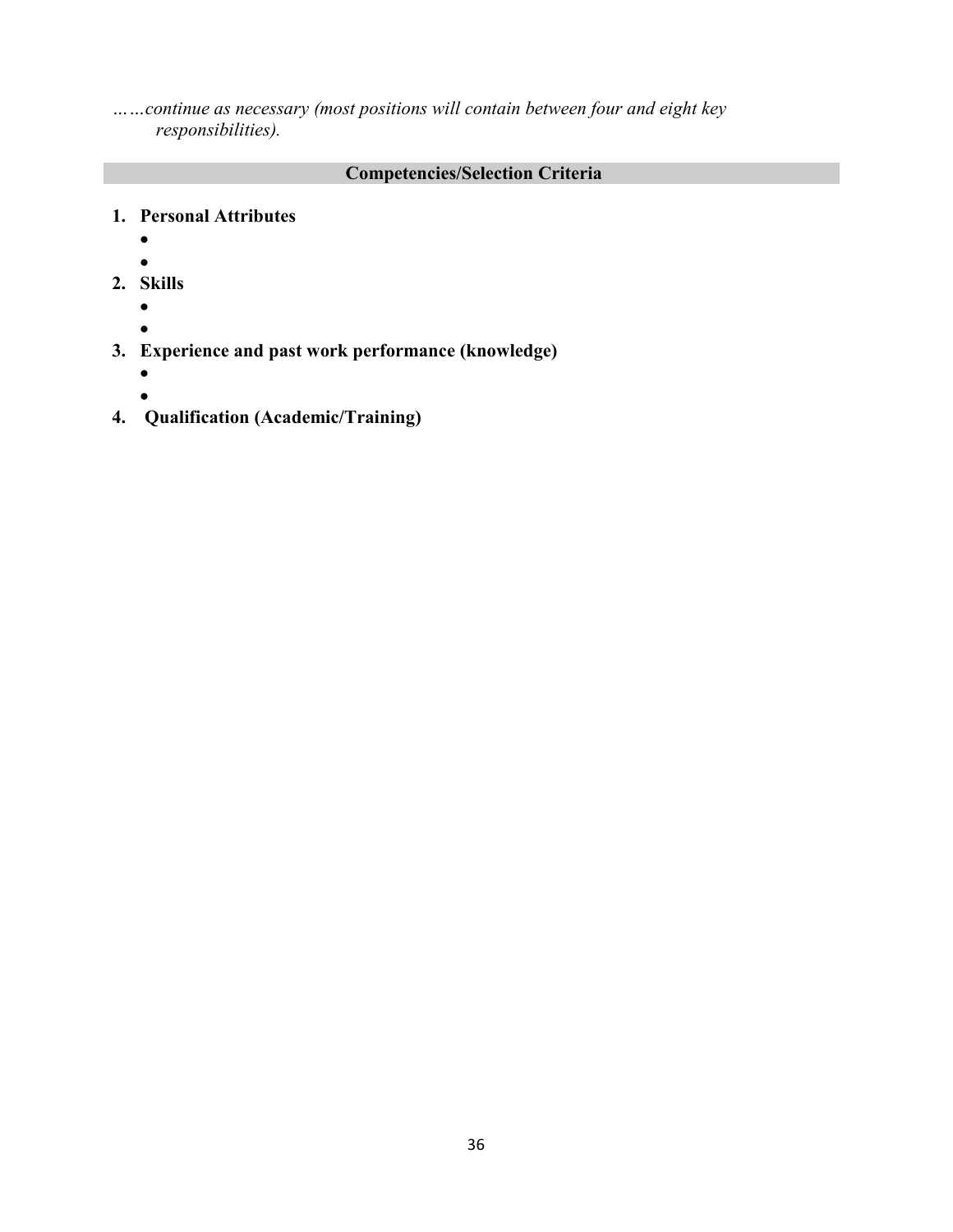#### **Guideline for developing a JD**

#### **Purpose of Position**

Give a clear, simple description of the main functions of the  $job - i.e.$  what the job is there to do. The purpose description should answer the question: "Why are we hiring for this position"?

*Example: 'Senior Accounts and Administration Officer' position, Corporate Service The Senior Accounts and Administration Officer position within the Corporate Service Division is responsible for providing efficient and effective administration and accounts services to all internal and external clients. This position is also responsible for the overall customer service delivery on a daily basis.* 

#### **Functional Relationships**

List the important internal and external functional working relationships that the position involves, as in the example below. Do not include the position this one reports to, as that has already been given above.

|           | Example: 'Senior Accounts and Administration Officer' position, Corporate Service Division |
|-----------|--------------------------------------------------------------------------------------------|
| Internal: | Commission                                                                                 |
|           | Secretary/Chief Executive Officer                                                          |
|           | All PSC staff                                                                              |
| External: | Line Ministries                                                                            |
|           | <b>Stakeholders</b>                                                                        |
|           | Customers/Clients                                                                          |

#### **Key Responsibilities**

Draw up a list of key responsibilities. There are usually between four and eight of these, depending on the nature of the position. These are the most important results or outputs that the job holder is responsible for.

Key duties are sometimes expressed as in the examples below  $-$  i.e. a broad heading describing the key responsibilities, under which are the expected results associated with that key responsibilities.

#### **Customer Service**

- *Assist in serving all walk in customers promptly.*
- *Answer the telephone in a professional manner.*
- *Respond to all internal and external mail requests within 3days or receiving the mail.*

#### *Policy Advise*

- *provide accurate and sound HR and policy advise to the Commission for decision making.*
- *assist the Assistant Chief Executive Officer in the implementation of the Performance Appraisal System.*
- *identify and report on policy issues to the Commission and take corrective action if necessary.*
- *comply with Public Service Commission legislation and policies.*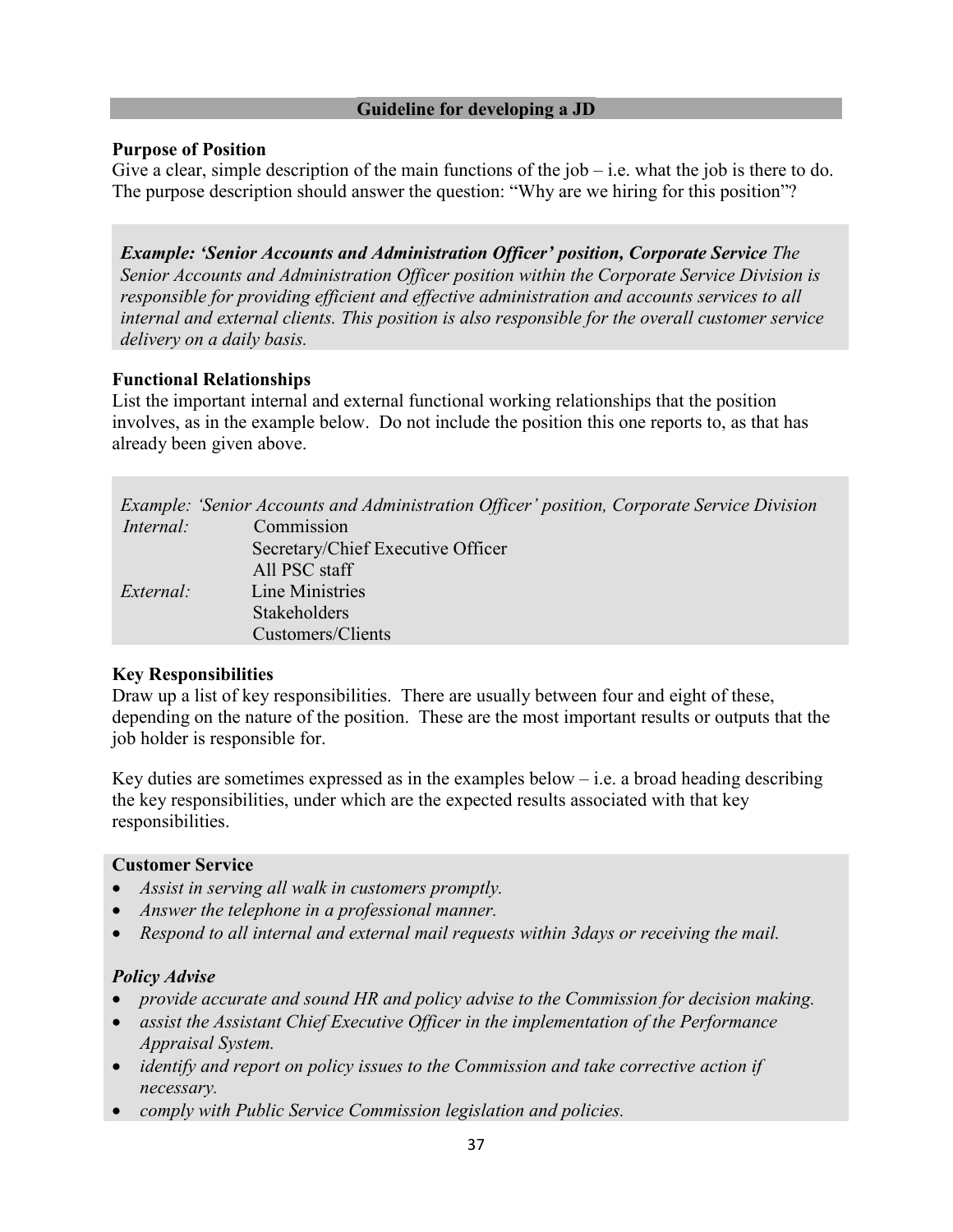## **Appendix 3: Developing Selection Criteria**

#### **Introduction**

The person specification describes the competencies and qualifications that the job-holder must have in order to perform well in the position. As a general guideline, six to eight key competencies critical to effective performance be included in the position description, listed in priority order.

A competency is a discrete cluster of related skills, knowledge and attributes that:

- affects a major part of one's job (i.e. one or more key roles or responsibilities)
- correlates with performance on the job
- can be measured against performance standards, and
- can be improved via training and development.

Two examples of competencies are given below:

#### *Communication*

- *clearly, confidently and accurately communicate information (written/oral) to other employees, management and customers.*
- *communicates in a style appropriate to the recipient, audience and other employees.*
- *is prepared to take on board others' ideas and suggestions.*
- *listen to staff concerns and identify avenues for addressing issues raised.*

#### *Commitment and Personal Drive*

- *acts with integrity at all times*
- *familiar with the Code of Conduct and role models the SPS Values.*
- *work effortlessly in any circumstances i.e. lack of resources etc*
- *committed to the work, team and Ministry by cooperating in team activities and valuing the input of staff at every level.*
- • *Work together to achieve a mutual purpose*

#### **Developing the competencies**

To develop the competencies, examine each key responsibility and ask the question: What competencies are required for achievement of this key responsibility? A set of competencies will emerge from this process. List these competencies in priority order and then transfer them to the selection criteria. Selection criteria should be formulated in conjunction with the four (4) merits identified in Section 36 of the Public Service Act 2004. A person is required to meet all the selection criteria to enable them to perform the duties of that particular position. There may be some positions where the policy referred to above is found to be limiting. In these cases, more than eight competencies may be listed.

Bear in mind, however, that the idea behind limiting the number of key competencies is to maintain a focus on areas that contribute most to job performance.

#### **Other Requirements**

If there are other requirements for the position, such as a certain level of fitness, a driver's licence or technical skills these should be specified under an appropriate heading.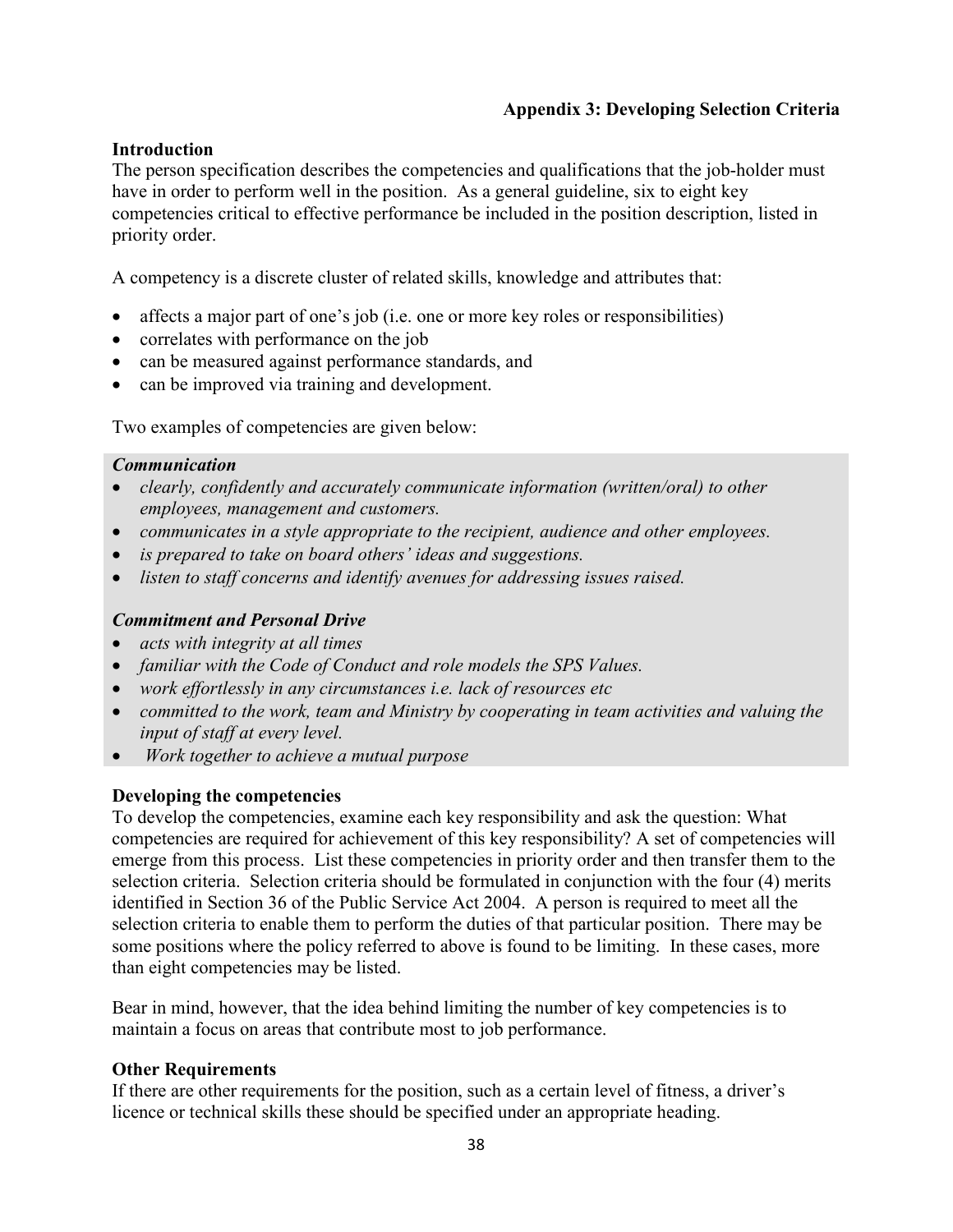## **Appendix 4: Application Pack**

The following information should be included in the position application information pack:

## **Application Information Pack**

- 1. Cover letter
- 2. Job Application Form 2
- 3. Application Statistics Form
- 4. Current Job Description
- 5. The relevant structure to show where the position sits in the organisation structure
- 6. The recruitment and selection flowchart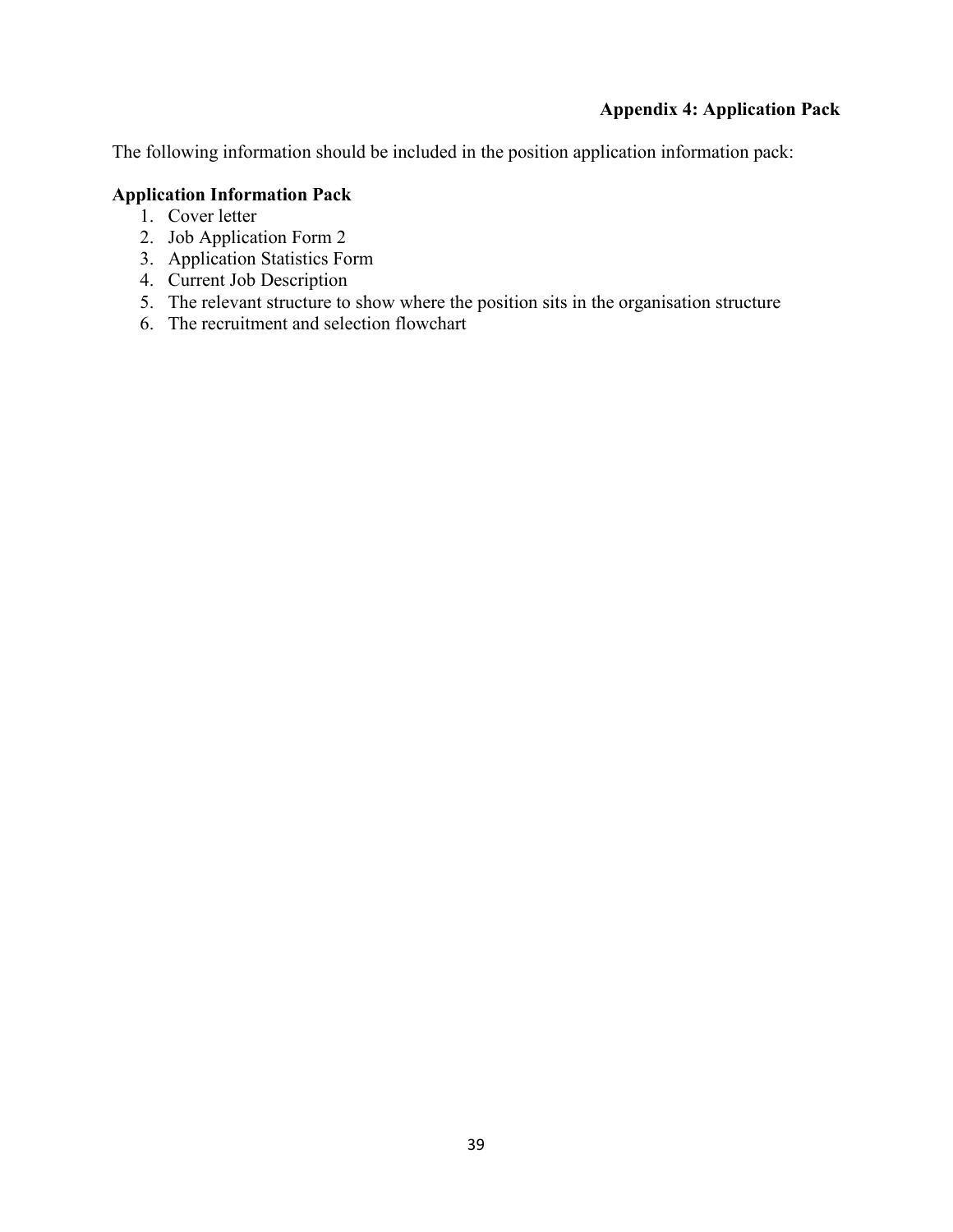## **Before you apply**

Read the Job Description and Selection Criteria carefully. The Job Description describes the tasks and responsibilities of the role. The Selection Criteria lists any qualifications, skills and abilities, experience and past work performance and personal attributes that the Selection Panel will be looking for in the successful applicant.

## **Preparing your Application**

## **1. Job Application Form – Form 2**

For an application to be considered by the selection panel all sections of the Application Form 2 form **must** be completed and signed. If any information provided on this form is found to be incorrect it may jeopardise your chances of being interviewed for the position.

When supplying the names of three referees please ensure that they are able to comment on your past work performance in relation to the job you are applying for, such as past and current supervisors or work colleagues.

It is imperative that all applicants address the selection criteria using examples to demonstrate how they meet the particular criteria. The selection criteria should be addressed using a separate sheet of paper that should be attached to the application form. As a guide the suggested length of response to each criterion should be between one paragraph and one page (in some instances dot points may be appropriate to assist with clarity).

#### **2. Applicants need to submit the following documentation together with the Application Form to be considered:**

- **Cover letter:** No more than a page to explain why your application should be considered for the position. (refer appendix 6)
- **Current Curriculum Vitae (CV):** Should include relevant information such ask personal details, education history, employment history, trainings and professional affiliations, references etc.
- **3 Referees:** Written references from current employer, previous employer and a character referee not dating back more than a year.
- **Supporting documents such as certified copies of qualification:** Applicants should ensure that they are providing the most relevant and up to date information pertaining to their qualifications. Ensure copies are attached and NOT the original copies.

## **3. Address your application to:**

 CEO of the respective Ministry Address of the where the Ministry is located Note the position code and name of the vacant position you are applying to

## **4. Application Statistics Form**

 All applicants must complete the Application Statistics form and submit together with the Job Application Form 2. Once the Ministry/Office has received your application, the Confirmation of Receipt will be stamped and handed/returned to you.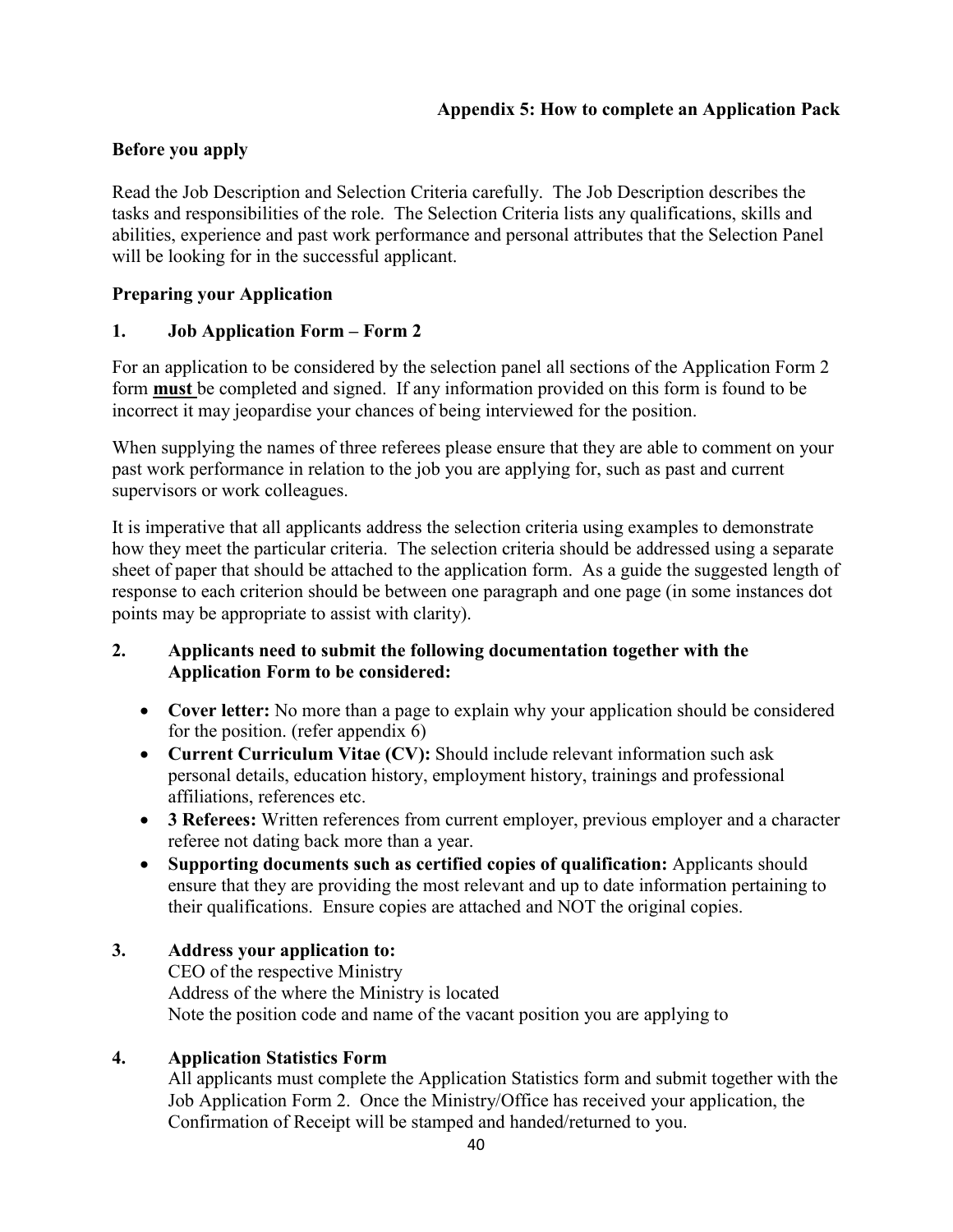## **Appendix 6: Cover Letter - Application Pack**

## **COVER LETTER**

Dear Applicant,

Thank you for showing interest in the position.

Please ensure that you accurately and honestly complete the application form and returned by the closing date of advertisement so that your application can be assessed.

The following information is to be submitted:

- $\circ$  Job Application Appointment Form 2 signed
- o Applicant Statistics Form completed and signed
- o 3 written references from a current and previous employer and a character referee
- o Certified copies of qualifications please do not include original versions

If you have any questions regarding completing these forms feel free to contact the **[INSERT NAME OF HRC].**

Fa'afetai,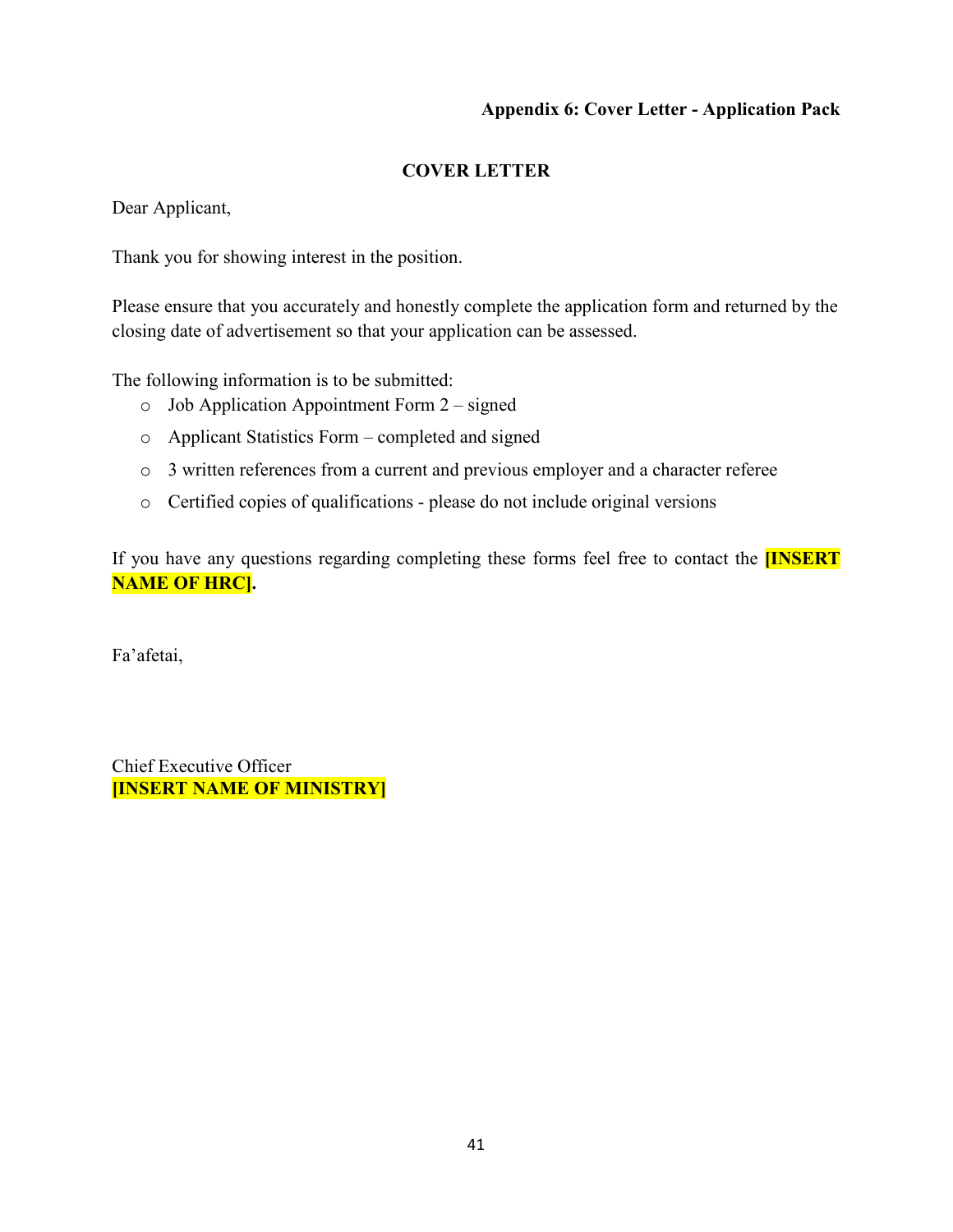## **Appendix 7: How to fill an Individual Assessment Form 4**

#### **Action1:**

Each panel member makes their assessment of each applicant using the Individual Applicant Assessment Form 4 during (refer to template…) and after the applicant's interview.

#### **Action2**

At the conclusion of the interviews, each panel member should rank each applicant individually, by circling the appropriate rating on the scale of 0-9 and places this number in the column headed "Score"

Each panel member then provides their ranking for each applicant and then the Panel should have a discussion and determine the final rank for each applicant.

#### **Action3:**

The number in the "Score' column is multiplied by the number in the 'weighting' column and this number is placed in the 'Total Score' column.

#### **Action4:**

This process is continued for each of the selection criteria and then the 'Total Scores' for all selection criteria are added up to arrive at a Total Final Score for each of the applicants.

#### **Action5:**

At the conclusion of the interviews, each panel member should rank each applicant individually. Each panel member then provides their ranking for each applicant and then the Panel should have a discussion and determine the final rank for each applicant for entering in Form 5 – Selection Outcome Report by the Chairperson.

#### **Note:** *Applicant Ranking Comparison Sheet is available to assist with this.*

If there are any large differences in opinion as to the individual applicant ranking needs to be thoroughly explored by referring back to all information available. Importantly, the intention of this step is not to try to get all panel members ranking exactly alike. Rather it is intended only to ensure that the assessments of the panel members are well-reasoned and able to be supported. If there are wide differences in the ranking of an applicant by two panel members, then this presents an opportunity for all panel members to explore the basis for these large differences. Sometimes the difference may just be due to one panel member mishearing or misunderstanding an applicant's response to a particular question. So it is important to make sure that the reasons for the particular rankings are discussed openly and honestly.

#### **Action6:**

Panel aims to reach a consensus on the suitability and ranking of the applicants.

#### **Action7:**

The purpose of the selection report is to provide adequate information to enable the selection decision to be made by the CEO. As the report is also the official record of the process used by the panel to reach its recommendations, it is important that it be professional in presentation and is written in an appropriate style of language. A comprehensive report is to be kept in the Ministry and submitted to the Commission upon request. This report is required when an appeal lodged against the appointee by the other applicants.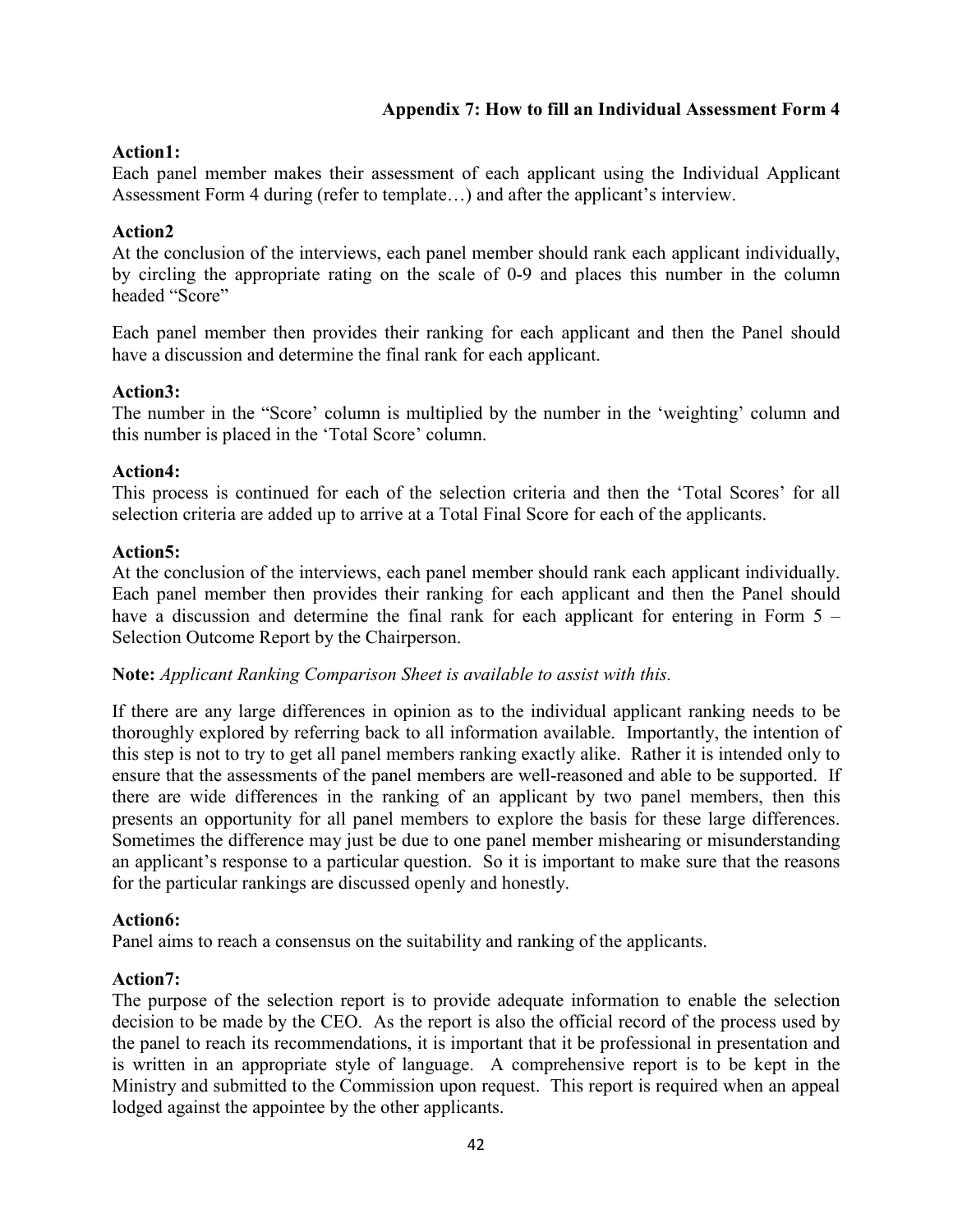To expedite this reporting stage, the final form – Form 5: Selection Outcome Report – has been provided. This form, as with the other forms, assists by standardising the type of information required by providing set fields for the required data to be entered.

Each panel member should consider the report in relation to the types of questions the CEO should be asking before the recommendation is approved. If satisfied that the report is consistent and accurate, each panel member should sign it as a full and proper record of the selection process. Care must be taken when ranking applicants.

## **FURTHER NOTES ON EVALUATING APPLICANTS:**

If all essential selection criteria have been met, the applicant is suitable regardless of whether desirable criteria have or have not been met;

Essential selection criteria are mostly used to decide whether an applicant is suitable or unsuitable while desirable selection criteria helps with the ranking of the applicants.

If the Selection Panel finds that none of the applicants meet all of the essential criteria then none of the applicants can be considered suitable for the vacancy, and no one can be selected. The potential for long-term problems resulting from decisions of convenience outweigh the immediate advantage of having someone in the job;

As the Selection Panel is not the final decision-maker, it is totally inappropriate to discuss the substance or recommended outcomes of the selection process until after the formal decision has been communicated to the applicants in writing. Many appeals have been lodged by applicants who are understandably upset by rumours on the outcome of a selection process. Such gossip does not inspire individual confidence in the professionalism of the panel or its decisions and amounts to a breach of confidentiality. Applicants should never be told of their ranking against other applicants except for the successful applicant who is obviously ranked number 1.

If the panel is unable to reach a consensus decision, a minority report should be submitted, setting out the alternative recommendations and the reasons for the differences in opinion. The minority report is not a dissenting report, but simply provides all sides of the selection story. Minority reports should be seen as a last resort, and in the vast majority of cases careful and systematic discussion of each person's capabilities against the selection criteria will result in a clear assessment and ranking.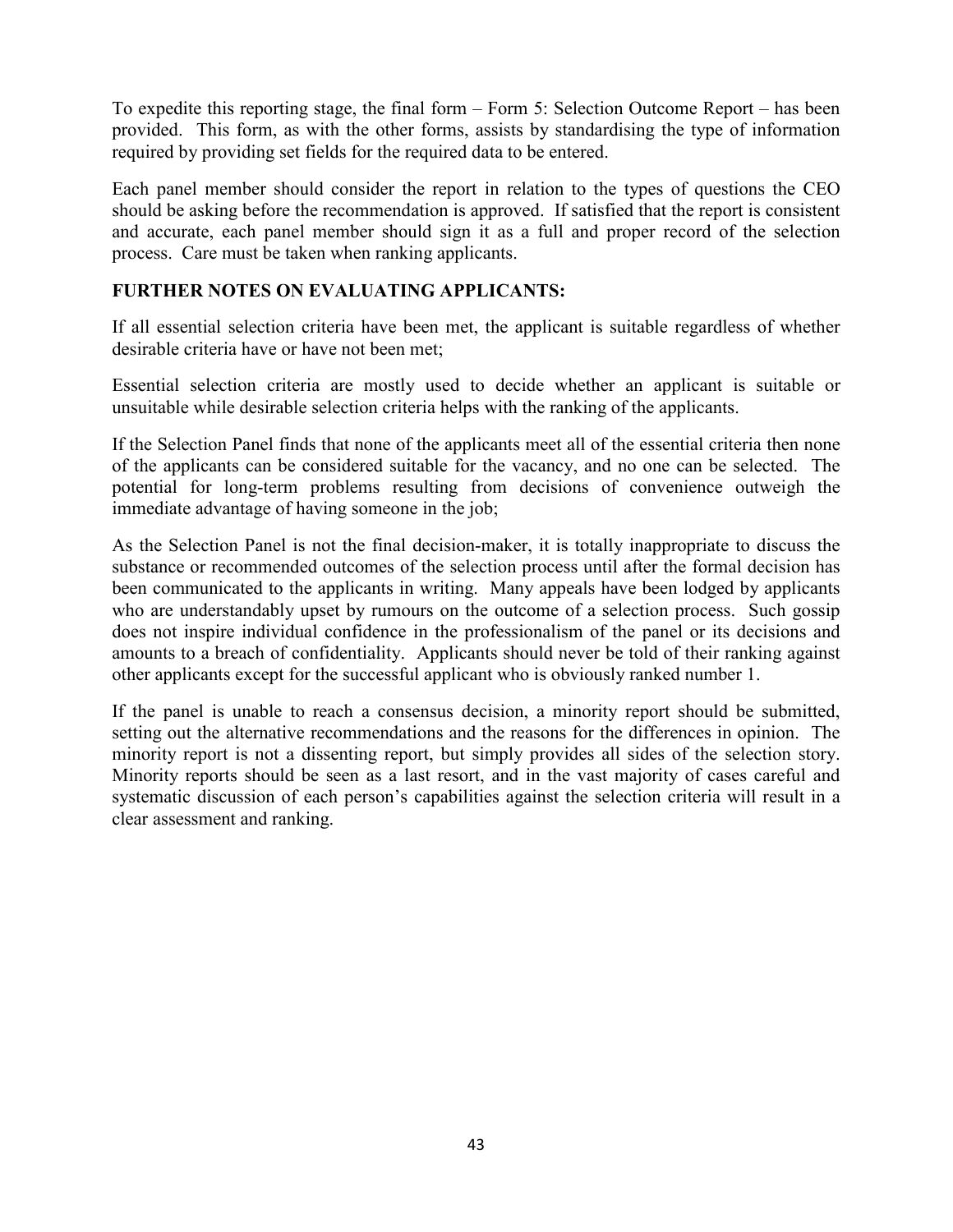## **Appendix 8: Compiling Selection Outcome Report**

The Chairperson of the Selection Panel is to compile the Selection Outcome Report for the CEO describing the following:

- **Background** 
	- $\checkmark$  Brief description of the reason for requiring the appointment
	- $\checkmark$  List of the key criteria taken from the job description
	- Dates of advertisement and if relevant avenue of advertisement
	- $\checkmark$  How many applicants applied

## • **Selection Process**

- Names and designation of Selection Panel
- Identify applicants who were shortlisted and not shortlisted
- Short description of each of those who were interviewed
- $\checkmark$  Description which outlines the benchmarks used to assess each shortlisted applicant and list what their interview results were as well as other testing criteria that may have been conducted, such as Integrity Check, Practical Testing.

## • **Attachments**

- Form 3 Short-listing
- Form 4 Applicant Individual Assessment
- Form 5 Selection Outcome Report
- $\checkmark$  Any other relevant documentation used in the R&S process

## • **Recommendations**

- Provide brief recommendation of the successful applicant for the position.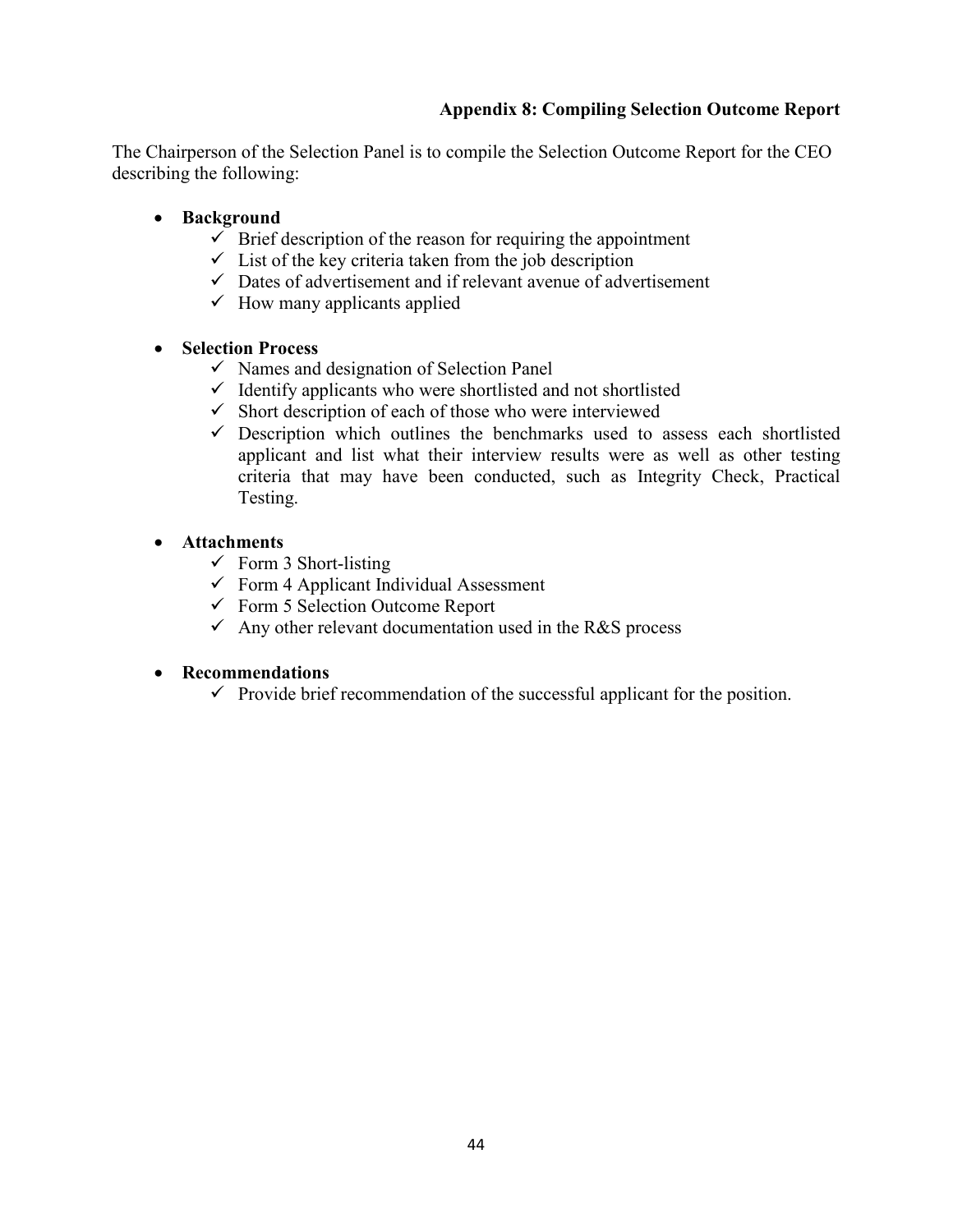

## **Applicant Applicant Statistics Form**

This form is specifically for the use of gathering statistics. The Human Resource Coordinators will be responsible for ensuring the information is kept for the sole purpo purpose of monitoring and evaluation and **will not not** be used as part of your application.

|                                                                       | <b>Position Details</b> – please provide the details of the vacancy you are applying for:                     |                      |                                            |                                                                                                                         |
|-----------------------------------------------------------------------|---------------------------------------------------------------------------------------------------------------|----------------------|--------------------------------------------|-------------------------------------------------------------------------------------------------------------------------|
| Ministry/Office:                                                      |                                                                                                               |                      |                                            |                                                                                                                         |
| <b>Position Title:</b>                                                |                                                                                                               |                      |                                            |                                                                                                                         |
| <b>Position Code:</b>                                                 |                                                                                                               |                      |                                            |                                                                                                                         |
|                                                                       | <b>Demographics</b> – please tick the appropriate box:                                                        |                      |                                            |                                                                                                                         |
| Gender: $\square$ Female $\square$ Male                               |                                                                                                               |                      |                                            |                                                                                                                         |
| <b>Nationality:</b> $\square$ Samoan $\square$ Other (please specify) |                                                                                                               |                      |                                            |                                                                                                                         |
|                                                                       | Current Employment Status - please tick the appropriate box that describes your current employment status:    |                      |                                            |                                                                                                                         |
| $\Box$ Internal<br>(Same Ministry)                                    | $\Box$ Other Public<br>Service/Government<br>Ministries/Office                                                |                      | $\square$ Employed in<br>SOE/Public Bodies | $\Box$ Employed in Private<br>Sector                                                                                    |
| $\Box$ NGO's                                                          | $\Box$ Not employed                                                                                           | $\Box$ Self employed | $\Box$ Studying                            | $\Box$ Overseas                                                                                                         |
| $\square$ PSC Website                                                 | Finding out about the vacancy – please tick the appropriate box to show how you found out about this vacancy? |                      |                                            |                                                                                                                         |
| $\Box$ Ministry Website (please specify)                              |                                                                                                               |                      |                                            |                                                                                                                         |
| $\Box$ Local Paper (please specify)                                   |                                                                                                               |                      |                                            |                                                                                                                         |
|                                                                       | $\square$ PSC/Ministry Noticeboard (please specify)                                                           |                      |                                            |                                                                                                                         |
|                                                                       | $\Box$ Word of Mouth/Friends/Family Member                                                                    |                      |                                            |                                                                                                                         |
| $\Box$ Other (please specify)                                         |                                                                                                               |                      |                                            |                                                                                                                         |
|                                                                       |                                                                                                               |                      |                                            | $\Box$ Please tick this box to allow us to contact you in the future for feedback/suggestions about our Recruitment and |

Selection process.

#### 

#### **Confirmation of Receipt**

*Please complete the section below. Our Ministry/Office has received your Application Form we will stamped with*  Please complete the section below. Our Ministry/Office has received your Application Form we will stamped with<br>the date your application is received and sent back to you as confirmation of receipt. Applications sent by ema *be acknowledged by email.* 

| <b>Position</b><br>Title: | <b>Position Code:</b>                |  |
|---------------------------|--------------------------------------|--|
| Name:                     | <b>Date Received:</b>                |  |
|                           | <b>Email Address/Postal Address:</b> |  |